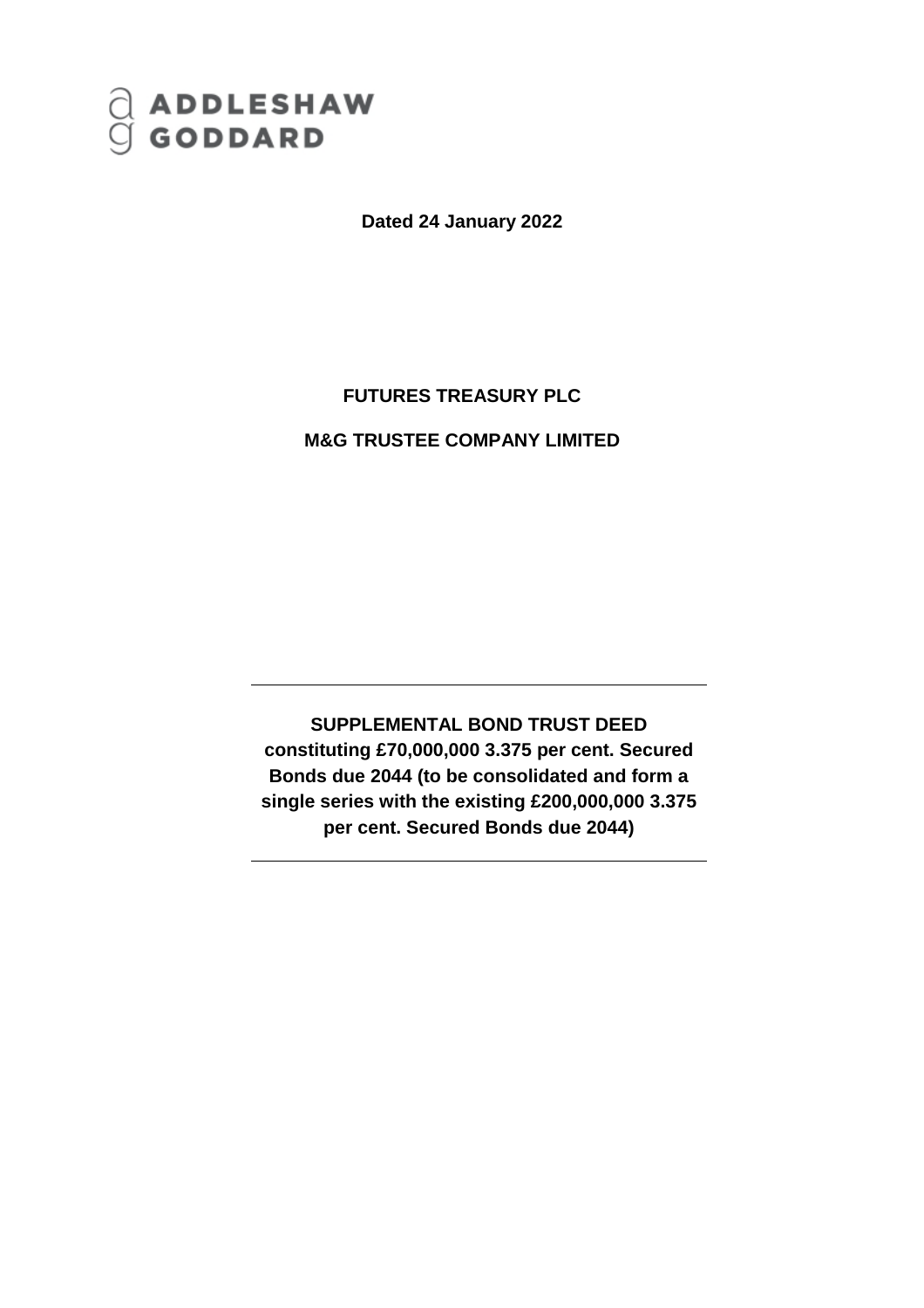## **Contents**

|                | <b>Clause</b>             | Page           |
|----------------|---------------------------|----------------|
| $\overline{1}$ |                           |                |
| 2              |                           |                |
| 3              |                           |                |
| $\overline{4}$ |                           |                |
| 5              |                           |                |
| 6              |                           |                |
| $\overline{7}$ |                           |                |
| 8              |                           |                |
| 9              |                           |                |
|                | Schedule 1                |                |
|                | Esses of New Clopel Donde | $\overline{ }$ |

## Schedule 2

| Form of Definitive New Bond, New Coupon and New Talon and the Conditions of the New |  |
|-------------------------------------------------------------------------------------|--|
|                                                                                     |  |
|                                                                                     |  |
|                                                                                     |  |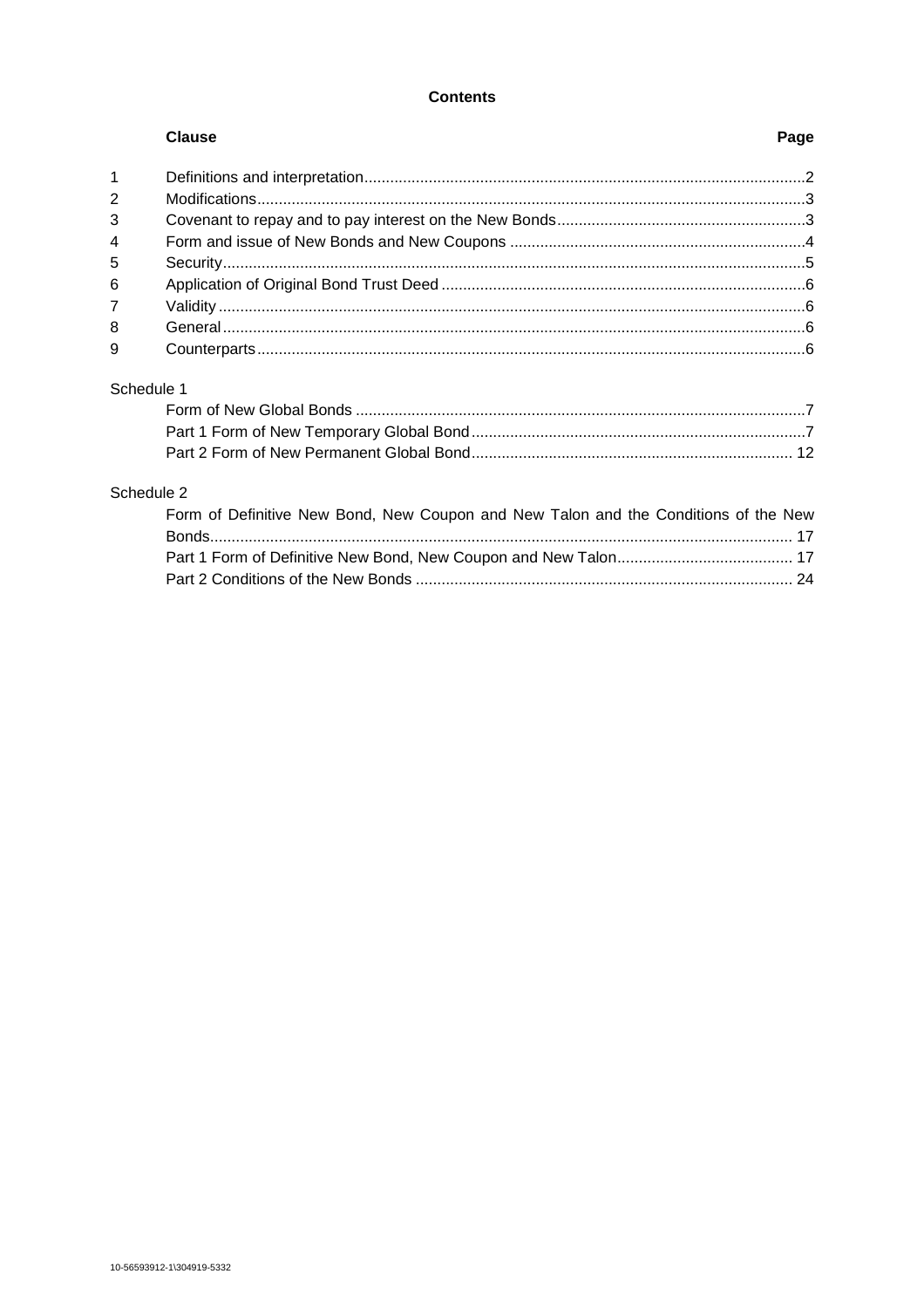## **This Deed** is made on 24 January 2022

## **Between**

- (1) **Futures Treasury Plc**, a public limited company incorporated under the laws of England and Wales (company number 11697811), whose registered office is at Futures House, Building 435, Argosy Road, Castle Donington, Derbyshire DE74 2SA (the **Issuer**); and
- (2) **M&G Trustee Company Limited** (formerly known as Prudential Trustee Company Limited), a private limited company incorporated under the laws of England and Wales (company number 1863305), whose registered office is at 10 Fenchurch Avenue, London EC3M 5AG (the **Bond Trustee**, which expression shall, wherever the context so admits, include such company and all other persons or companies for the time being the trustee or trustees of these presents) as trustee for the Bondholders and Couponholders (each as defined in the Original Bond Trust Deed referred to below).

## **Whereas**

- (A) This Deed is supplemental to the bond trust deed dated 8 February 2019 (the **Original Bond Trust Deed**) made between the Issuer and the Bond Trustee and constituting the £200,000,000 3.375 per cent. Secured Bonds due 2044 issued by the Issuer (the **Original Bonds**).
- (B) By virtue of Clause 4 (*Further issues*) of the Original Bond Trust Deed, the Issuer shall be at liberty from time to time without the consent of the Bondholders or Couponholders to create and issue further bonds ranking *pari passu* in all respects (or in all respects save for the first payment of interest thereon) secured on the same assets and so that the same shall be consolidated and form a single series with the Original Bonds.
- (C) By a resolution of the Board of Directors of the Issuer passed on 26 November 2021 the Issuer has resolved to issue a further £70,000,000 3.375 per cent. Secured Bonds due 2044 to be constituted by this Deed and to be consolidated and form a single series with the Original Bonds upon exchange of the New Temporary Global Bond for the New Permanent Global Bond (each as defined below).
- (D) The New Bonds (as defined below) if and when issued as definitive bonds in exchange for the New Permanent Global Bond will be in bearer form with New Coupons (as defined below) attached.
- (E) Pursuant to Clause 21.2 (*Waiver, Authorisation, Determination and Modification*) of the Original Bond Trust Deed the Bond Trustee may, without the consent or sanction of the Bondholders, Couponholders or any other Secured Party, at any time and from time to time concur with the Issuer in making any modification to these presents (*inter alia*) if in the opinion of the Bond Trustee such modification is of a formal, minor or technical nature.
- (F) The Issuer has requested the Bond Trustee to concur in making the modifications to the Original Bond Trust Deed contained in Clause 2 (*Modifications*) in order to provide for the issue of the New Bonds.
- (G) The Bond Trustee, being of the opinion that the modifications referred to in Recital (F) above are of a formal, minor or technical nature, has agreed to concur with the Issuer in making such modifications and has agreed that notice of such modifications need not be given to the Bondholders.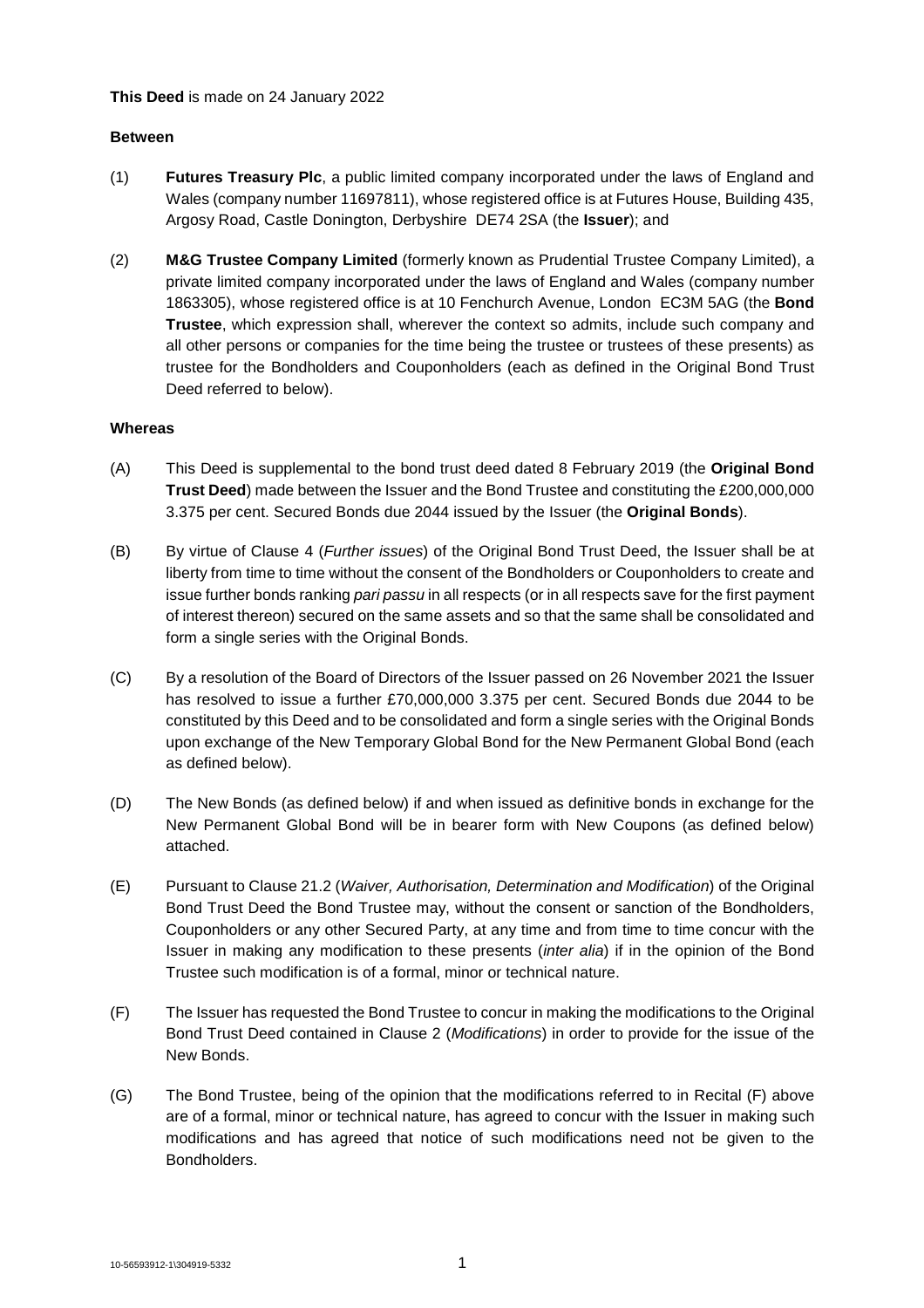#### **It is agreed** as follows:

## **1 Definitions and interpretation**

- 1.1 All expressions defined in the Original Bond Trust Deed shall, unless there is anything in the subject or context inconsistent therewith, have the same meanings in this Deed.
- 1.2 In this Deed, unless there is anything in the subject or context inconsistent therewith, the following expressions shall have the following meanings:

**New Bondholders** means the several persons who are for the time being holders of the New Bonds;

**New Bonds** means the bonds in bearer form comprising the £70,000,000 3.375 per cent. Secured Bonds due 2044 of the Issuer hereby constituted or the principal amount thereof for the time being outstanding or, as the context may require, a specific number thereof and includes any replacements for New Bonds issued pursuant to New Condition 13 (*Replacement of Bonds, Coupons and Talons*) and (except for the purposes of Clause 4 (*Form and issue of New Bonds and New Coupons*)) the New Global Bonds;

**New Conditions** means the Conditions in the form set out in Part 2 of Schedule 2 as the same may from time to time be modified in accordance with these presents and any reference in these presents to a particular specified New Condition or paragraph of a New Condition shall in relation to the New Bonds be construed accordingly;

**New Couponholders** means the several persons who are for the time being holders of the New Coupons;

**New Coupons** means the bearer interest coupons appertaining to the New Bonds in definitive form or, as the context may require, a specific number thereof and includes any replacements for New Coupons issued pursuant to New Condition 13 (*Replacement of Bonds, Coupons and Talons*) and, where the context so permits, the New Talons;

**New Global Bond** means the New Temporary Global Bond and/or the New Permanent Global Bond, as the context may require;

**New Permanent Global Bond** means the permanent global bond in respect of the New Bonds to be issued pursuant to Clause 4.3 (*Form and issue of New Bonds and New Coupons*) in the form or substantially in the form set out in Part 2 of Schedule 1;

**New Talons** means the talons appertaining to, and exchangeable in accordance with the provisions therein contained for further New Coupons appertaining to, the New Bonds in definitive form and includes any replacements for New Talons issued pursuant to New Condition 13 (*Replacement of Bonds, Coupons and Talons*); and

**New Temporary Global Bond** means the temporary global bond in respect of the New Bonds to be issued pursuant to Clause 4.1 (*Form and issue of New Bonds and New Coupons*) in the form or substantially in the form set out in Part 1 of Schedule 1.

1.3 In this Deed references to Schedules, Clauses and paragraphs shall unless there is anything in the subject or context inconsistent therewith be construed as references to the Schedules to this Deed and to the clauses and paragraphs of this Deed, respectively.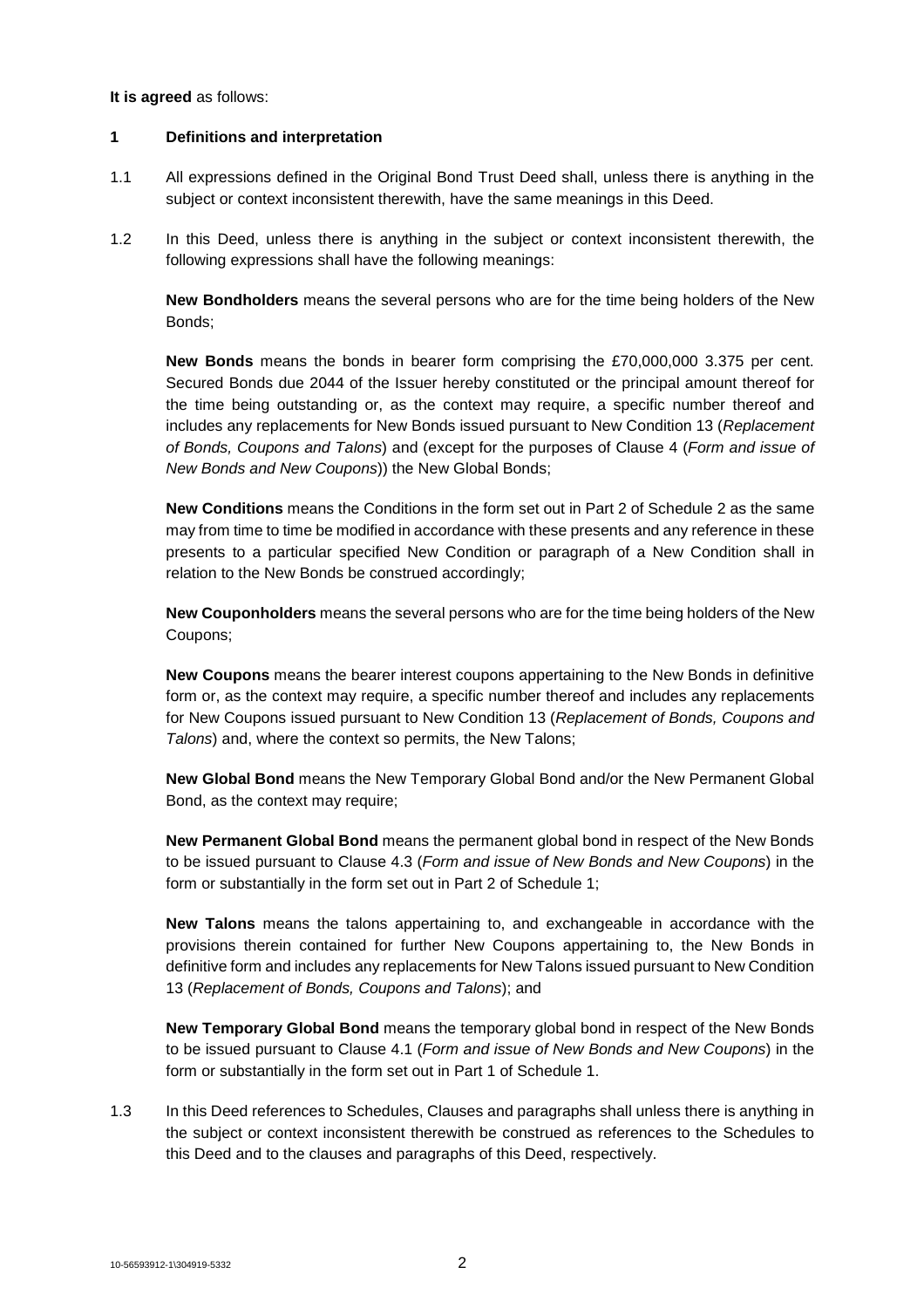## **2 Modifications**

On and from the date hereof the Original Bond Trust Deed is hereby modified as follows:

- (a) All references to the **Bonds**, the **Conditions**, the **Definitive Bonds**, the **Coupons**, the **Talons**, the **Bondholders**, the **Couponholders**, the **Temporary Global Bond**, the **Permanent Global Bond** and the **Global Bonds** shall, unless the context otherwise requires, include references to the New Bonds, the New Conditions, the Definitive New Bonds (as defined in Clause 4.1 below), the New Coupons, the New Talons, the New Bondholders, the New Couponholders, the New Temporary Global Bond, the New Permanent Global Bond and the New Global Bonds respectively.
- (b) By the deletion of the form of Definitive Bond set out in Part 1 of Schedule 2 (*Form of Definitive Bond, Coupon and Talon and the Conditions of the Bonds*) to the Original Bond Trust Deed and the substitution therefor of the form of Definitive New Bond set out in Part 1 of Schedule 2 (*Form of Definitive New Bond, New Coupon and New Talon*) hereto.
- (c) By the deletion of the form of Coupon set out in Part 1 of Schedule 2 (*Form of Definitive Bond, Coupon and Talon and the Conditions of the Bonds*) to the Original Bond Trust Deed and the substitution therefor of the form of New Coupon set out in Part 1 of Schedule 2 (*Form of Definitive New Bond, New Coupon and New Talon*) hereto.
- (d) By the deletion of the form of Talon set out in Part 1 of Schedule 2 (*Form of Definitive Bond, Coupon and Talon and the Conditions of the Bonds*) to the Original Bond Trust Deed and the substitution therefor of the form of New Talon set out in Part 1 of Schedule 2 (*Form of Definitive New Bond, New Coupon and New Talon*) hereto.
- (e) The form of the Directors' Certificate set out in Schedule 4 (*Form of Directors' Certificate*) to the Original Bond Trust shall be modified so that the reference to £200,000,000 shall be replaced with "£270,000,000".

## **3 Covenant to repay and to pay interest on the New Bonds**

- 3.1 The aggregate principal amount of the New Bonds is limited to £70,000,000 and such New Bonds shall, for the purposes of the Original Bond Trust Deed, constitute further bonds and shall, upon exchange of the New Temporary Global Bond for the New Permanent Global Bond, be consolidated and form a single series with the Original Bonds.
- 3.2 The Issuer covenants with the Bond Trustee that it will, in accordance with these presents, on the due date for the final maturity of the New Bonds provided for in the New Conditions, or on such earlier date as the same or any part thereof may become due and repayable thereunder, pay or procure to be paid unconditionally to or to the order of the Bond Trustee in pounds Sterling in London in immediately available funds the principal amount of the New Bonds repayable on that date and shall in the meantime and until that date (both before and after any judgment or other order of a court of competent jurisdiction) pay or procure to be paid unconditionally to or to the order of the Bond Trustee as aforesaid interest (which shall accrue from day to day) on the principal amount of the New Bonds at the rate of 3.375 per cent. per annum payable semi-annually in arrear in equal instalments on 8 February and 8 August in each year, the first such payment to be made on 8 February 2022, provided that:
	- (a) every payment of principal or interest in respect of the New Bonds to or to the account of the Principal Paying Agent in the manner provided in the Agency Agreement shall operate in satisfaction *pro tanto* of the relative covenant by the Issuer in this Clause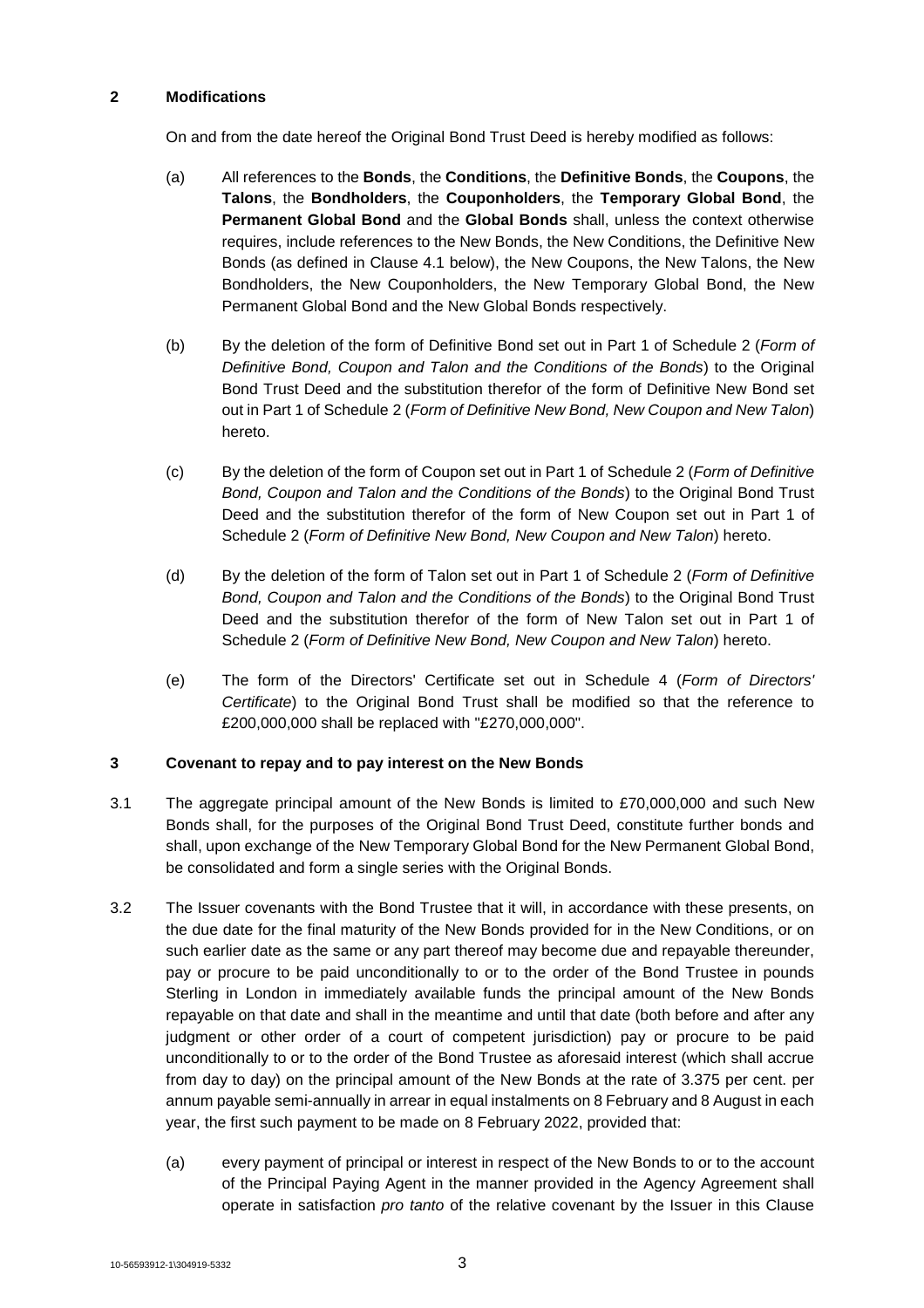except to the extent that there is default in the subsequent payment thereof in accordance with the New Conditions to the New Bondholders or New Couponholders (as the case may be);

- (b) in any case where payment of principal is not made to the Bond Trustee or the Principal Paying Agent on or before the due date, interest shall continue to accrue on the principal amount of the New Bonds (both before and after any judgment or other order of a court of competent jurisdiction) at the rate aforesaid (or, if higher, the rate of interest on judgment debts for the time being provided by English law) up to and including the date which the Bond Trustee determines to be the date on and after which payment is to be made to the New Bondholders in respect thereof as stated in a notice given to the New Bondholders in accordance with New Condition 15 (*Notices*) (such date to be not later than 30 days after the day on which the whole of such principal amount, together with an amount equal to the interest which has accrued and is to accrue pursuant to this proviso up to and including that date, has been received by the Bond Trustee or the Principal Paying Agent); and
- (c) in any case where payment of the whole or any part of the principal amount of any New Bond is improperly withheld or refused upon due presentation thereof (other than in circumstances contemplated by proviso (b) above) interest shall accrue on that principal amount payment of which has been so withheld or refused (both before and after any judgment or other order of a court of competent jurisdiction) at the rate aforesaid (or, if higher, the rate of interest on judgment debts for the time being provided by English law) from and including the date of such withholding or refusal up to and including the date on which, upon further presentation of the relevant New Bond, payment of the full amount (including interest as aforesaid) in pounds Sterling payable in respect of such New Bond is made or (if earlier) the seventh day after notice is given to the relevant New Bondholder (in accordance with New Condition 15 (*Notices*)) that the full amount (including interest as aforesaid) in pounds Sterling payable in respect of such New Bond is available for payment, provided that, upon further presentation thereof being duly made, such payment is made.

The Bond Trustee will hold the benefit of this covenant on trust for the New Bondholders and the New Couponholders and itself in accordance with these presents.

## **4 Form and issue of New Bonds and New Coupons**

- 4.1 The New Bonds shall be represented initially by the New Temporary Global Bond which the Issuer shall issue to a common safekeeper for both Euroclear and Clearstream, Luxembourg on terms that such common safekeeper shall hold the same for the account of the persons who would otherwise be entitled to receive the New Bonds in definitive form (the **Definitive New Bonds**) (as notified to such common safekeeper by The Bank of New York Mellon, London Branch as the Principal Paying Agent of the issue of the New Bonds) and the successors in title to such persons as appearing in the records of Euroclear and Clearstream, Luxembourg for the time being.
- 4.2 The New Temporary Global Bond shall be printed or typed in the form or substantially in the form set out in Part 1 of Schedule 1 and may be a facsimile. The New Temporary Global Bond shall be in the aggregate principal amount of £70,000,000 and shall be signed manually or in facsimile by a person duly authorised by the Issuer on behalf of the Issuer and shall be authenticated by or on behalf of the Principal Paying Agent and be effectuated by the common safekeeper acting on the instructions of the Principal Paying Agent. The New Temporary Global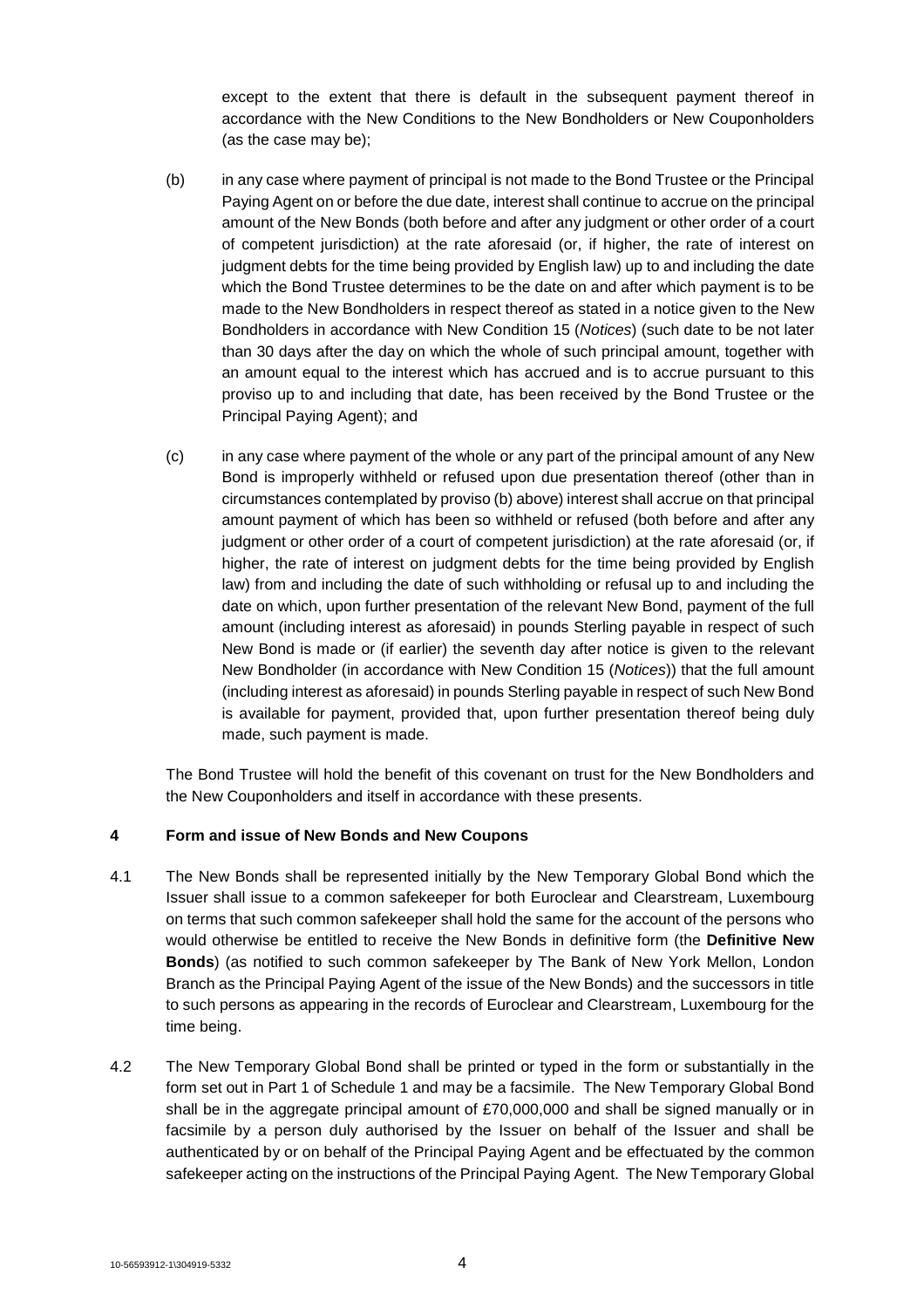Bond so executed and authenticated shall be a binding and valid obligation of the Issuer and title thereto shall pass by delivery.

- 4.3 The Issuer shall issue the New Permanent Global Bond in exchange for the New Temporary Global Bond in accordance with the provisions of the New Temporary Global Bond. The New Permanent Global Bond shall be printed or typed in the form or substantially in the form set out in Part 2 of Schedule 1 and may be a facsimile. The New Permanent Global Bond shall be in the aggregate principal amount of up to £70,000,000 and shall be signed manually or in facsimile by a person duly authorised by the Issuer on behalf of the Issuer and shall be authenticated by or on behalf of the Principal Paying Agent and be effectuated by the common safekeeper acting on the instructions of the Principal Paying Agent. The New Permanent Global Bond so executed and authenticated shall be a binding and valid obligation of the Issuer and title thereto shall pass by delivery.
- 4.4 The Issuer shall issue the Definitive New Bonds (together with the unmatured New Coupons attached) in exchange for the New Permanent Global Bond in accordance with the provisions of the New Permanent Global Bond.
- 4.5 The Definitive New Bonds and the New Coupons shall be in the respective forms or substantially in the respective forms set out in Part 1 of Schedule 2 (*Form of Definitive New Bond, New Coupon and New Talon*) and the Definitive New Bonds shall be issued in the denomination of £100,000 and integral multiplies of £1,000 in excess thereof up to and including £199,000 and shall be endorsed with the New Conditions. Title to the Definitive New Bonds and the New Coupons shall pass by delivery.
- 4.6 The Definitive New Bonds shall be signed manually or in facsimile by two directors of the Issuer on behalf of the Issuer and shall be authenticated by or on behalf of the Principal Paying Agent. The New Coupons shall not be signed or authenticated.
- 4.7 The Issuer may use the facsimile signature of any person who at the date such signature is affixed is a person duly authorised by the Issuer or is a director of the Issuer as referred to in Clauses 4.2, 4.3 and 4.6 above notwithstanding that at the time of issue of the relevant New Global Bond or any of the Definitive New Bonds, as the case may be, he may have ceased for any reason to be so authorised or to be the holder of such office. The Definitive New Bonds so signed and authenticated and the New Coupons, upon execution and authentication of the relevant Definitive New Bonds, shall be binding and valid obligations of the Issuer.

## **5 Security**

On the date of this Deed, the Issuer hereby confirms that:

- (a) any security interest created by it under Clause 6 (*Security*) of the Original Bond Trust Deed extends to its obligations under the Original Bond Trust Deed as supplemented by this Deed, subject to any limitations set out in the Original Bond Trust Deed;
- (b) the obligations of the Issuer arising from the Original Bond Trust Deed as supplemented by this Deed are included in the Secured Obligations (as defined in the Original Bond Trust Deed), subject to any limitations set out in the Original Bond Trust Deed; and
- (c) the security interest created by it under the Original Bond Trust Deed continues in full force and effect on the terms of the Original Bond Trust Deed as supplemented by this Deed.

No part of this Deed will create, creates or is intended to create, a registrable security interest.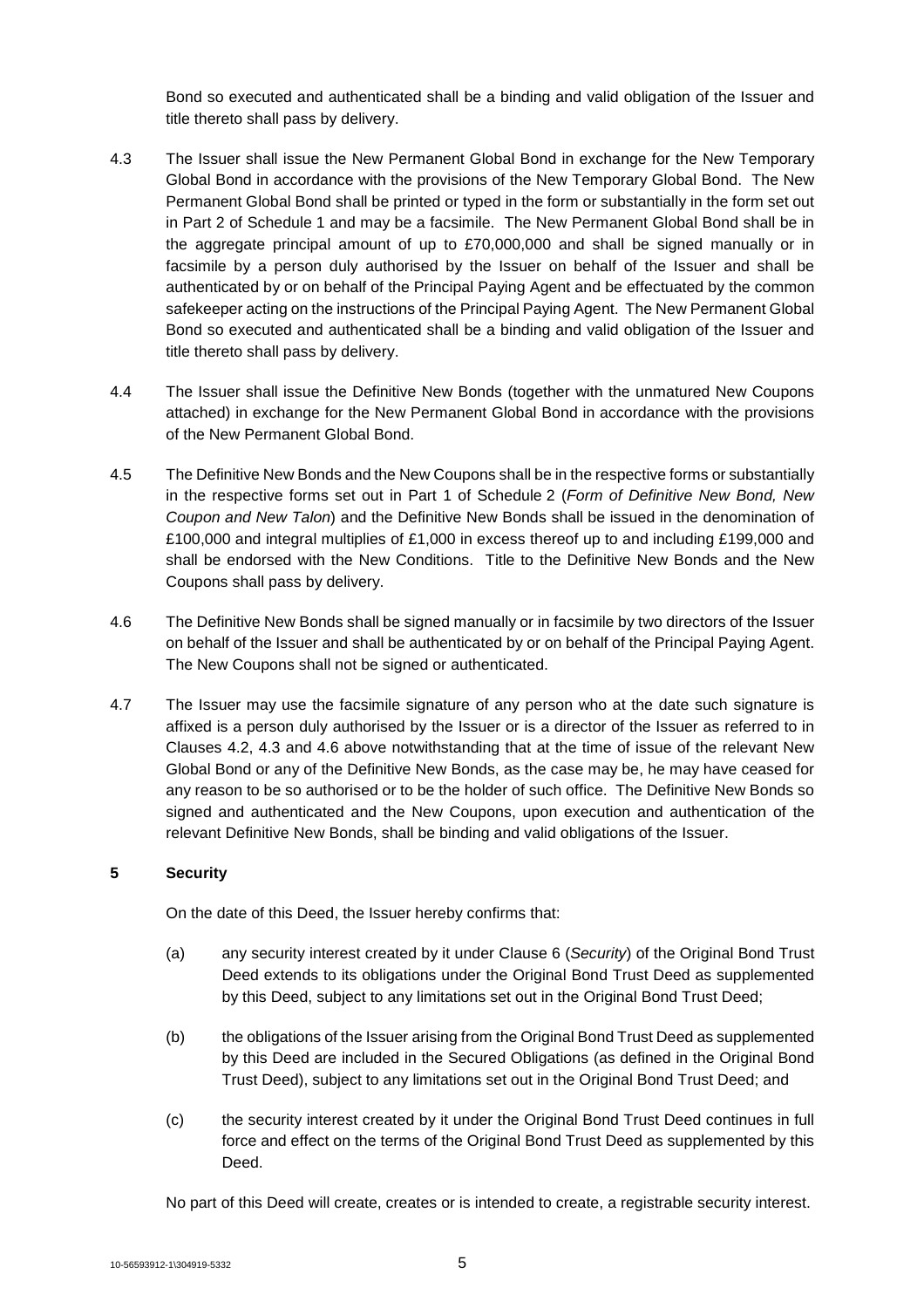## **6 Application of Original Bond Trust Deed**

The New Bonds shall constitute further bonds for the purposes of the Original Bond Trust Deed and accordingly the provisions of Clauses 1, 3, 4 and 5.8 to 32 (inclusive) and Schedules 3 and 4 of the Original Bond Trust Deed shall apply thereto as if the same were set out herein.

## **7 Validity**

Notwithstanding the modifications set out in Clause 2 (*Modifications*), the Global Bonds in issue prior to the date hereof will continue to be valid on and after the date hereof and will not be called in for replacement or endorsement.

## **8 General**

- 8.1 The Original Bond Trust Deed shall henceforth be read and construed in conjunction with this Deed as one document.
- 8.2 A memorandum of this Deed shall be endorsed by the Bond Trustee on the Original Bond Trust Deed and by the Issuer on its duplicate thereof.

## **9 Counterparts**

This Deed may be executed and delivered in any number of counterparts, all of which, taken together, shall constitute one and the same deed and any party to this Deed may enter into the same by executing and delivering a counterpart.

**IN WITNESS** whereof this Deed has been executed as a deed by the Issuer and the Bond Trustee and delivered on the date first stated on page 1.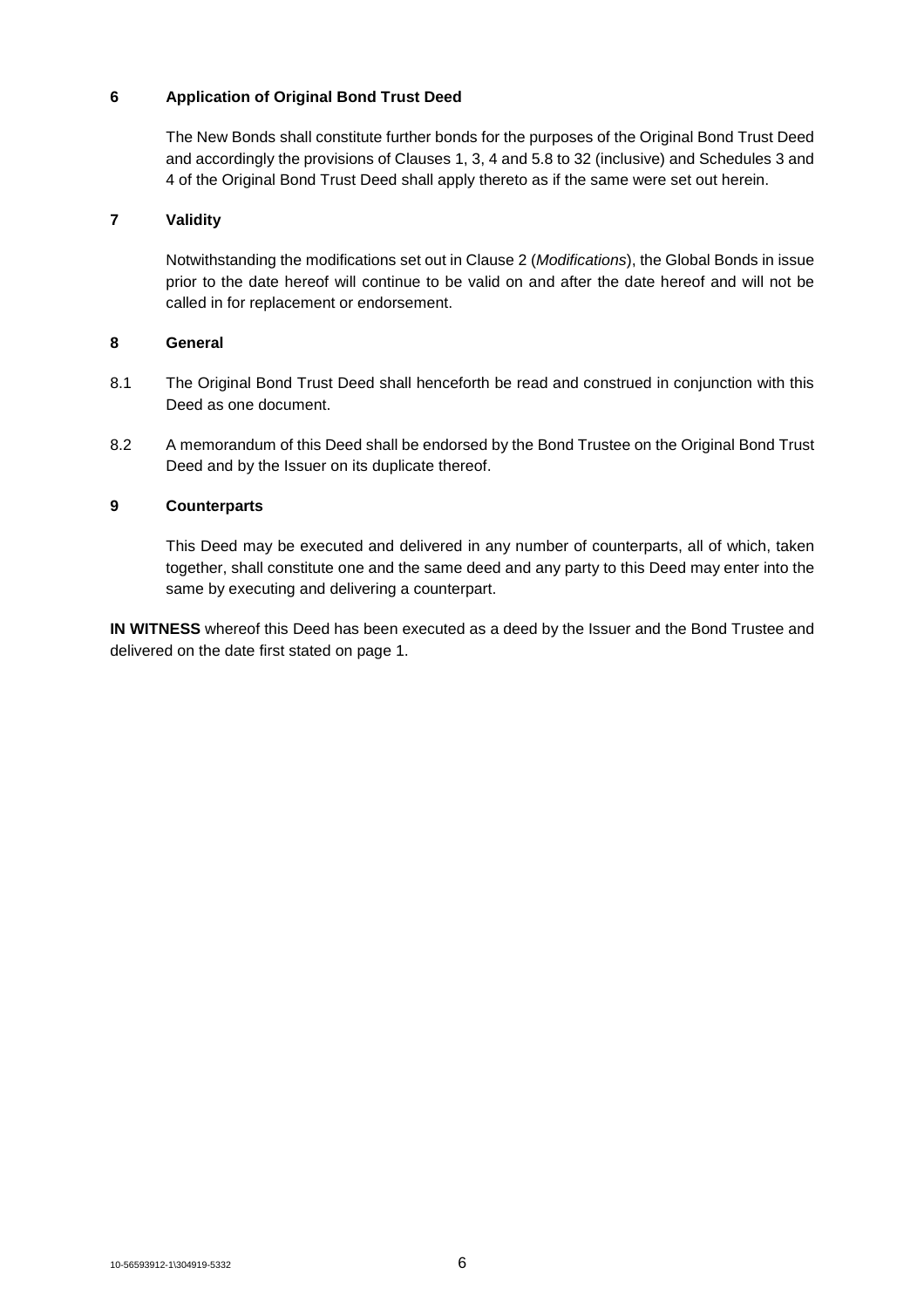#### **Schedule 1**

#### **Form of New Global Bonds**

## **Part 1 Form of New Temporary Global Bond**

## **FUTURES TREASURY PLC**

(*incorporated with limited liability under the laws of England and Wales with registered number 11697811*)

## **TEMPORARY GLOBAL BOND**

#### representing

#### **£70,000,000 3.375 PER CENT. SECURED BONDS DUE 2044**

## **ISIN: XS2412137577**

This Bond is a temporary global bond without interest coupons in respect of a duly authorised issue of Bonds of Futures Treasury Plc (the **Issuer**), designated as specified in the title hereof (the **New Bonds**), limited to the aggregate principal amount of seventy million pounds Sterling (£70,000,000) and constituted by a Supplemental Bond Trust Deed dated 24 January 2022 (the **Supplemental Bond Trust Deed**) supplemental to a Bond Trust Deed dated 8 February 2019 (the **Original Bond Trust Deed** and, together with the Supplemental Bond Trust Deed, the **Bond Trust Deed**) each between the Issuer and M&G Trustee Company Limited (formerly known as Prudential Trustee Company Limited) as trustee (the trustee for the time being thereof being herein called the **Bond Trustee**). References herein to the Conditions (or to any particular numbered Condition) shall be to the Conditions (or that particular one of them) set out in Part 2 of Schedule 2 to the Supplemental Bond Trust Deed. Upon exchange of this Temporary Global Bond for the Permanent Global Bond, the New Bonds shall be consolidated and form a single series with the existing £200,000,000 3.375 per cent. Secured Bonds due 2044 issued on 8 February 2019 and constituted by the Original Bond Trust Deed (the **Original Bonds** and, together with the New Bonds, the **Bonds**).

## **1 Principal Amount**

The principal amount of New Bonds represented by this Temporary Global Bond shall be the aggregate principal amount from time to time entered in the records of both Euroclear Bank SA/NV (**Euroclear**) and Clearstream Banking S.A. (**Clearstream, Luxembourg** and, together with Euroclear, the **relevant Clearing Systems**). The records of the relevant Clearing Systems (which expression in this Temporary Global Bond means the records that each relevant Clearing System holds for its customers which reflect the amount of each such customer's interest in the New Bonds) shall be conclusive evidence of the principal amount of New Bonds represented by this Temporary Global Bond and, for these purposes, a statement issued by a relevant Clearing System (which statement shall be made available to the bearer upon request) stating the principal amount of New Bonds represented by this Temporary Global Bond at any time shall be conclusive evidence of the records of the relevant Clearing System at that time.

On any redemption of, or payment of an instalment or interest being made in respect of, or purchase and cancellation of, any of the New Bonds represented by this Temporary Global Bond the Issuer shall procure that details of such redemption, payment or purchase and cancellation (as the case may be) shall be entered *pro rata* in the records of the relevant Clearing Systems, and, upon any such entry being made, the principal amount of the New Bonds recorded in the records of the relevant Clearing Systems and represented by this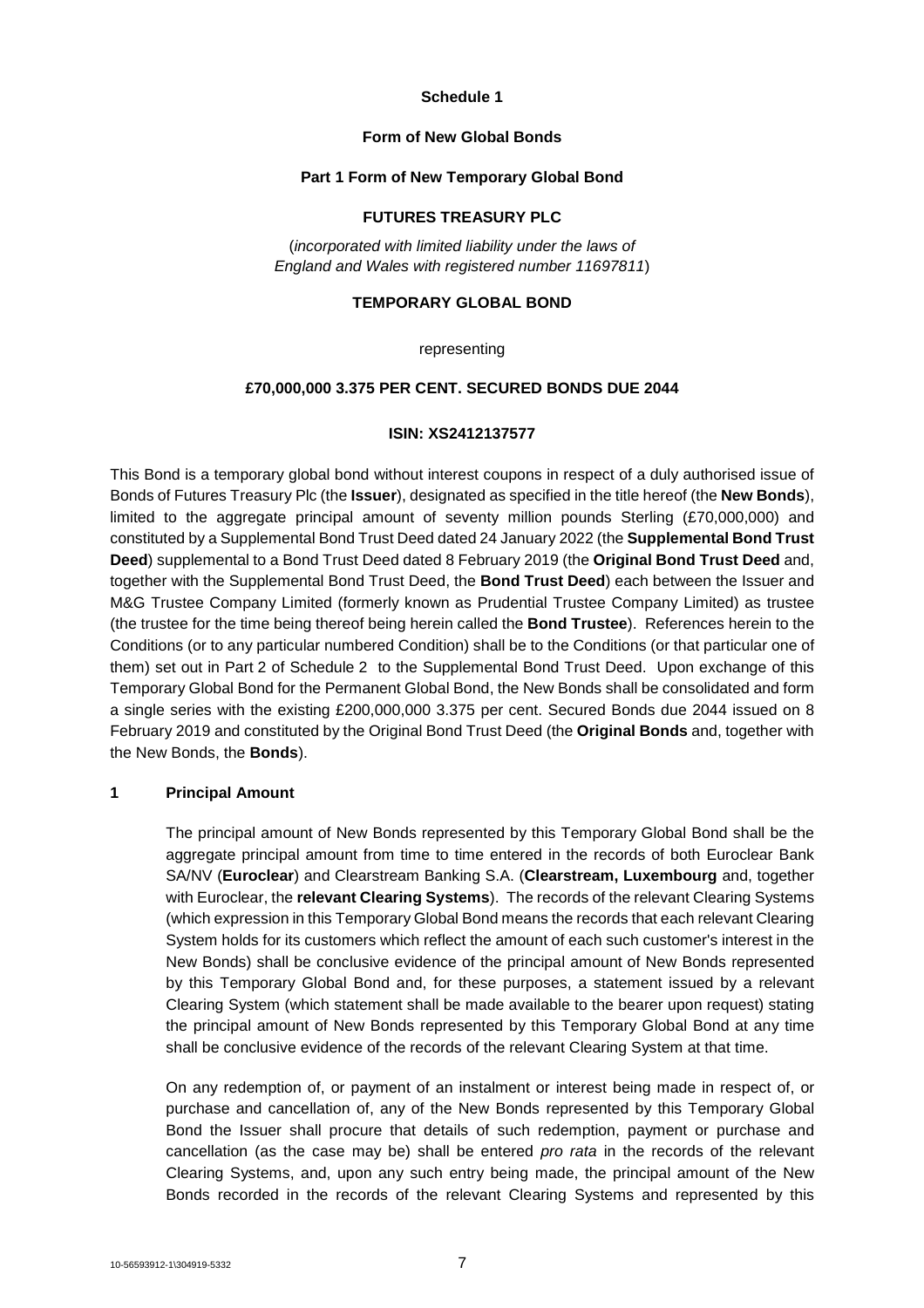Temporary Global Bond shall be reduced by the aggregate principal amount of the New Bonds so redeemed or purchased and cancelled or by the aggregate amount of such instalment so paid.

## **2 Promise to pay**

Subject as provided in this Temporary Global Bond the Issuer promises to pay to the bearer the principal amount of this Temporary Global Bond (being at the date hereof seventy million pounds Sterling (£70,000,000)) on 8 February 2044 (or on such earlier date as the said principal amount may become repayable in accordance with the Conditions or the Bond Trust Deed) and to pay interest six-monthly in arrear in equal instalments on 8 February and 8 August in each year on the principal amount from time to time of this Temporary Global Bond at the rate of 3.375 per cent. per annum together with such other amounts (if any) as may be payable, all subject to and in accordance with the Conditions and the provisions of the Bond Trust Deed.

## **3 Exchange for Permanent Global Bond and purchases**

This Temporary Global Bond is exchangeable in whole or in part upon the request of the bearer for a further global bond in respect of up to £70,000,000 aggregate principal amount of the New Bonds (the **Permanent Global Bond**) only on and subject to the terms and conditions set out below.

On and after the date which is 40 days after this Temporary Global Bond is issued (the **Exchange Date**), interests in this Temporary Global Bond may be exchanged in whole or in part at the specified office of the Principal Paying Agent (or such other place as the Bond Trustee may agree) for the Permanent Global Bond and the Issuer shall procure that the Principal Paying Agent shall issue and deliver, in full or partial exchange for this Temporary Global Bond, the Permanent Global Bond (or, as the case may be, endorse the Permanent Global Bond) in an aggregate principal amount equal to the principal amount of this Temporary Global Bond submitted for exchange, provided that, if definitive Bonds (together with the Coupons appertaining thereto) have already been issued in exchange for all the New Bonds represented for the time being by the Permanent Global Bond, then this Temporary Global Bond may thereafter be exchanged only for definitive Bonds (together with the Coupons appertaining thereto) and in such circumstances references herein to the Permanent Global Bond shall be construed accordingly and, provided further that, the Permanent Global Bond shall be issued and delivered (or, as the case may be, endorsed) only if and to the extent that there shall have been presented to the Issuer a certificate from Euroclear or from Clearstream, Luxembourg to the effect that it has received from or in respect of a person entitled to a particular principal amount of the New Bonds (as shown by its records) a certificate of non-US beneficial ownership in the form required by it.

Any person who would, but for the provisions of this Temporary Global Bond, the Permanent Global Bond and the Bond Trust Deed, otherwise be entitled to receive a definitive Bond or definitive Bonds shall only be entitled to require the exchange of an appropriate part of this Temporary Global Bond for a like part of the Permanent Global Bond if and to the extent that there shall have been presented to the Issuer a certificate from Euroclear or from Clearstream, Luxembourg to the effect that it has received from or in respect of a person entitled to a particular principal amount of the Bonds (as shown by its records) a certificate of non-US beneficial ownership in the form required by it.

Upon:

(a) any exchange of a part of this Temporary Global Bond for a like part of the Permanent Global Bond; or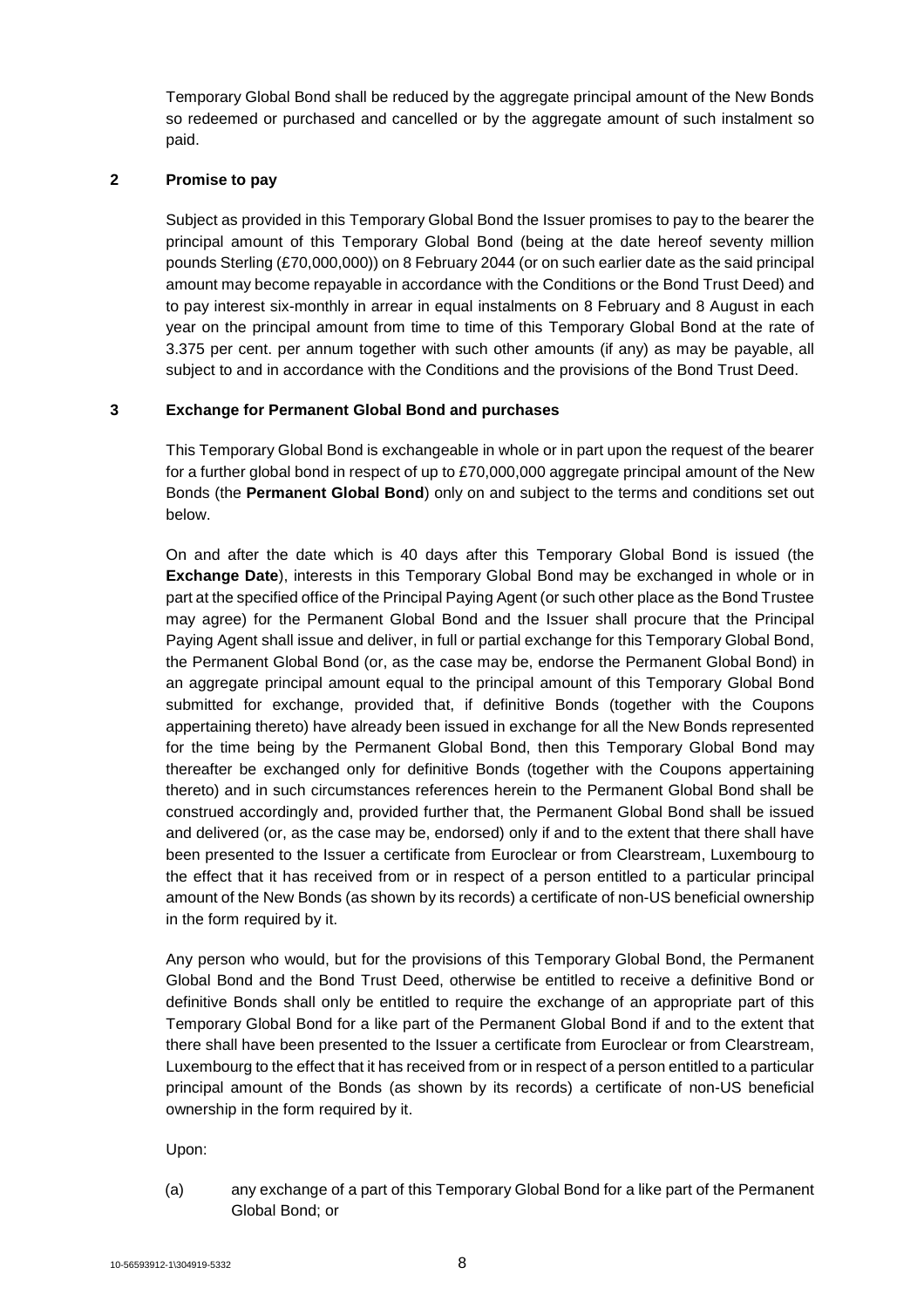(b) the purchase by or on behalf of the Issuer, any Borrower or any Eligible Group Member and cancellation of a part of this Temporary Global Bond in accordance with the Conditions, as the case may be,

the Issuer shall procure that the portion of the principal amount hereof so exchanged or cancelled shall be entered *pro rata* in the records of the relevant Clearing Systems, and, upon any such entry being made, the principal amount of the New Bonds represented by this Temporary Global Bond shall be reduced by the aggregate principal amount of this Temporary Global Bond so exchanged or cancelled.

## **4 Payments**

Until the entire principal amount of this Temporary Global Bond has been extinguished, this Temporary Global Bond shall in all respects be entitled to the same benefits as the definitive Bonds for the time being represented hereby and shall be entitled to the benefit of and be bound by the Bond Trust Deed, except that the holder of this Temporary Global Bond shall not (unless upon due presentation of this Temporary Global Bond for exchange, issue and delivery of the Permanent Global Bond or the recording of interests in a Permanent Global Bond in the records of the relevant Clearing Systems is improperly withheld or refused and such withholding or refusal is continuing at the relevant payment date) be entitled (a) to receive any payment of interest on this Temporary Global Bond except (subject to (b) below) upon certification as to non-US beneficial ownership in the form required by Euroclear and/or Clearstream, as the case may be, or (b) on and after the Exchange Date, to receive any payment on this Temporary Global Bond.

Upon any payment in respect of this Temporary Global Bond the Principal Paying Agent shall, on behalf of the Issuer, instruct Euroclear and Clearstream, Luxembourg to make appropriate entries in their records to reflect such payment.

All payments of any amounts payable and paid to the bearer of this Temporary Global Bond shall be valid and, to the extent of the sums so paid, effectual to satisfy and discharge the liability for the moneys payable hereon, on the Permanent Global Bond and on the relevant definitive Bonds and Coupons.

## **5 Accountholders**

For so long as all of the Bonds are represented by one or more of the Permanent Global Bond, this Temporary Global Bond and/or the Global Bonds in respect of the Original Bonds and such Global Bond(s) is/are held on behalf of Euroclear and/or Clearstream, Luxembourg, each person who is for the time being shown in the records of Euroclear or Clearstream, Luxembourg as the holder of a particular principal amount of such Bonds (each an **Accountholder**) (in which regard any certificate or other document issued by Euroclear or Clearstream, Luxembourg as to the principal amount of such Bonds standing to the account of any person shall, in the absence of manifest error, be conclusive and binding for all purposes) shall be treated as the holder of such principal amount of such Bonds for all purposes (including for the purposes of any quorum requirements of, or the right to demand a poll at, meetings of the Bondholders) other than with respect to the payment of principal and interest on such Bonds, the right to which shall be vested, as against the Issuer and the Bond Trustee, solely in the bearer of the relevant Global Bond in accordance with and subject to its terms and the terms of the Bond Trust Deed. Each Accountholder must look solely to Euroclear or Clearstream, Luxembourg, as the case may be, for its share of each payment made to the bearer of the relevant Global Bond.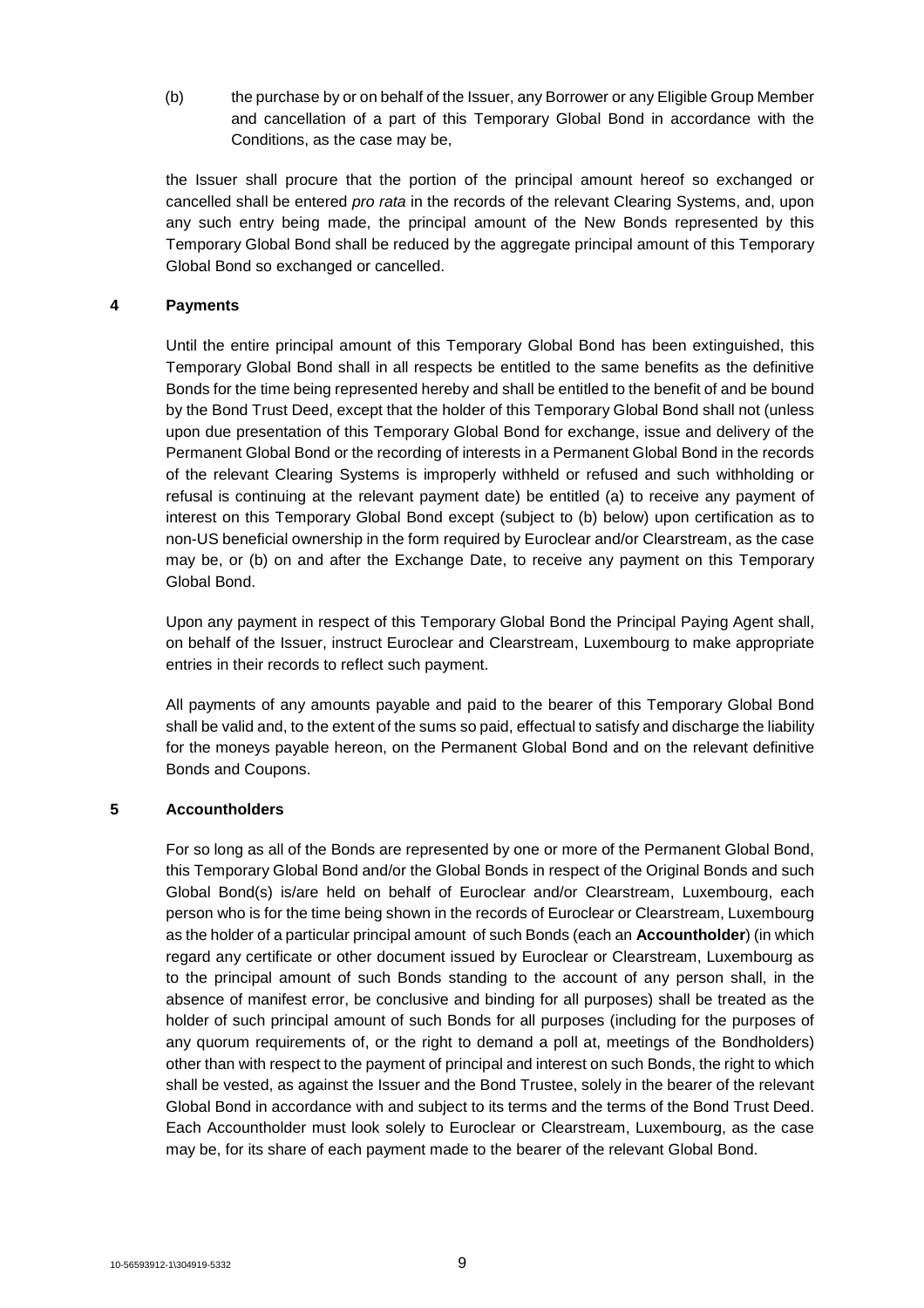## **6 Notices**

For so long as all of the Bonds are represented by one or more of the Permanent Global Bond, this Temporary Global Bond and/or the Global Bonds in respect of the Original Bonds and such Global Bond(s) is/are held on behalf of Euroclear and/or Clearstream, Luxembourg, notices to Bondholders may be given by delivery of the relevant notice to Euroclear and/or Clearstream, Luxembourg (as the case may be) for communication to the relative Accountholders rather than by publication as required by Condition 15 (*Notices*) provided that, so long as the Bonds are admitted to the official list maintained by the Financial Conduct Authority in its capacity as the UK Listing Authority (the **UKLA**) and admitted to trading on the London Stock Exchange plc's regulated market for listed securities, all requirements of the UKLA have been complied with. Any such notice shall be deemed to have been given to the Bondholders on the second day after the day on which such notice is delivered to Euroclear and/or Clearstream, Luxembourg (as the case may be) as aforesaid.

Whilst any Bonds held by a Bondholder are represented by one or more of the Permanent Global Bond, this Temporary Global Bond and/or the Global Bonds in respect of the Original Bonds, notices to be given by such Bondholder may be given by such Bondholder to the Principal Paying Agent through Euroclear and/or Clearstream, Luxembourg, as the case may be, in such a manner as the Principal Paying Agent and Euroclear and/or Clearstream, Luxembourg, as the case may be, may approve for this purpose.

## **7 Partial Early Redemption**

For so long as all of the Bonds are represented by one or more of the Permanent Global Bond, this Temporary Global Bond and/or the Global Bonds in respect of the Original Bonds and such Global Bond(s) is/are held on behalf of Euroclear and/or Clearstream, Luxembourg, no selection of Bonds will be required under Condition 9.5 (*Notice of Early Redemption*) in the event that a Borrower elects to or is required to prepay its Loan in whole or in part and Bonds are to be redeemed in part pursuant to Condition 9.2 (*Early Redemption*) or Condition 9.4 (*Mandatory Early Redemption*). In such event, the standard procedures of Euroclear and/or Clearstream, Luxembourg shall operate to determine which interests in the Global Bond(s) are to be subject to such redemption (and such redemption shall be reflected in the records of Euroclear and Clearstream, Luxembourg as either a reduction in the principal amount of the Bonds or a reduction by the application of a pool factor at the discretion of Euroclear and Clearstream, Luxembourg).

## **8 Prescription**

Claims against the Issuer in respect of principal and interest on the New Bonds represented by the Permanent Global Bond or this Temporary Global Bond will be prescribed after ten years (in the case of principal) and five years (in the case of interest) from the Relevant Date..

## **9 Authentication**

This Temporary Global Bond shall not be or become valid or obligatory for any purpose unless and until authenticated by or on behalf of the Principal Paying Agent and effectuated by the entity appointed as common safekeeper.

## **10 Governing law**

This Temporary Global Bond and any non-contractual obligations arising out of or in connection with it are governed by, and shall be construed in accordance with, the laws of England.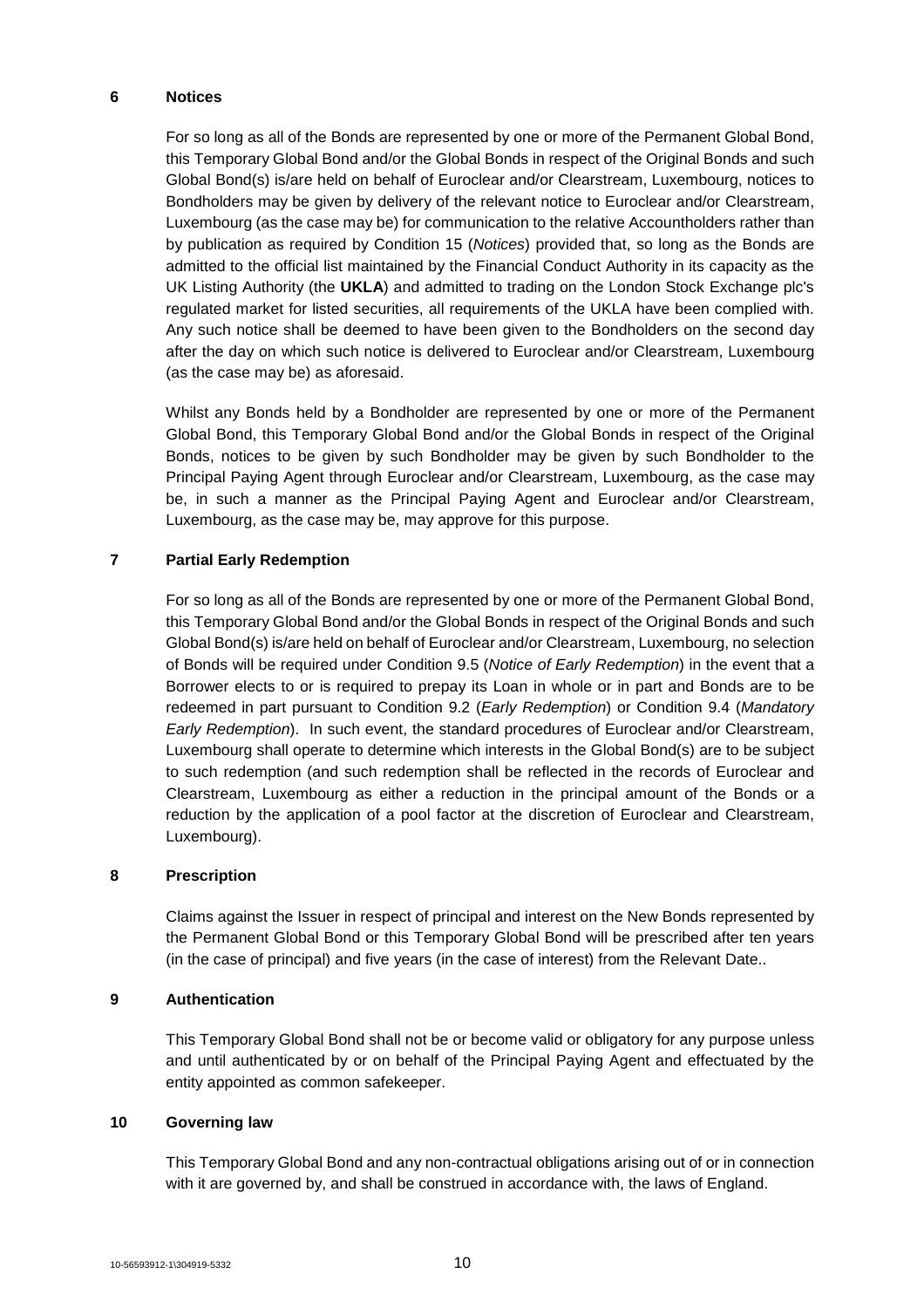## **11 Contracts (Rights of Third Parties) Act 1999**

No rights are conferred on any person under the Contracts (Rights of Third Parties) Act 1999 to enforce any term of this Temporary Global Bond, but this does not affect any right or remedy of any person which exists or is available apart from that Act.

**IN WITNESS** whereof the Issuer has caused this Temporary Global Bond to be signed manually or in facsimile by a person duly authorised on its behalf.

## **Futures Treasury Plc**

By: …………………………………… (Duly authorised)

Issued in London, England on 24 January 2022.

#### **Certificate of authentication**

This Temporary Global Bond is duly authenticated without recourse, warranty or liability.

……………………………………………

Duly authorised for and on behalf of **The Bank of New York Mellon, London Branch** as Principal Paying Agent

Effectuated without recourse, warranty or liability by **Euroclear Bank SA/NV** as Common Safekeeper

By: ……………………………………….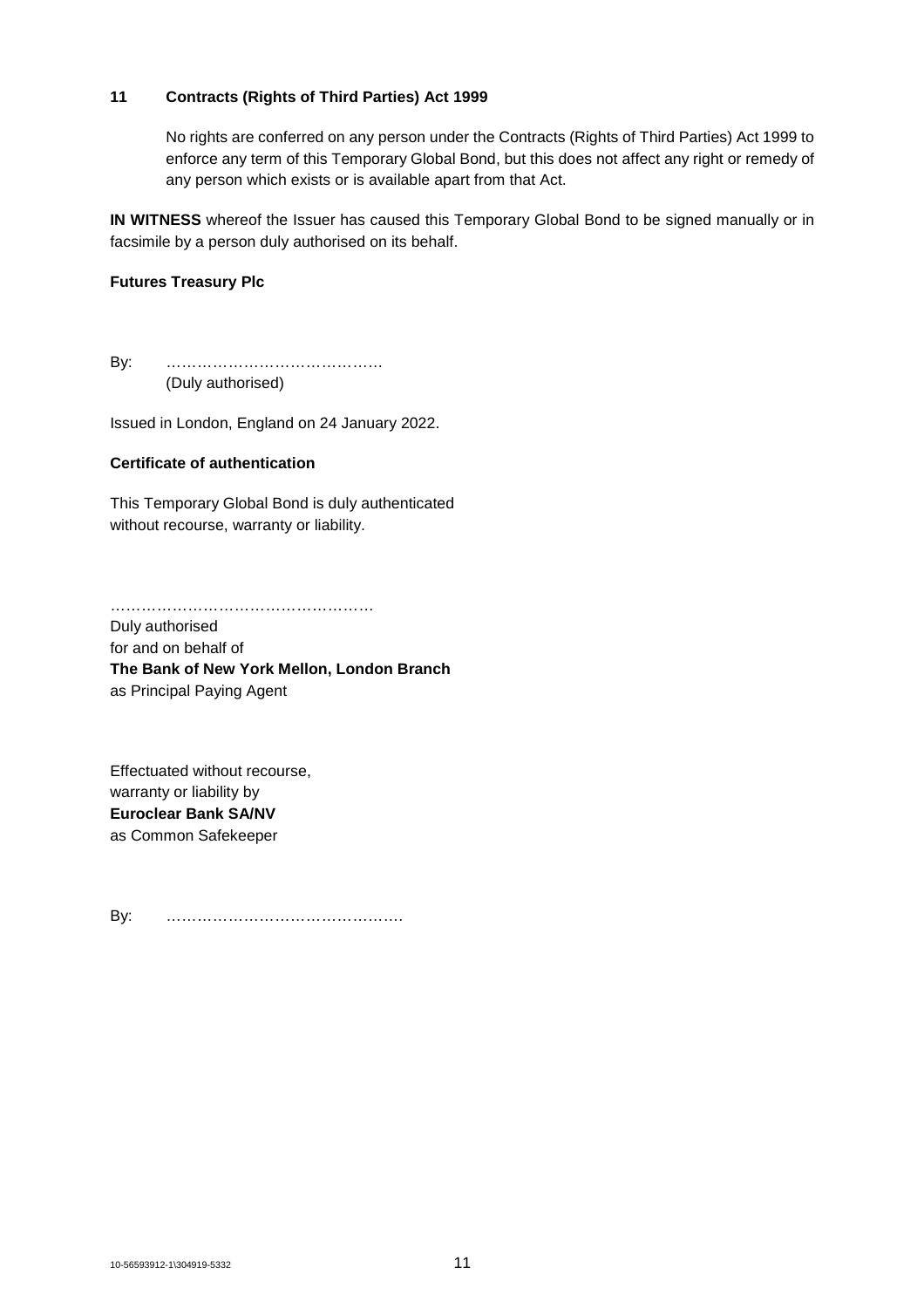## **Part 2 Form of New Permanent Global Bond**

**ANY UNITED STATES PERSON WHO HOLDS THIS OBLIGATION WILL BE SUBJECT TO LIMITATIONS UNDER THE UNITED STATES INCOME TAX LAWS, INCLUDING THE LIMITATIONS PROVIDED IN SECTIONS 165(j) AND 1287(a) OF THE INTERNAL REVENUE CODE.**

## **FUTURES TREASURY PLC**

(*incorporated with limited liability under the laws of England and Wales with registered number 11697811*)

#### **PERMANENT GLOBAL BOND**

representing up to

## **£70,000,000 3.375 PER CENT. SECURED BONDS DUE 2044**

#### **ISIN: XS1946027312**

(consolidated and forming a single series with the existing £200,000,000 3.375 per cent. Secured Bonds due 2044 issued on 8 February 2019)

This Bond is a permanent global bond without interest coupons in respect of a duly authorised issue of Bonds of Futures Treasury Plc (the **Issuer**), designated as specified in the title hereof (the **New Bonds**), limited to the aggregate principal amount of seventy million pounds Sterling (£70,000,000) and constituted by a Supplemental Bond Trust Deed dated 24 January 2022 (the **Supplemental Bond Trust Deed**) supplemental to a Bond Trust Deed dated 8 February 2019 (the **Original Bond Trust Deed** and, together with the Supplemental Bond Trust Deed, the **Bond Trust Deed**) each between the Issuer and M&G Trustee Company Limited (formerly known as Prudential Trustee Company Limited) as bond trustee (the trustee for the time being thereof being herein called the **Bond Trustee**). References herein to the Conditions (or to any particular numbered Condition) shall be to the Conditions (or that particular one of them) set out in Part 2 of Schedule 2 to the Supplemental Bond Trust Deed. The New Bonds are consolidated and form a single series with the existing £200,000,000 3.375 per cent. Secured Bonds due 2044 issued on 8 February 2019 and constituted by the Original Bond Trust Deed (the **Original Bonds** and, together with the New Bonds, the **Bonds**).

#### **1 Principal Amount**

The principal amount of New Bonds represented by this Permanent Global Bond shall be the aggregate principal amount from time to time entered in the records of both Euroclear Bank SA/NV (**Euroclear**) and Clearstream Banking S.A. (**Clearstream, Luxembourg** and, together with Euroclear, the **relevant Clearing Systems**). The records of the relevant Clearing Systems (which expression in this Permanent Global Bond means the records that each relevant Clearing System holds for its customers which reflect the amount of each such customer's interest in the New Bonds) shall be conclusive evidence of the principal amount of New Bonds represented by this Permanent Global Bond and, for these purposes, a statement issued by a relevant Clearing System (which statement shall be made available to the bearer upon request) stating the principal amount of New Bonds represented by this Permanent Global Bond at any time shall be conclusive evidence of the records of the relevant Clearing System at that time.

On any redemption of, or payment of an instalment or interest being made in respect of, or purchase and cancellation of, any of the New Bonds represented by this Permanent Global Bond the Issuer shall procure that details of such redemption, payment or purchase and cancellation (as the case may be) shall be entered *pro rata* in the records of the relevant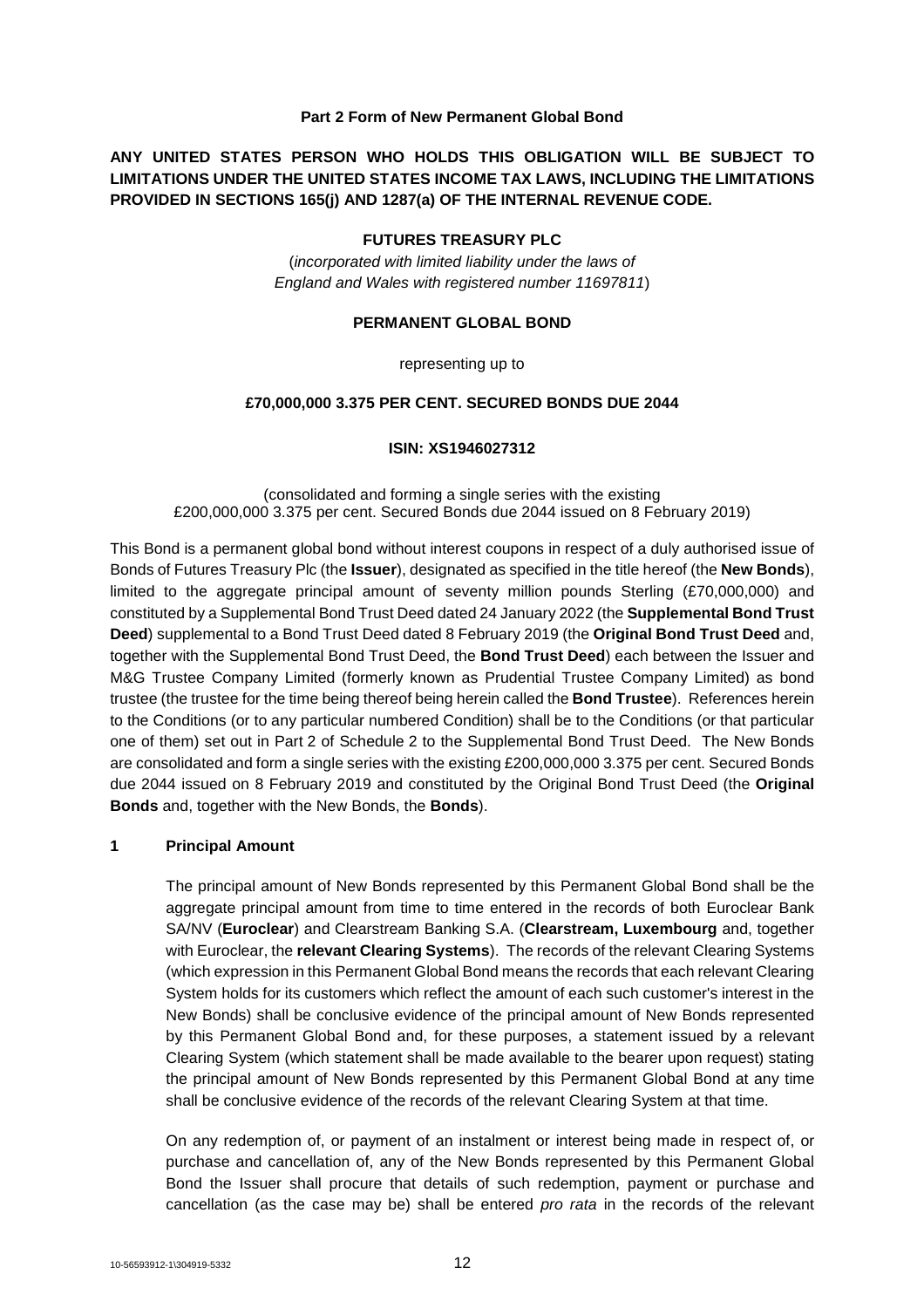Clearing Systems, and, upon any such entry being made, the principal amount of the New Bonds recorded in the records of the relevant Clearing Systems and represented by this Permanent Global Bond shall be reduced by the aggregate principal amount of the New Bonds so redeemed or purchased and cancelled or by the aggregate amount of such instalment so paid.

## **2 Promise to pay**

Subject as provided in this Permanent Global Bond the Issuer promises to pay to the bearer the principal amount of this Permanent Global Bond on 8 February 2044 (or in whole or, where applicable, in part on such earlier date as the said principal amount or part respectively may become repayable in accordance with the Conditions or the Bond Trust Deed) and to pay interest six-monthly in arrear in equal instalments on 8 February and 8 August in each year on the principal amount from time to time of this Permanent Global Bond at the rate of 3.375 per cent. per annum together with such other amounts (if any) as may be payable, all subject to and in accordance with the Conditions and the provisions of the Bond Trust Deed.

## **3 Exchange for definitive Bonds and purchases**

This Permanent Global Bond will be exchangeable in whole but not in part (free of charge to the holder) for definitive Bonds only:

- (a) upon the happening of any of the events defined in the Bond Trust Deed as **Events of Default**;
- (b) if both Euroclear and Clearstream Luxembourg are closed for business for a continuous period of 14 days (other than by reason of holiday, statutory or otherwise) or announce an intention permanently to cease business or does in fact do so and no alternative clearing system satisfactory to the Bond Trustee is available; or
- (c) if the Issuer has or would become subject to adverse tax consequences which would not be suffered were the Bonds in definitive form and a certificate to such effect signed by two directors of the Issuer is given to the Bond Trustee.

Thereupon (in the case of (a) and (b) above) the holder of this Permanent Global Bond (acting on the instructions of (an) Accountholder(s) (as defined below)) may give notice to the Issuer, and (in the case of (c) above) the Issuer may give notice to the Bond Trustee and the Bondholders, of its intention to exchange this Permanent Global Bond for definitive Bonds on or after the Exchange Date (as defined below).

On or after the Exchange Date the holder of this Permanent Global Bond may or, in the case of (c) above, shall surrender this Permanent Global Bond to or to the order of the Principal Paying Agent. In exchange for this Permanent Global Bond the Issuer will deliver, or procure the delivery of, definitive Bonds in bearer form, serially numbered, in the denominations of £100,000 and integral multiples of £1,000 in excess thereof up to and including £199,000 each with interest coupons and one talon (**Coupons**) attached on issue in respect of interest which has not already been paid on this Permanent Global Bond (in exchange for the whole of this Permanent Global Bond).

**Exchange Date** means a day specified in the notice requiring exchange falling not later than 45 days after that on which such notice is given and on which banks are open for business in the city in which the specified office of the Principal Paying Agent is located and (except in the case of (b) above) in the city in which the relevant clearing system is located.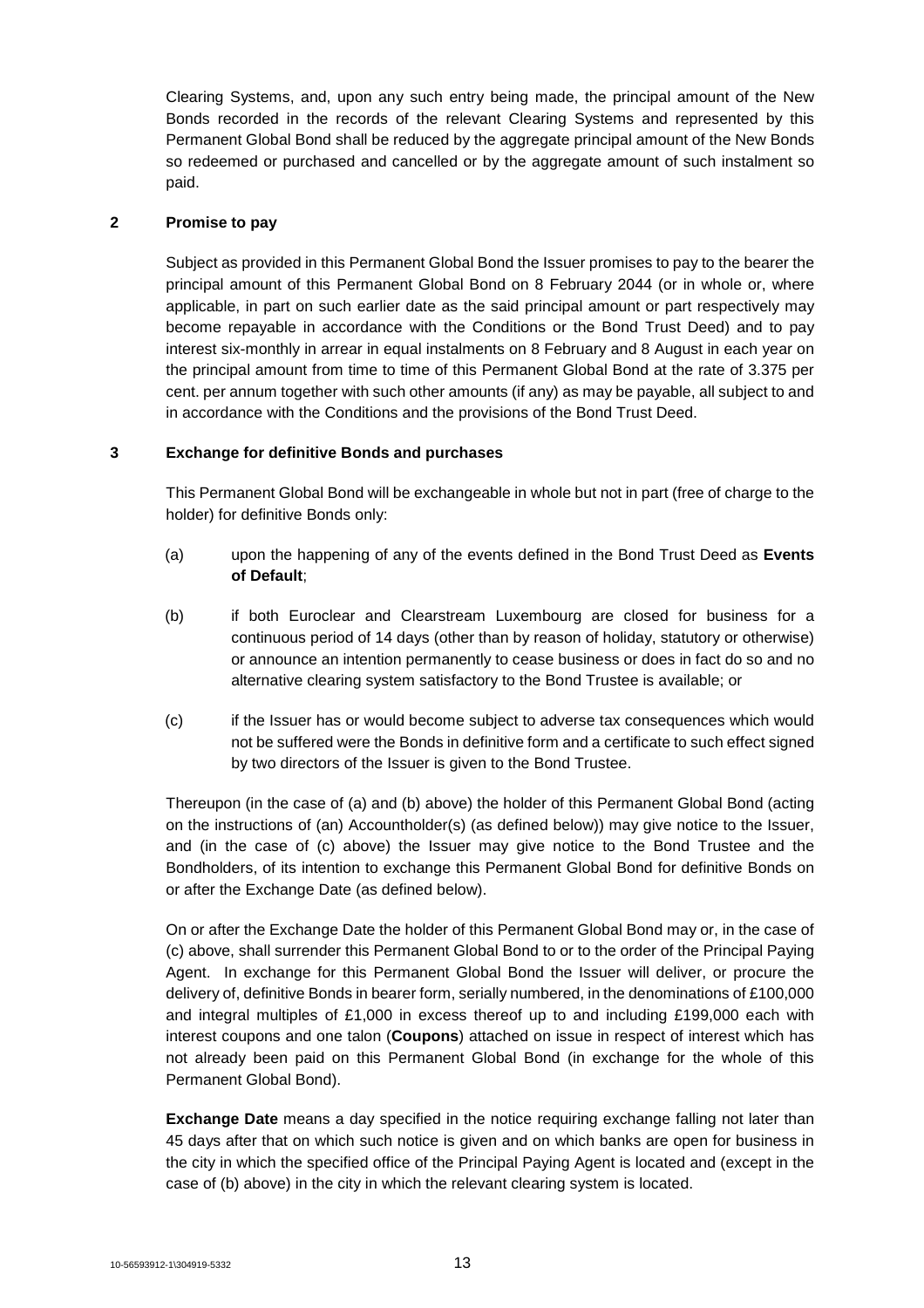Upon:

- (a) any exchange of a part of the Temporary Global Bond in respect of the New Bonds for a part of this Permanent Global Bond; or
- (b) the purchase by or on behalf of the Issuer, any Borrower or any Eligible Group Member and cancellation of a part of this Permanent Global Bond in accordance with the Conditions, as the case may be,

the Issuer shall procure that the portion of the principal amount hereof so exchanged or cancelled shall be entered *pro rata* in the records of the relevant Clearing Systems, and, upon any such entry being made, the principal amount of the New Bonds represented by this Permanent Global Bond shall be increased or, as the case may be, reduced by the aggregate principal amount of this Permanent Global Bond so exchanged or cancelled.

Upon the exchange of the whole of this Permanent Global Bond for definitive Bonds this Permanent Global Bond shall be surrendered to or to the order of the Principal Paying Agent and cancelled and, if the holder of this Permanent Global Bond requests, returned to it together with any relevant definitive Bonds.

## **4 Payments**

Until the entire principal amount of this Permanent Global Bond has been extinguished, this Permanent Global Bond shall (subject as hereinafter and in the Bond Trust Deed provided) in all respects be entitled to the same benefits as the definitive Bonds and shall be entitled to the benefit of and be bound by the Bond Trust Deed. Payments of principal and interest in respect of New Bonds represented by this Permanent Global Bond will be made against presentation and, if no further payment falls to be made in respect of the New Bonds, surrender of this Permanent Global Bond to the order of the Principal Paying Agent or such other Paying Agent as shall have been notified to the Bondholders for such purposes. Upon any payment in respect of this Permanent Global Bond the Principal Paying Agent shall, on behalf of the Issuer, instruct Euroclear and Clearstream, Luxembourg to make appropriate entries in their records to reflect such payments.

All payments of any amounts payable and paid to the bearer of this Permanent Global Bond shall be valid and, to the extent of the sums so paid, effectual to satisfy and discharge the liability for the moneys payable hereon and on the relevant definitive Bonds and Coupons.

## **5 Accountholders**

For so long as all of the Bonds are represented by one or more of the Temporary Global Bond, this Permanent Global Bond and/or the Global Bonds in respect of the Original Bonds and such Global Bond(s) is/are held on behalf of Euroclear and/or Clearstream, Luxembourg, each person who is for the time being shown in the records of Euroclear or Clearstream, Luxembourg as the holder of a particular principal amount of such Bonds (each an **Accountholder**) (in which regard any certificate or other document issued by Euroclear or Clearstream, Luxembourg as to the principal amount of such Bonds standing to the account of any person shall, in the absence of manifest error, be conclusive and binding for all purposes) shall be treated as the holder of such principal amount of such Bonds for all purposes (including for the purposes of any quorum requirements of, or the right to demand a poll at, meetings of the Bondholders) other than with respect to the payment of principal and interest on such Bonds, the right to which shall be vested, as against the Issuer and the Bond Trustee, solely in the bearer of the relevant Global Bond in accordance with and subject to its terms and the terms of the Bond Trust Deed.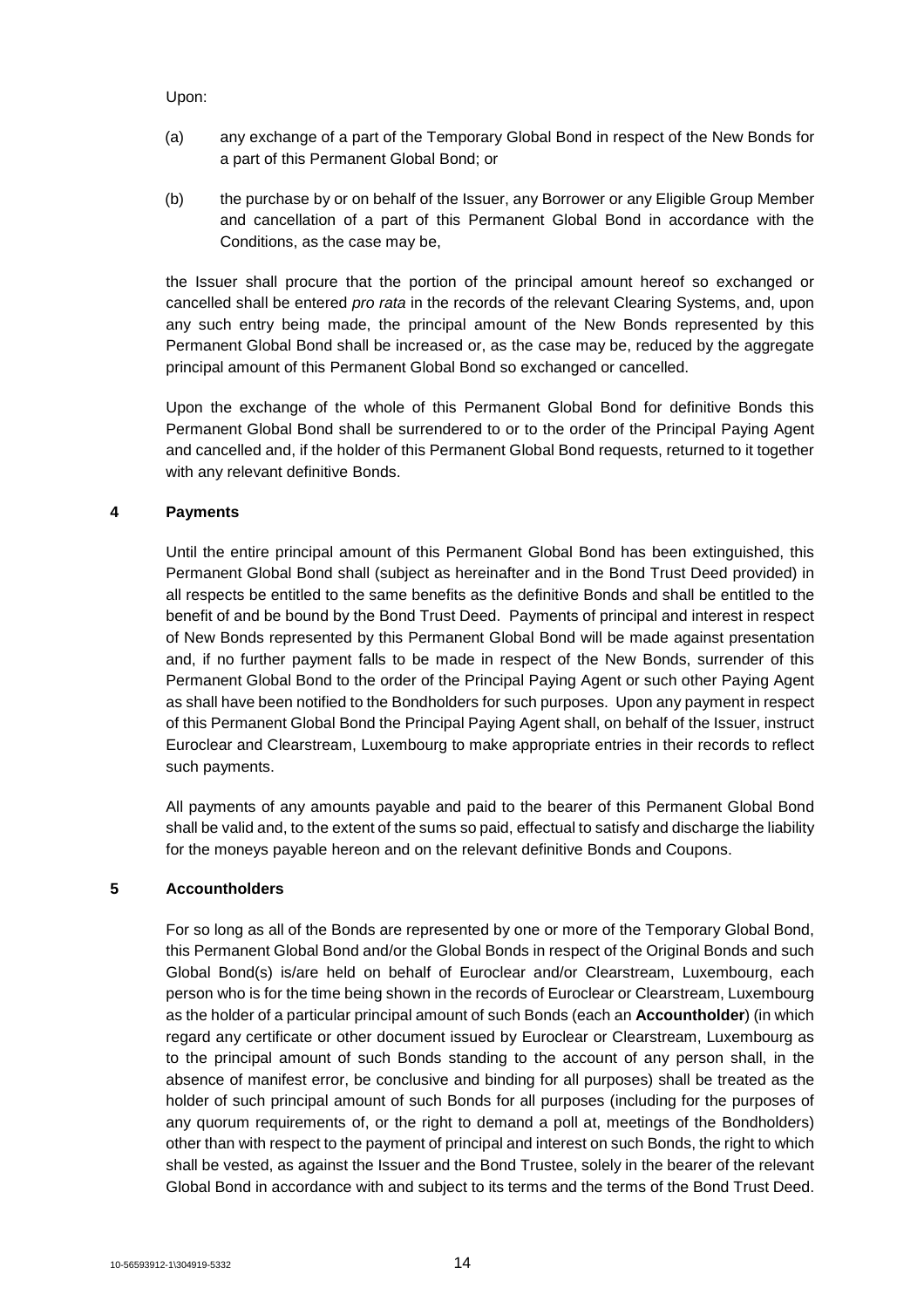Each Accountholder must look solely to Euroclear or Clearstream, Luxembourg, as the case may be, for its share of each payment made to the bearer of the relevant Global Bond.

## **6 Notices**

For so long as all of the Bonds are represented by one or more of the Temporary Global Bond, this Permanent Global Bond and/or the Global Bonds in respect of the Original Bonds and such Global Bond(s) is/are held on behalf of Euroclear and/or Clearstream, Luxembourg, notices to Bondholders may be given by delivery of the relevant notice to Euroclear and/or Clearstream, Luxembourg (as the case may be) for communication to the relative Accountholders rather than by publication as required by Condition 15 (*Notices*) provided that, so long as the Bonds are admitted to the official list maintained by the Financial Conduct Authority in its capacity as the UK Listing Authority (the **UKLA**) and admitted to trading on the London Stock Exchange plc's regulated market for listed securities, all requirements of the UKLA have been complied with. Any such notice shall be deemed to have been given to the Bondholders on the second day after the day on which such notice is delivered to Euroclear and/or Clearstream, Luxembourg (as the case may be) as aforesaid.

Whilst any Bonds held by a Bondholder are represented by one or more of the Temporary Global Bond, this Permanent Global Bond and/or the Global Bond in respect of the Original Bonds, notices to be given by such Bondholder may be given by such Bondholder to the Principal Paying Agent through Euroclear and/or Clearstream, Luxembourg, as the case may be, in such a manner as the Principal Paying Agent and Euroclear and/or Clearstream, Luxembourg, as the case may be, may approve for this purpose.

## **7 Partial Early Redemption**

For so long as all of the Bonds are represented by one or more of the Temporary Global Bond, this Permanent Global Bond and/or the Global Bond in respect of the Original Bonds and such Global Bond(s) is/are held on behalf of Euroclear and/or Clearstream, Luxembourg, no selection of Bonds will be required under Condition 9.5 (*Notice of Early Redemption*) in the event that a Borrower elects to or is required to prepay its Loan in whole or in part and Bonds are to be redeemed in part pursuant to Condition 9.2 (*Early Redemption*) or Condition 9.4 (*Mandatory Early Redemption*). In such event, the standard procedures of Euroclear and/or Clearstream, Luxembourg shall operate to determine which interests in the Global Bond(s) are to be subject to such redemption (and such redemption shall be reflected in the records of Euroclear and Clearstream, Luxembourg as either a reduction in the principal amount of the Bonds or a reduction by the application of a pool factor at the discretion of Euroclear and Clearstream, Luxembourg).

#### **8 Prescription**

Claims against the Issuer in respect of principal and interest on the New Bonds represented by the Temporary Global Bond or this Permanent Global Bond will be prescribed after ten years (in the case of principal) and five years (in the case of interest) from the Relevant Date.

## **9 Authentication**

This Permanent Global Bond shall not be or become valid or obligatory for any purpose unless and until authenticated by or on behalf of the Principal Paying Agent and effectuated by the entity appointed as common safekeeper.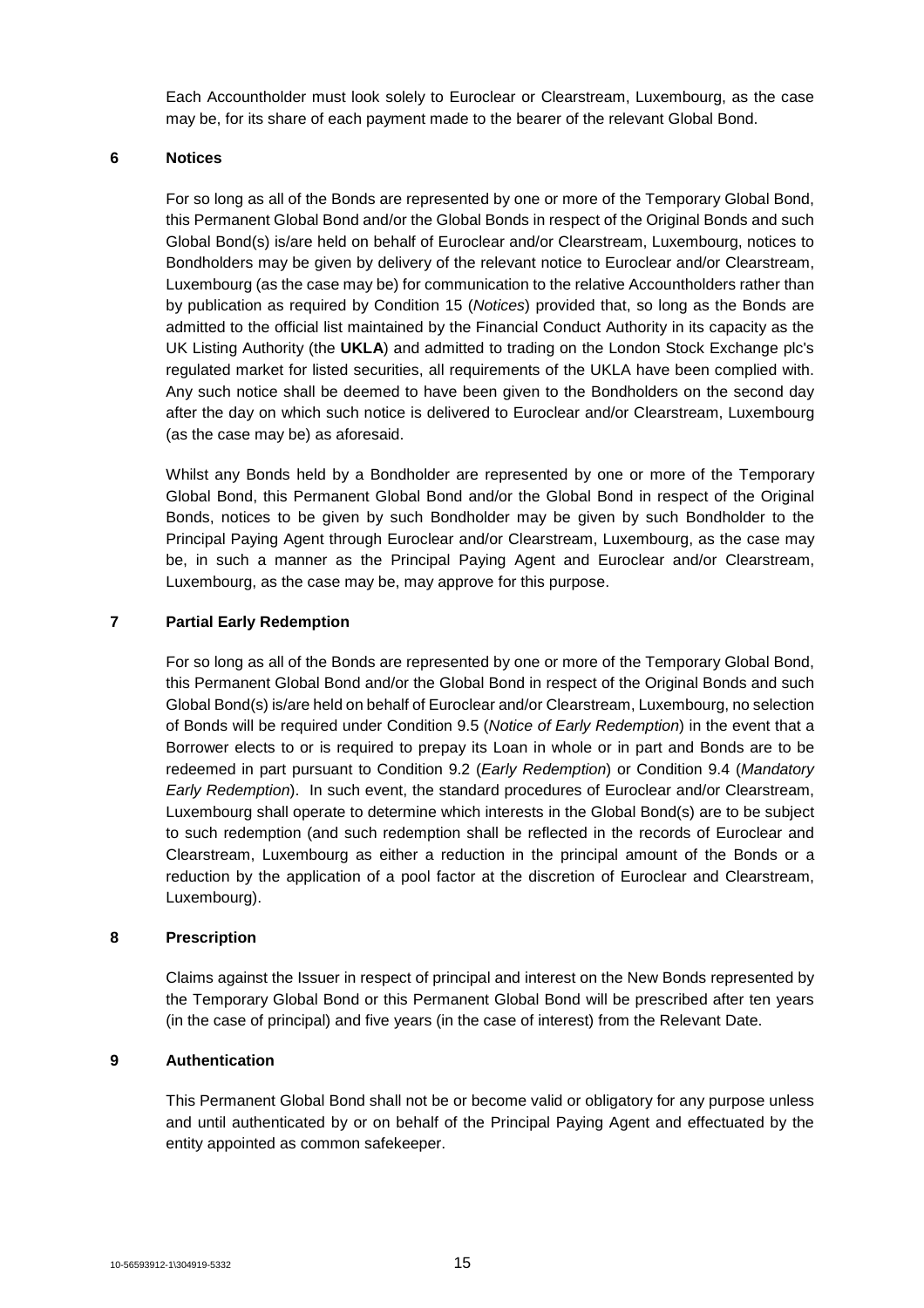#### **10 Governing law**

This Permanent Global Bond and any non-contractual obligations arising out of or in connection with it are governed by, and shall be construed in accordance with, the laws of England.

## **11 Contracts (Rights of Third Parties) Act 1999**

No rights are conferred on any person under the Contracts (Rights of Third Parties) Act 1999 to enforce any term of this Permanent Global Bond, but this does not affect any right or remedy of any person which exists or is available apart from that Act.

**IN WITNESS** whereof the Issuer has caused this Permanent Global Bond to be signed manually or in facsimile by a person duly authorised on its behalf.

## **Futures Treasury Plc**

By: …………………………………… (Duly authorised)

Issued in London, England on 24 January 2022.

## **Certificate of authentication**

This Permanent Global Bond is duly authenticated without recourse, warranty or liability.

…………………………………… Duly authorised for and on behalf of **The Bank of New York Mellon, London Branch** as Principal Paying Agent

Effectuated without recourse, warranty or liability by **Euroclear Bank SA/NV** as Common Safekeeper

By: ……………………………………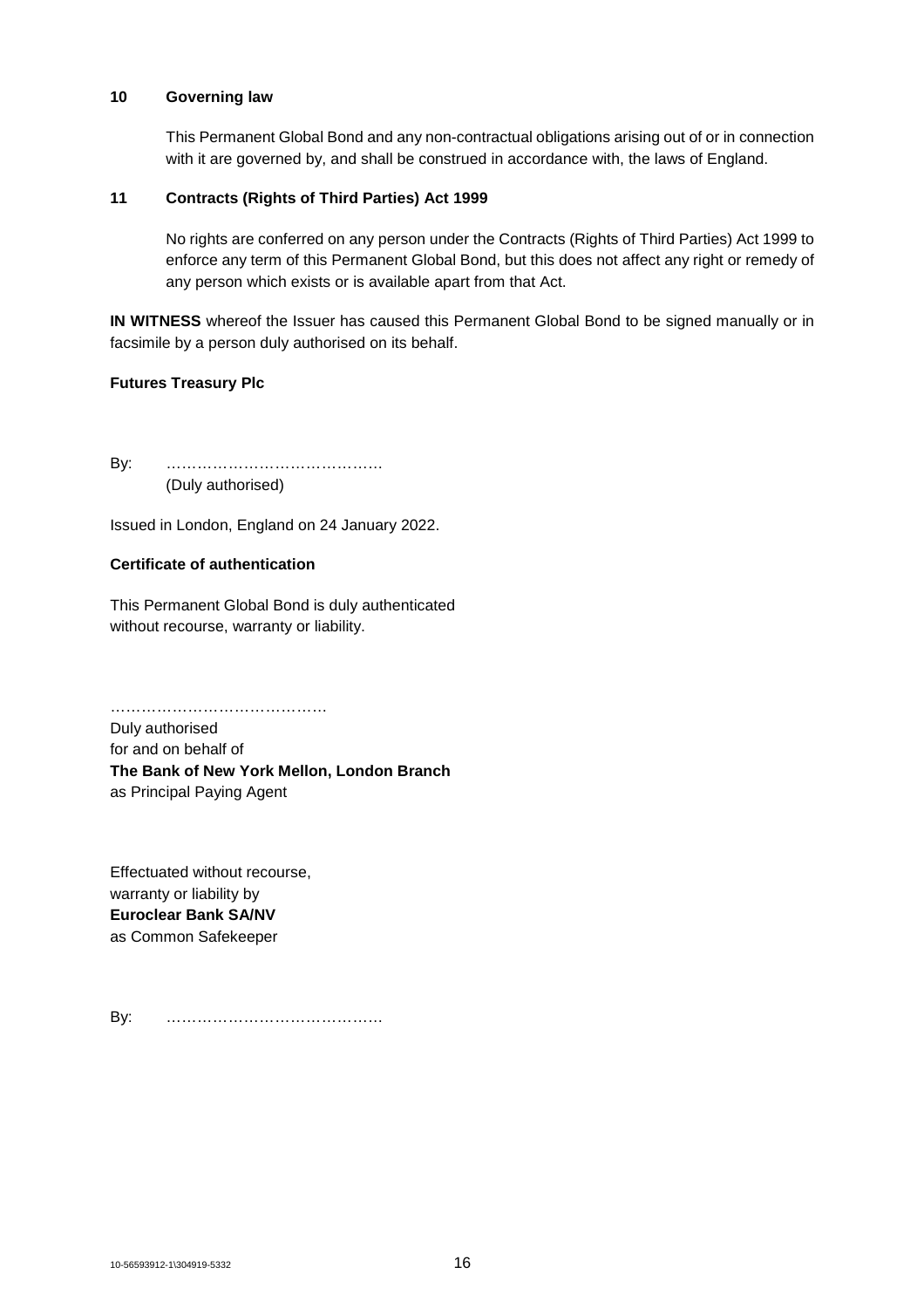## **Schedule 2**

## **Form of Definitive New Bond, New Coupon and New Talon and the Conditions of the New Bonds**

## **Part 1 Form of Definitive New Bond, New Coupon and New Talon**

**ANY UNITED STATES PERSON WHO HOLDS THIS OBLIGATION WILL BE SUBJECT TO LIMITATIONS UNDER THE UNITED STATES INCOME TAX LAWS, INCLUDING THE LIMITATIONS PROVIDED IN SECTIONS 165(j) AND 1287(a) OF THE INTERNAL REVENUE CODE.**

| XS1946027312 |                     |
|--------------|---------------------|
|              | <b>Serial No.</b> , |

## **FUTURES TREASURY PLC**

(*incorporated with limited liability under the laws of England and Wales with registered number 11697811*)

## **£270,000,000 3.375 PER CENT. SECURED BONDS DUE 2044**

The issue of the Bonds was authorised by resolutions of the board of directors of Futures Treasury Plc (the **Issuer**) passed on 12 December 2018 and 26 November 2021.

This Bond forms one of a series of Bonds constituted by a Bond Trust Deed dated 8 February 2019 (the **Original Bond Trust Deed**) between the Issuer and M&G Trustee Company Limited (formerly known as Prudential Trustee Company Limited) as trustee for the holders of the Bonds (the **Bond Trustee**), as supplemented by a Supplemental Bond Trust Deed dated 24 January 2022 (the **Supplemental Bond Trust Deed** and, together with the Original Bond Trust Deed, the **Bond Trust Deed**) between the Issuer and the Bond Trustee, and issued as Bonds in bearer form in the denominations of £100,000 and integral multiples of £1,000 in excess thereof up to and including £199,000 each with Coupons and one talon attached in an aggregate principal amount of £270,000,000.

The Issuer for value received and subject to and in accordance with the Conditions (the **Conditions**) endorsed hereon hereby promises to pay to the bearer on 8 February 2044 (or on such earlier date as the principal sum hereunder mentioned may become repayable in accordance with the Conditions) the principal sum of:

£● (● thousand pounds Sterling)

together with interest on the said principal sum at the rate of 3.375 per cent. per annum payable sixmonthly in arrear in equal instalments on 8 February and 8 August in each year and together with such other amounts (if any) as may be payable, all subject to and in accordance with the Conditions and the provisions of the Bond Trust Deed.

Neither this Bond nor the Coupons appertaining hereto shall be or become valid or obligatory for any purpose unless and until this Bond has been authenticated by or on behalf of the Principal Paying Agent.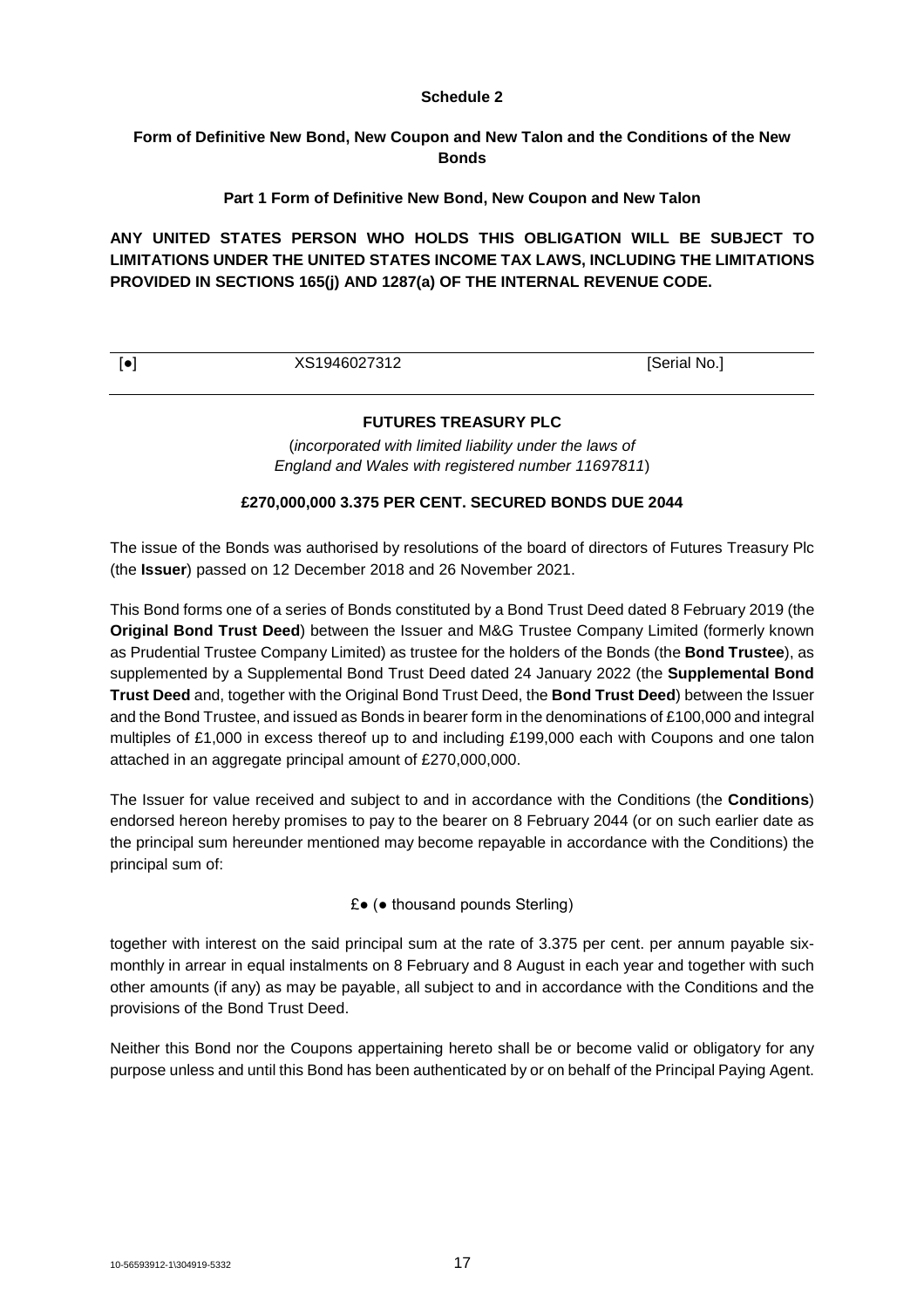**IN WITNESS** whereof this Bond has been executed on behalf of the Issuer.

## **Futures Treasury Plc**

By: …………………………………… Director

By: …………………………………… Director

Dated as of [●].

Issued in London, England.

## **Certificate of authentication**

This Bond is duly authenticated without recourse, warranty or liability.

……………………………………

Duly authorised for and on behalf of **The Bank of New York Mellon, London Branch** as Principal Paying Agent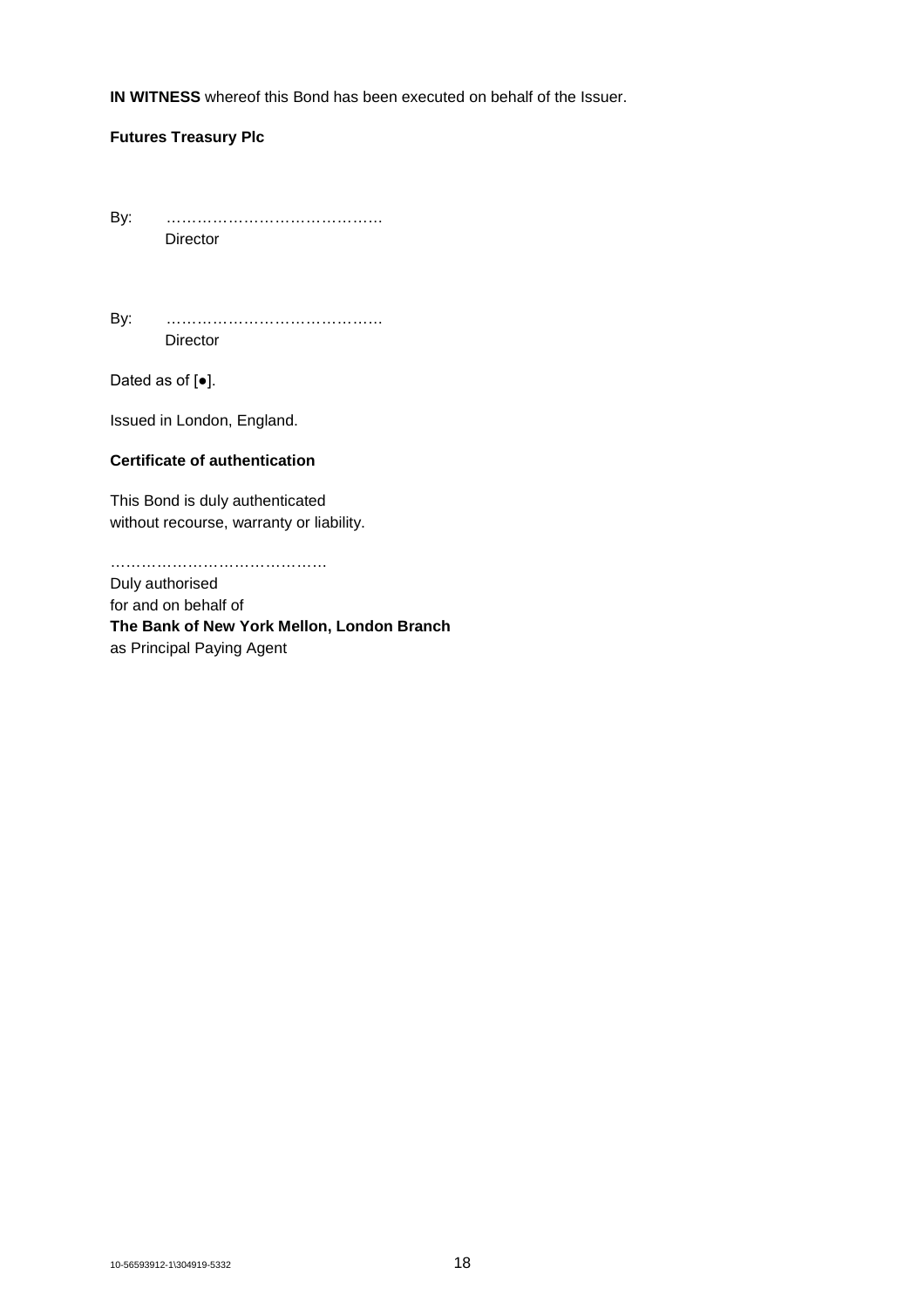On the back:

## **PRINCIPAL PAYING AGENT**

The Bank of New York Mellon, London Branch One Canada Square London E14 5AL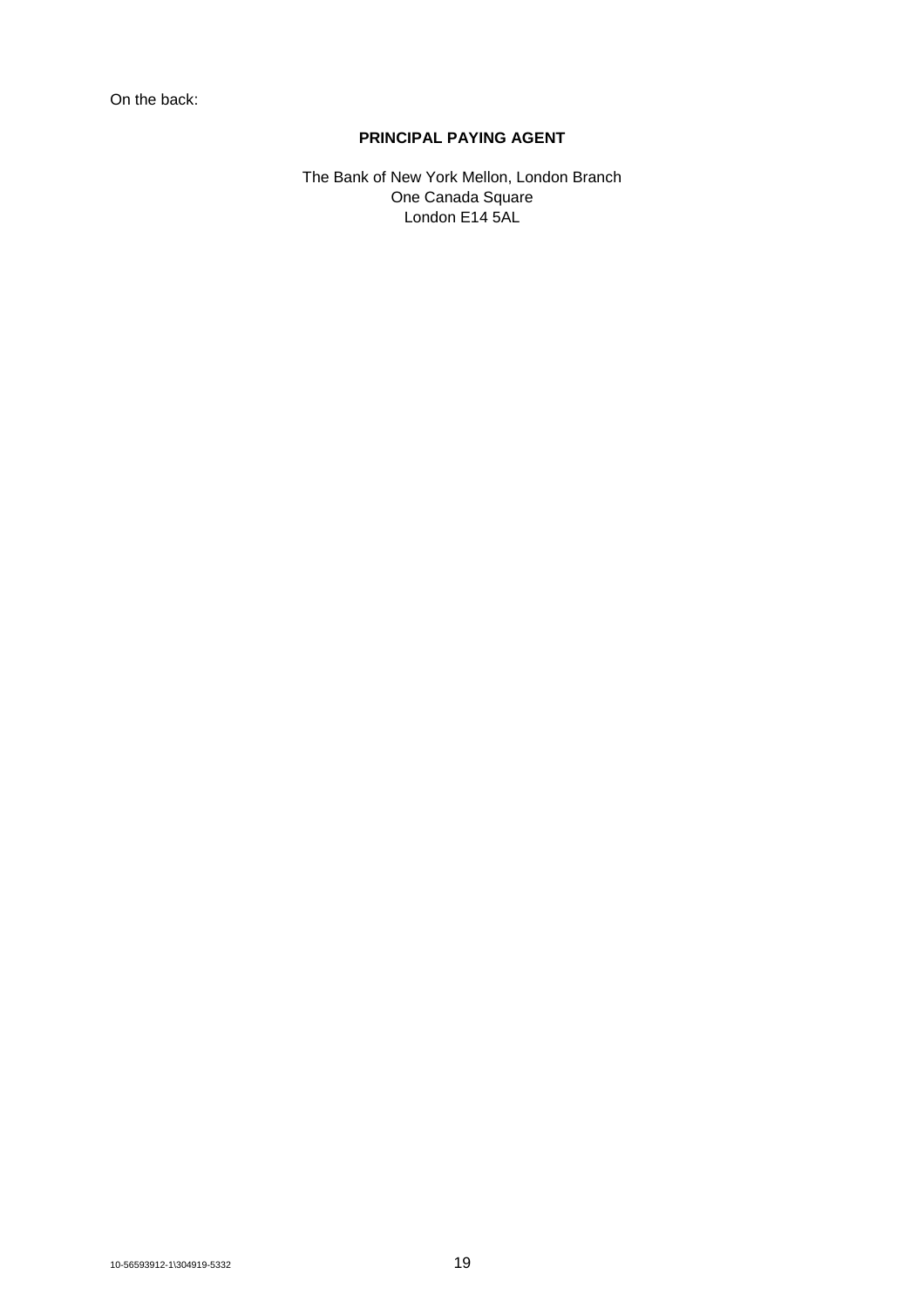## **Form of New Coupon**

On the front:

## **ANY UNITED STATES PERSON WHO HOLDS THIS OBLIGATION WILL BE SUBJECT TO LIMITATIONS UNDER THE UNITED STATES INCOME TAX LAWS, INCLUDING THE LIMITATIONS PROVIDED IN SECTIONS 165(j) AND 1287(a) OF THE INTERNAL REVENUE CODE.**

## **FUTURES TREASURY PLC**

## **£270,000,000 3.375 PER CENT. SECURED BONDS DUE 2044**

Coupon appertaining to a Bond in the denomination of £[●].

| This Coupon is separately negotiable, | Coupon for $E[\bullet]$                              |
|---------------------------------------|------------------------------------------------------|
| payable to bearer, and subject to the | due on                                               |
| Conditions of the said Bonds          | $\lceil \bullet \rceil$ , $\lceil 20 \bullet \rceil$ |

[No.] [●] XS1946027312 [Serial No.]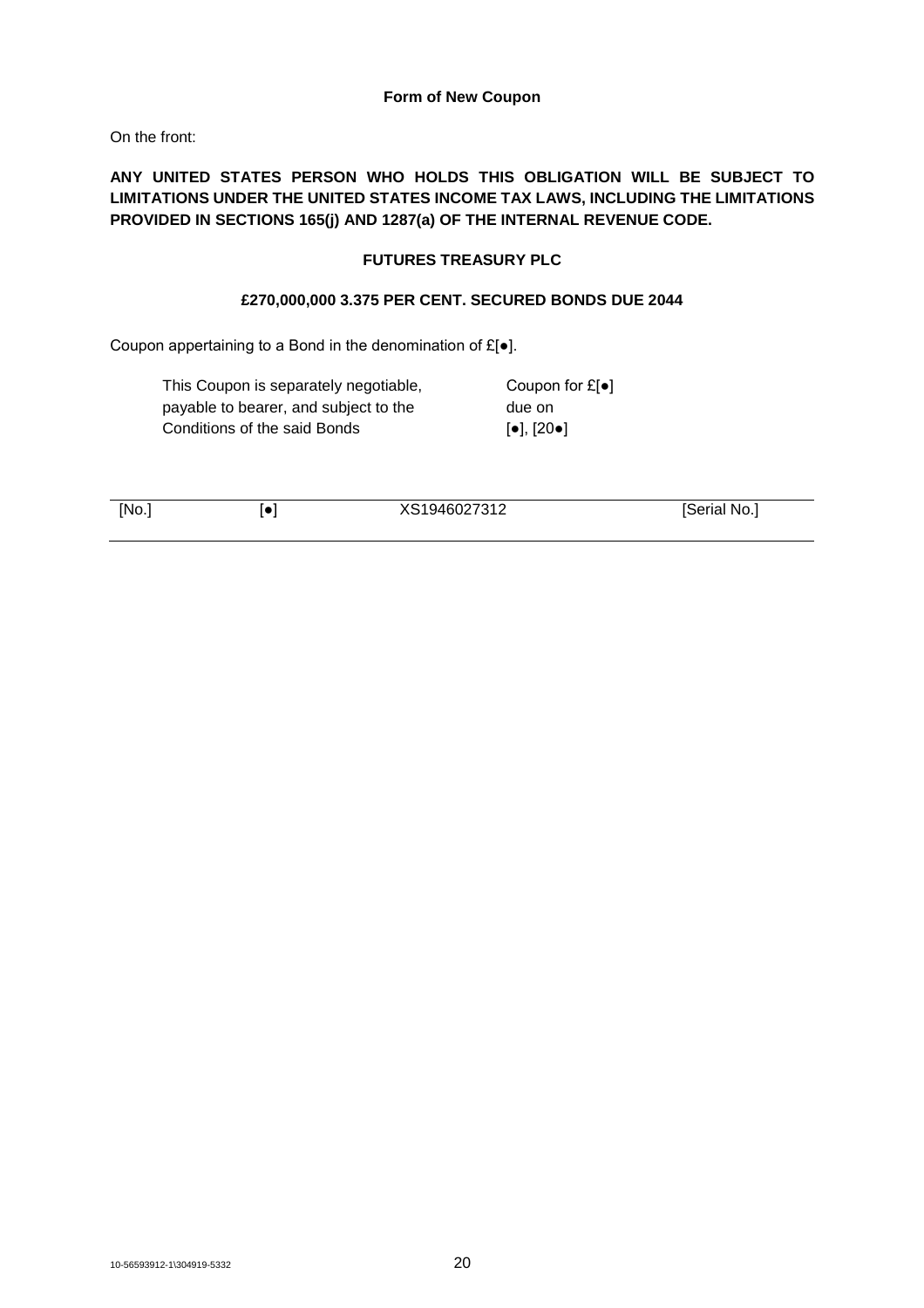## **PRINCIPAL PAYING AGENT**

The Bank of New York Mellon, London Branch One Canada Square London E14 5AL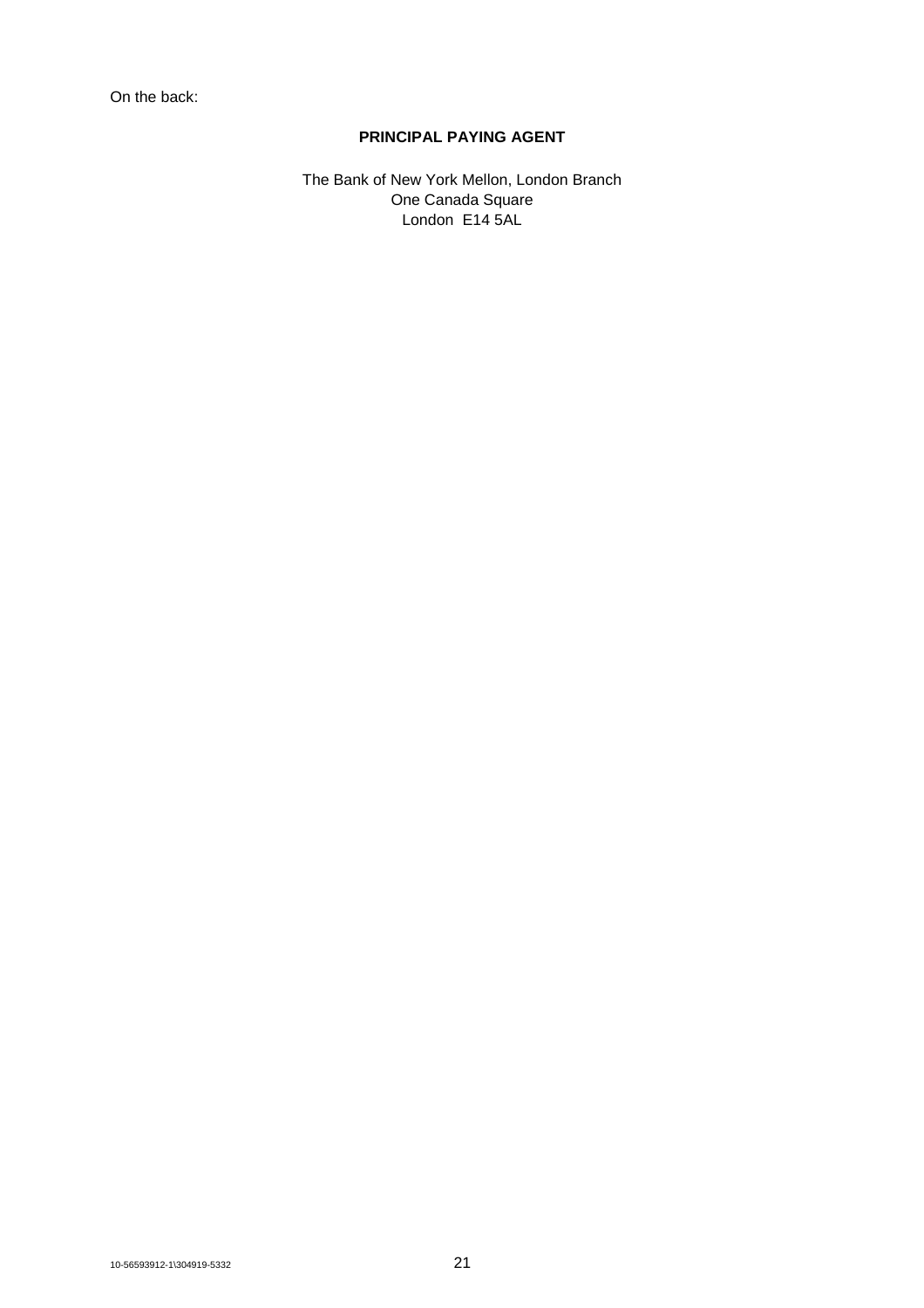## **Form of New Talon**

On the front:

## **ANY UNITED STATES PERSON WHO HOLDS THIS OBLIGATION WILL BE SUBJECT TO LIMITATIONS UNDER THE UNITED STATES INCOME TAX LAWS, INCLUDING THE LIMITATIONS PROVIDED IN SECTIONS 165(j) AND 1287(a) OF THE INTERNAL REVENUE CODE.**

## **FUTURES TREASURY PLC**

## **£270,000,000 3.375 PER CENT. SECURED BONDS DUE 2044**

Talon appertaining to a Bond in the denomination of £[●].

On and after [●], 20[●] [●] further Coupons [and a further Talon] will be issued at the specified office of any of the Paying Agents set out on the reverse hereof (and/or any other or further Paying Agents and/or specified offices as may from time to time be duly appointed and notified to the Bondholders) upon production and surrender of this Talon.

[No.] [ $\bullet$ ] [ $\bullet$ ]  $XS1946027312$  [Serial No.]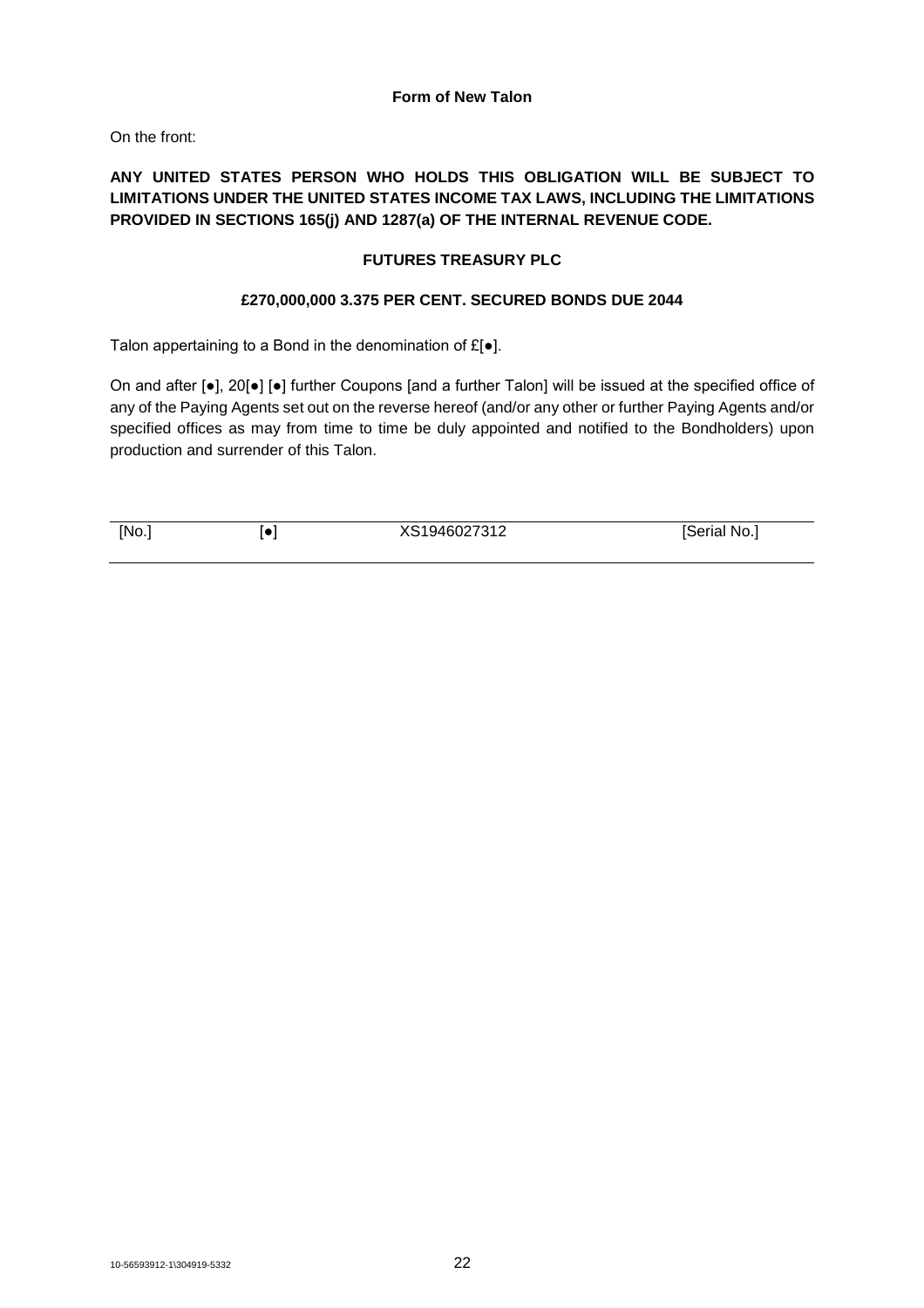## **PRINCIPAL PAYING AGENT**

The Bank of New York Mellon, London Branch One Canada Square London E14 5AL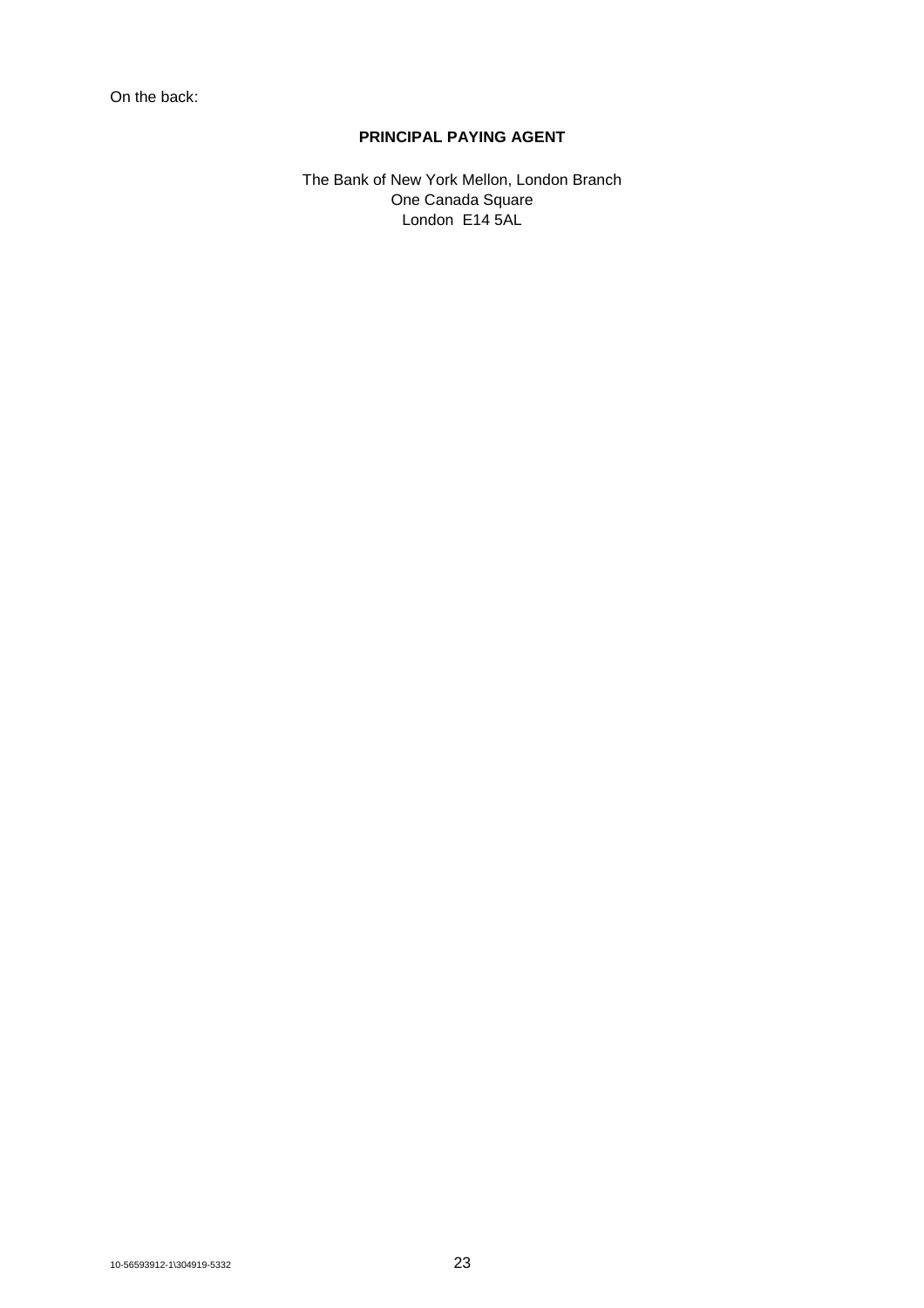## **Part 2 Conditions of the New Bonds**

*The following are the Conditions of the New Bonds which will be endorsed on each New Bond in definitive form (if issued).*

The £70,000,000 3.375 per cent. Secured Bonds due 2044 (the **New Bonds** and, together with the Original Bonds (as defined below), the **Bonds**, which expression shall in these Conditions, unless the context otherwise requires, include any further bonds issued pursuant to Condition 19 (*Further Issues*) and forming a single series with the Bonds) of Futures Treasury Plc (the **Issuer**) are constituted by a Supplemental Bond Trust Deed (as modified and/or amended and/or supplemented and/or restated from time to time, the **Supplemental Bond Trust Deed**) dated 24 January 2022 and made between the Issuer and M&G Trustee Company Limited (formerly known as Prudential Trustee Company Limited) (the **Bond Trustee**, which expression shall include any successor as Bond Trustee) as trustee for the holders of the Bonds (the **Bondholders**) and the holders of the interest coupons appertaining to the Bonds (the **Couponholders** and the **Coupons** respectively, which expressions shall, unless the context otherwise requires, include the talons for further interest coupons (the **Talons**) and the holders of the Talons). The Supplemental Bond Trust Deed is supplemental to the Bond Trust Deed (the **Original Bond Trust Deed**) dated 8 February 2019 between the Issuer and the Bond Trustee constituting the £200,000,000 3.375 per cent. Secured Bonds due 2044 (the **Original Bonds**) issued on 8 February 2019. The Original Bond Trust Deed, together with the Supplemental Bond Trust Deed, as further modified and/or supplemented and/or restated from time to time, being the **Bond Trust Deed**. The New Bonds are consolidated and form a single series, and rank *pari passu*, with the Original Bonds.

The Bonds have the benefit of an Agency Agreement dated 8 February 2019, as supplemented by a Supplemental Agency Agreement dated 24 January 2022, (as further modified and/or amended and/or supplemented and/or restated from time to time, the **Agency Agreement**) and made between the Issuer, the Bond Trustee, The Bank of New York Mellon, London Branch as principal paying agent (the **Principal Paying Agent**, which expression shall include any successor agent) and the other paying agents named therein (together with the Principal Paying Agent, the **Paying Agents**, which expression shall include any additional or successor paying agents).

Copies of the Bond Trust Deed, the Agency Agreement, the Loan Agreements, the Legal Mortgages and the Security Trust Deed are available for inspection during normal business hours at the registered office for the time being of the Bond Trustee being at the date of the issue of the New Bonds at 10 Fenchurch Avenue, London EC3M 5AG and at the specified office of each of the Paying Agents. The Bondholders and the Couponholders are deemed to have notice of, and are entitled to the benefit of, all the provisions of the Bond Trust Deed and the Agency Agreement. The statements in the Conditions include summaries of, and are subject to, the detailed provisions of the Bond Trust Deed, which includes the form of the Bonds.

## **1. DEFINITIONS**

Words and expressions defined in the Bond Trust Deed or the Agency Agreement shall have the same meanings where used in the Conditions unless the context otherwise requires or unless otherwise stated.

In these Conditions:

**Account Agreement** means the Account Agreement dated 8 February 2019 and made between the Issuer, the Bond Trustee and the Account Bank, as supplemented on 24 January 2022 and as further modified and/or amended and/or supplemented and/or restated from time to time;

**Account Bank** means The Bank of New York Mellon, London Branch as account bank pursuant to the Account Agreement or any successor account bank appointed thereunder;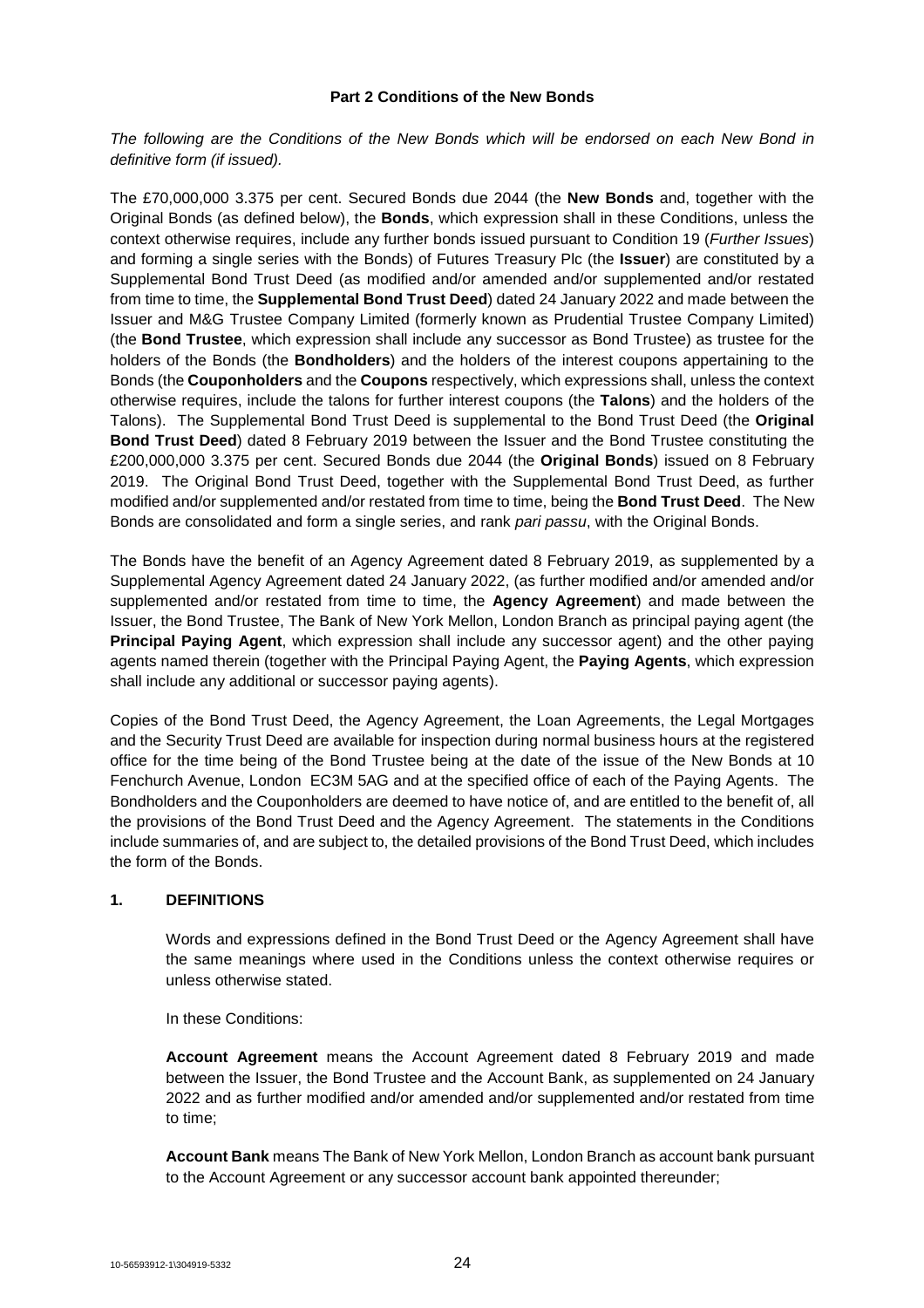**Accounting Profit** means, in respect of each accounting period of the Issuer, the aggregate amount which the Issuer would be required to recognise for corporation tax purposes as profit in respect of its Permitted Investments as a result of:

- (a) the movement in the fair value recognised in its accounts of such Permitted Investments for that accounting period, plus
- (b) any further profit arising from the sale of Permitted Investments,

(ignoring, for this purpose, any Gift Aid Payment to be made pursuant to a Loan Agreement);

**Additional Borrower** means any entity which:

- (a) has charitable status;
- (b) is a Registered Provider of Social Housing;
- (c) is a member of the Group; and
- (d) has acceded to the Security Trust Deed as a borrower in respect of the Bonds;

**Additional Loan Agreement** means a loan agreement between the Issuer, an Additional Borrower and the Security Trustee entered into in connection with the issue proceeds of the Bonds;

**Appointee** means any attorney, manager, agent, delegate, nominee, custodian, receiver or other person appointed by the Bond Trustee under, or pursuant to, these Conditions or the Bond Trust Deed;

**Asset Cover Test** has the meaning given to it in the Loan Agreements;

**Bondholder Specific Withholding** means any withholding or deduction of Taxes which is required in respect of any payment in respect of any Bond or Coupon:

- (a) presented for payment by or on behalf of a holder who is liable to the Taxes in respect of the Bond or Coupon by reason of his having some connection with the Relevant Jurisdiction other than the mere holding of the Bond or Coupon; or
- (b) presented for payment more than 30 days after the Relevant Date except to the extent that a holder would have been entitled to additional amounts on presenting the same for payment on the last day of the period of 30 days assuming, whether or not such is in fact the case, that day to have been a Payment Day (as defined in Condition 8.5 (*Payment Day*));

**Borrower Default** has the meaning given to it in the Loan Agreements;

**Borrowers** means each Original Borrower and any Additional Borrower, in each case for so long as it is a borrower under a Loan Agreement;

**Business Day** means, for the purpose of Condition 9 (*Redemption and Purchase*), a day (other than a Saturday, Sunday or public holiday) on which commercial banks are open for general business in London;

**Cancelled Retained Proceeds** has the meaning given to it in the Loan Agreements;

**Charged Cash** means, at any time, the aggregate of all amounts (whether representing proceeds of disposal or other moneys) standing to the credit of the Ongoing Cash Security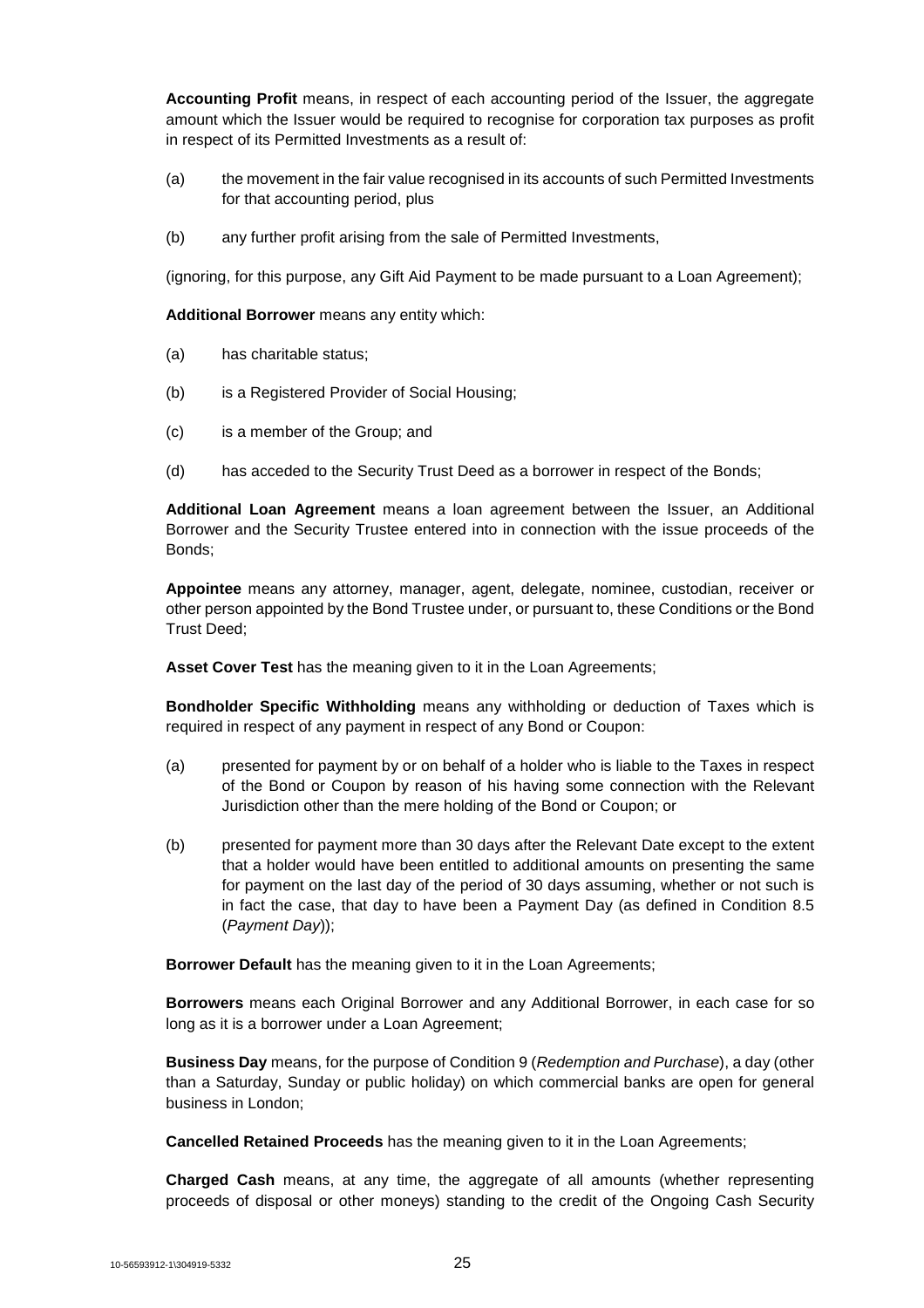Account and, to the extent invested in Permitted Investments in accordance with the Custody Agreement, such Permitted Investments and any income received by the Issuer in respect of such Permitted Investments, provided however that, for the purpose of determining the compliance of the Borrowers with the Asset Cover Test, the value to be attributed to such Permitted Investments shall be the purchase price thereof;

**Charitable Group Member** means a charitable member of the Group which is connected with the Group Parent for the purposes of section 939G of the Corporation Tax Act 2010;

**Commitment** has the meaning given to it in the Loan Agreements;

**Compliance Certificate** has the meaning given to it in the Loan Agreements;

**Custodian** means The Bank of New York Mellon, London Branch as custodian pursuant to the Custody Agreement or any successor custodian appointed thereunder;

**Custody Account** means the account of the Issuer set up with the Custodian in respect of the Permitted Investments in accordance with the Custody Agreement;

**Custody Agreement** means the Custody Agreement dated 8 February 2019 and made between the Issuer, the Bond Trustee and the Custodian, as supplemented on 24 January 2022 and as further modified and/or amended and/or supplemented and/or restated from time to time;

**Eligible Group Member** means any entity which, unless otherwise approved by the Security Trustee:

- (a) is a member of the Group; and
- (b) is a Registered Provider of Social Housing,

and which has created (and which is subsisting) or will create security pursuant to the Security Trust Deed;

#### **Existing Legal Mortgages** means:

- (a) the Legal Mortgage, Charge and Assignment and the Floating Charge, each dated 24 February 2003 and entered into between FHL and the Security Trustee pursuant to which FHL provides security in respect of, inter alia, its obligations under the FHL Loan Agreement; and
- **(b)** the Debenture dated 5 November 2007 entered into between FHW and the Security Trustee pursuant to which FHW provides security in respect of, *inter alia*, its obligations under the FHW Loan Agreement;

**FHL** means Futures Homescape Limited;

**FHL Loan Agreement** means the Loan Agreement dated 8 February 2019 between FHL, the Issuer and the Security Trustee, as supplemented on 24 January 2022 and as further modified and/or amended and/or supplemented and/or restated from time to time;

**FHW** means Futures Homeway Limited:

**FHW Loan Agreement** means the Loan Agreement dated 8 February 2019 between FHW, the Issuer and the Security Trustee, as supplemented on 24 January 2022 and as further modified and/or amended and/or supplemented and/or restated from time to time;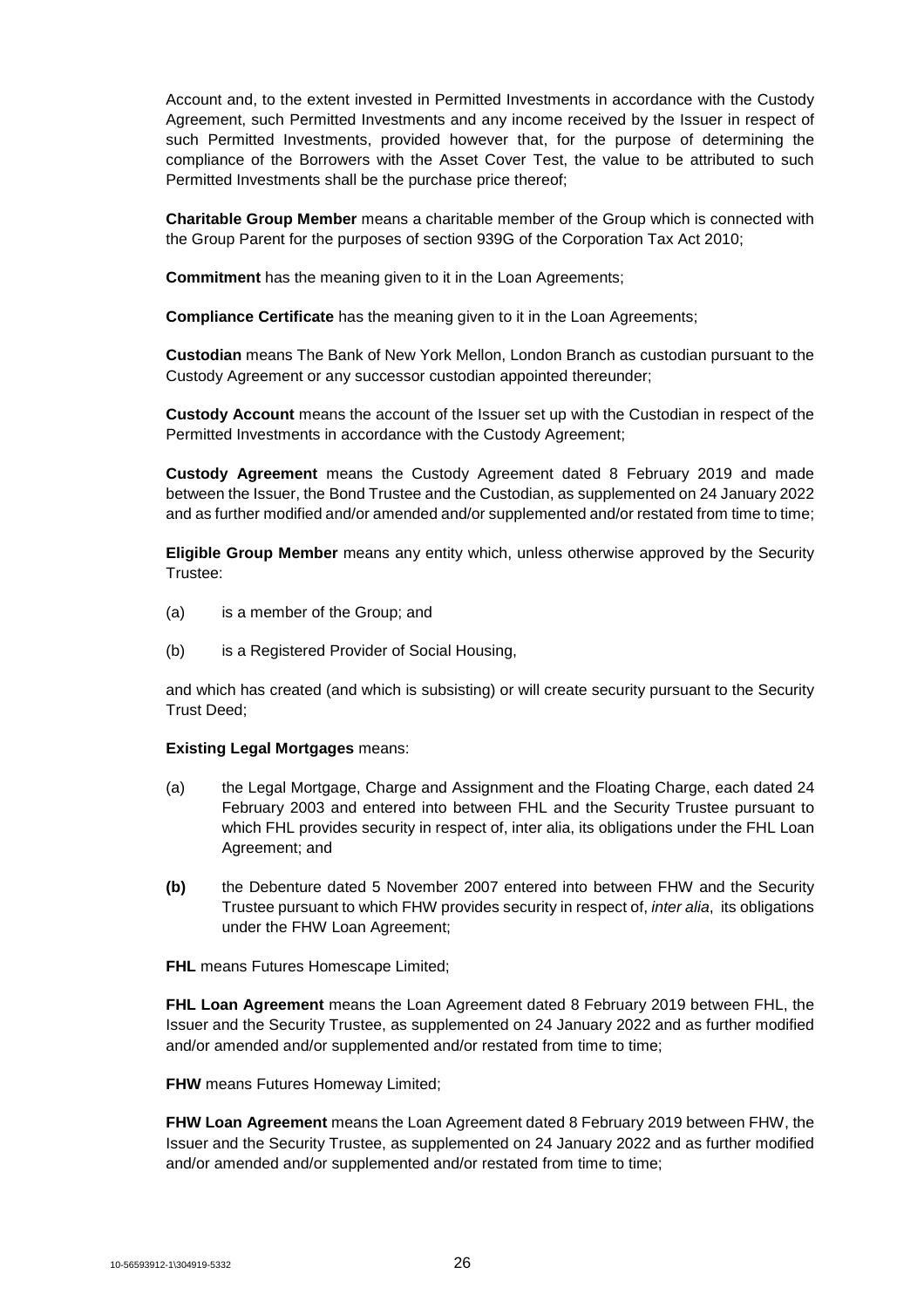**Gift Aid Payment** means a qualifying charitable donation for the purposes of Part 6 of the Corporation Tax Act 2010;

**Group** means the Group Parent and any present or future, direct or indirect, subsidiaries of the Group Parent (which includes, for the avoidance of doubt, any entity with which any Borrower and/or any Eligible Group Member may merge or be consolidated with at any time including as a result of a Permitted Reorganisation);

**Group Parent** means Futures Housing Group Limited and any entity with which Futures Housing Group Limited (or any successor thereto) may merge or be consolidated with at any time;

**Initial Cash Security Account** means the account of the Issuer set up with the Account Bank in respect of the Retained Proceeds in accordance with the Account Agreement;

**Issuer Charged Property** has the meaning given to it in Condition 4;

**Issuer Security** has the meaning given to it in Condition 4;

**Legal Mortgages** means:

- (a) the Existing Legal Mortgages; and
- (b) any additional legal mortgage entered into between a Borrower or an Eligible Group Member and the Security Trustee substantially in the form set out in the Security Trust Deed pursuant to which such Borrower or Eligible Group Member provides security in respect of a Borrower's obligations under a Loan Agreement;

**Loan Agreements** means the Original Loan Agreements and each Additional Loan Agreement;

**Loan Payment Day** means a day on which principal or interest in respect of a Loan is due and payable by a Borrower to the Issuer in accordance with the terms of a Loan Agreement;

**Loans** means the principal amount of each Commitment which has been advanced to a Borrower pursuant to the terms of a Loan Agreement or the outstanding balance thereof for the time being (ignoring, for these purposes, any Actual Advance Amount or Retained Bond Actual Advance Amount (as defined in the Loan Agreements));

**Ongoing Cash Security Account** means the account of the Issuer set up with the Account Bank in respect of the Charged Cash in accordance with the Account Agreement;

**Original Borrowers** means FHL and FHW;

**Original Loan Agreements** means the FHL Loan Agreement and the FHW Loan Agreement;

**Original Issue Date** means the date that the Original Bonds were issued, being 8 February 2019;

**Permitted Investments** has the meaning given to it in the Loan Agreements;

**Permitted Investment Profit** means, in respect of any sale of Permitted Investments, the amount of any net profits or gains arising from such sale which are within the charge to corporation tax (if any);

**Permitted Reorganisation** has the meaning given to it in the Loan Agreements;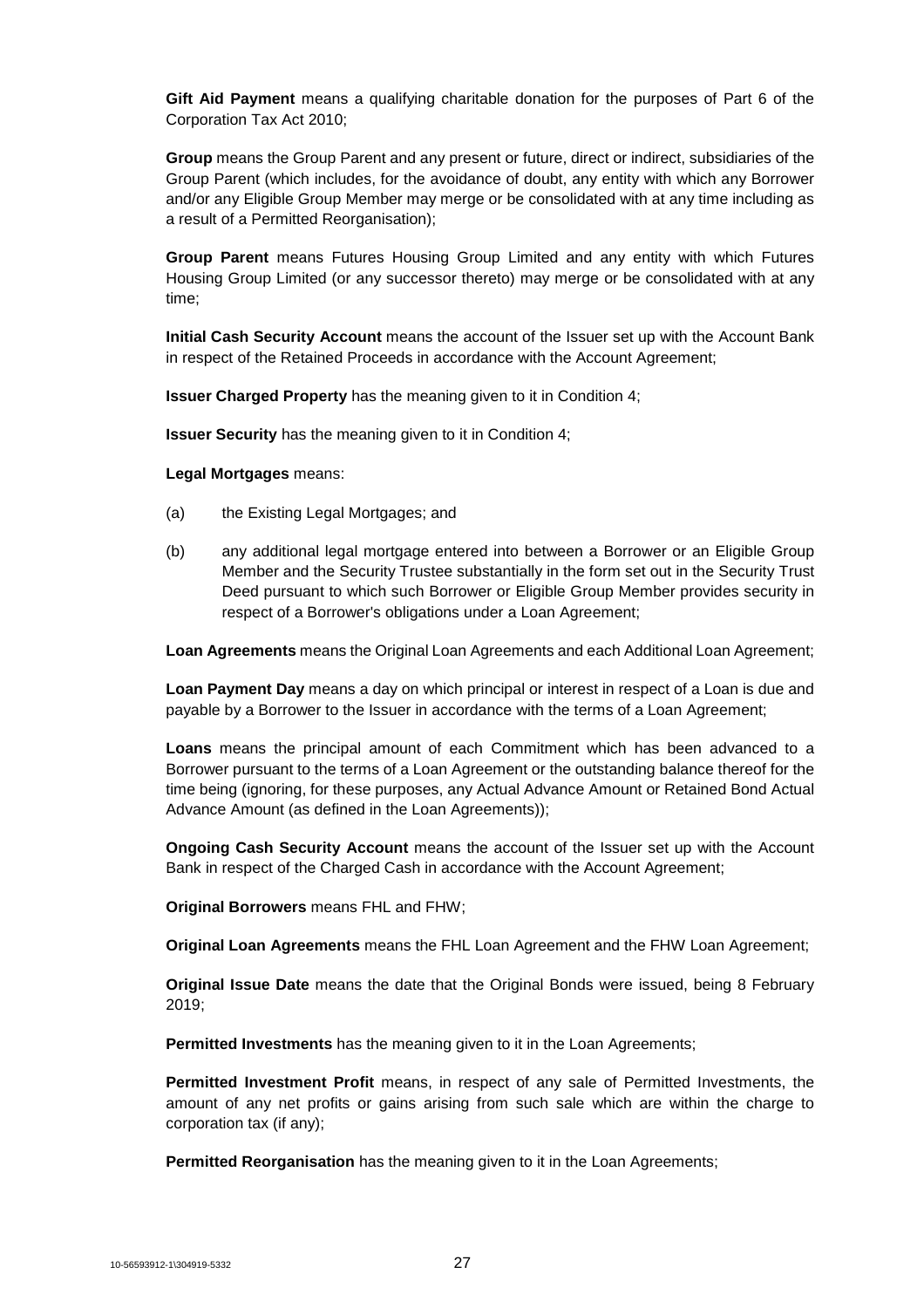**Potential Event of Default** means any act, event or circumstance which with the expiry of a grace period, the giving of notice, determination of materiality or other determination would constitute an Event of Default;

**Registered Provider of Social Housing** means a person listed in the register of providers of social housing established under Chapter 3 of Part 2 of the Housing and Regeneration Act 2008 (as amended from time to time) or a person having a status which, in the opinion of the Issuer and the Bond Trustee, is substantially equivalent under any replacement or successor legislation thereto;

**Relevant Date** means, in respect of a payment, the date on which the payment first becomes due but, if the full amount of the money payable has not been received by the Principal Paying Agent or the Bond Trustee on or before the due date, it means the date on which, the full amount of the money having been so received, notice to that effect has been duly given to the Bondholders by the Issuer in accordance with Condition 15 (*Notices*);

**Relevant Jurisdiction** means the United Kingdom or any political subdivision or any authority thereof or therein having power to tax or any other jurisdiction or any political subdivision or any authority thereof or therein having power to tax to which the Issuer becomes subject in respect of payments made by it of principal and interest on the Bonds or Coupons;

**Retained Bond Custodian** means The Bank of New York Mellon, London Branch as custodian pursuant to the Retained Bond Custody Agreement or any successor custodian appointed thereunder;

**Retained Bond Custody Agreement** means the custody agreement relating to the Retained Bonds dated 8 February 2019 and made between the Issuer, the Bond Trustee and the Retained Bond Custodian, as modified and/or amended and/or supplemented and/or restated from time to time;

**Retained Bond Premium Amount** means, in respect of any sale by the Issuer of Retained Bonds, the amount of any net profits or gains arising from such sale which are within the charge to corporation tax (if any);

**Retained Bonds** means £50,000,000 in principal amount of the Original Bonds purchased by the Issuer on the Original Issue Date;

**Retained Proceeds** means, at any time:

- (a) an amount of the net issue proceeds of the Bonds (other than the Retained Bonds) which have not been advanced to a Borrower pursuant to a Loan Agreement at such time (if any), plus
- (b) an amount of the net sale proceeds of the Retained Bonds (less any Retained Bond Premium Amount) which are not advanced to a Borrower pursuant to a Loan Agreement immediately following receipt thereof by the Issuer and have not subsequently been advanced to a Borrower (if any);

**Secured Parties** means the Bond Trustee (for itself and on behalf of the Bondholders and the Couponholders), the Principal Paying Agent, the other Paying Agents, the Account Bank, the Custodian and the Retained Bond Custodian;

**Security Trust Deed** means the Security Trust Deed dated 8 February 2019 (amending, restating and merging security trust deeds of FHL and FHW, each entered into with the Security Trustee, dated 24 February 2003 and 5 November 2007, respectively) between, *inter alios*, the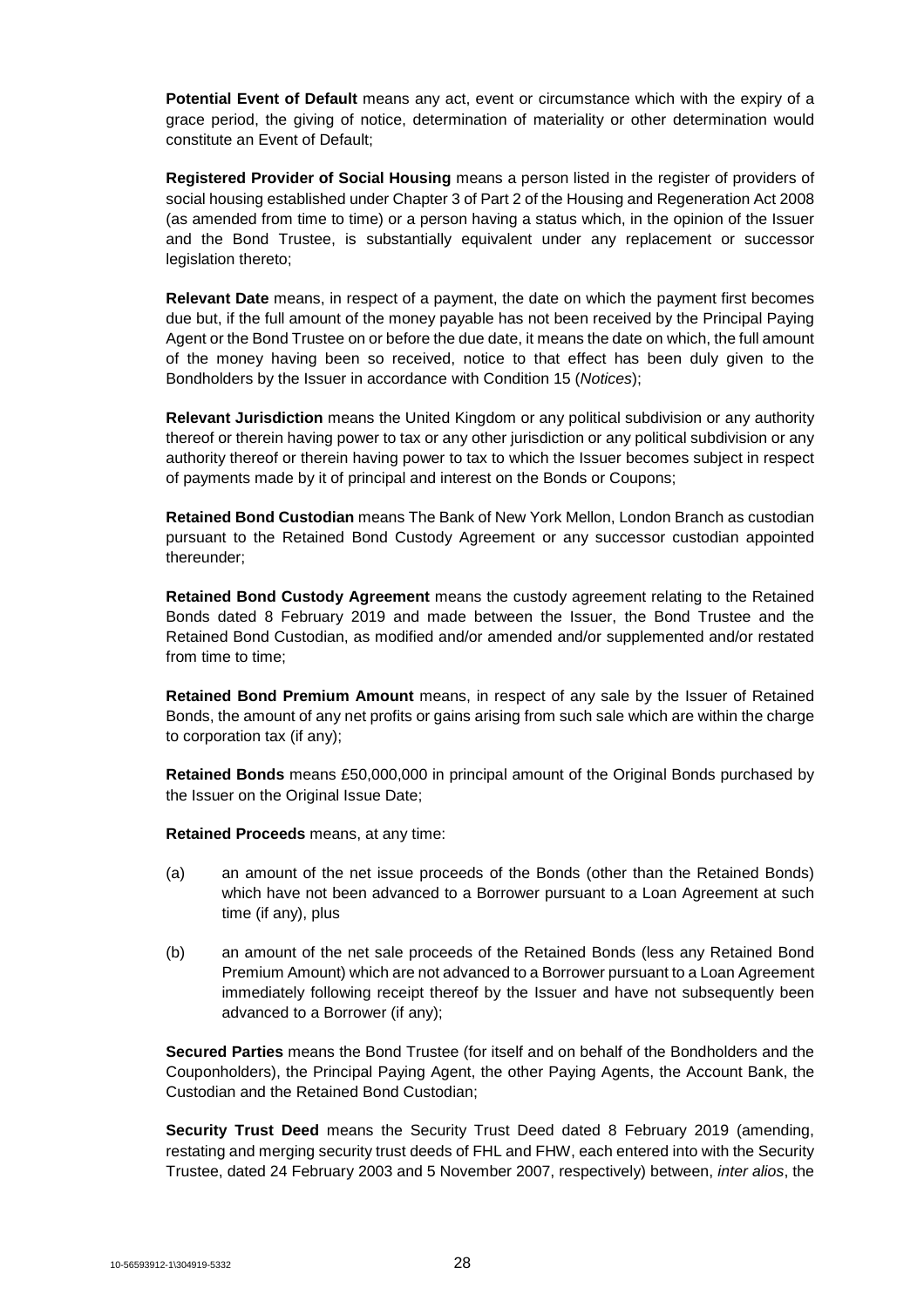Original Borrowers, the Issuer and the Security Trustee, as modified and/or amended and/or supplemented and/or restated from time to time:

**Security Trustee** means M&G Trustee Company Limited (formerly known as Prudential Trustee Company Limited) as security trustee under the Security Trust Deed for, *inter alios*, the Issuer;

**Taxes** has the meaning given to it in Condition 10.1 (*Payments without withholding*);

**Transaction Account** means the account of the Issuer set up with the Account Bank in respect of the Bonds in accordance with the Account Agreement;

**Transaction Documents** means the Loan Agreements, the Bond Trust Deed, the Security Trust Deed, the Agency Agreement, the Account Agreement, the Custody Agreement and the Retained Bond Custody Agreement;

**Transaction Parties** means any person who is party to a Transaction Document;

**UK Government Gilt** means Sterling denominated gilts or stock issued by or on behalf of Her Majesty's Treasury; and

**Undrawn Commitment** has the meaning given to it in the Loan Agreements.

## **2. FORM, DENOMINATION AND TITLE**

The Bonds are in bearer form, serially numbered, in the denominations of £100,000 and integral multiples of £1,000 in excess thereof up to and including £199,000, with Coupons and Talons attached on issue. No Bonds will be issued with a denomination above £199,000.

Title to the Bonds and Coupons will pass by delivery. The Issuer, any Paying Agent and the Bond Trustee will (except as otherwise required by law) deem and treat the bearer of any Bond or Coupon as the absolute owner thereof (whether or not overdue and notwithstanding any notice of ownership or writing thereon or notice of any previous loss or theft thereof) for all purposes.

## **3. STATUS**

The Bonds and Coupons are direct obligations of the Issuer, secured in the manner set out in Condition 4 (*Security*), and rank *pari passu* without preference or priority amongst themselves.

## **4. SECURITY**

The Issuer's obligations in respect of the Bonds are secured (subject as provided in these Conditions and the Bond Trust Deed) pursuant to the Bond Trust Deed in favour of the Bond Trustee for the benefit of itself and the Bondholders and the other Secured Parties as follows:

- (a) by an assignment by way of security of the Issuer's rights, title and interest arising under the Loan Agreements, the Security Trust Deed, the Legal Mortgages, the Agency Agreement, the Custody Agreement and the Account Agreement, in each case to the extent that they relate to the Bonds;
- (b) by a charge by way of first fixed charge over all moneys and/or securities from time to time standing to the credit of the Transaction Account, the Ongoing Cash Security Account, the Initial Cash Security Account and the Custody Account and all debts represented thereby; and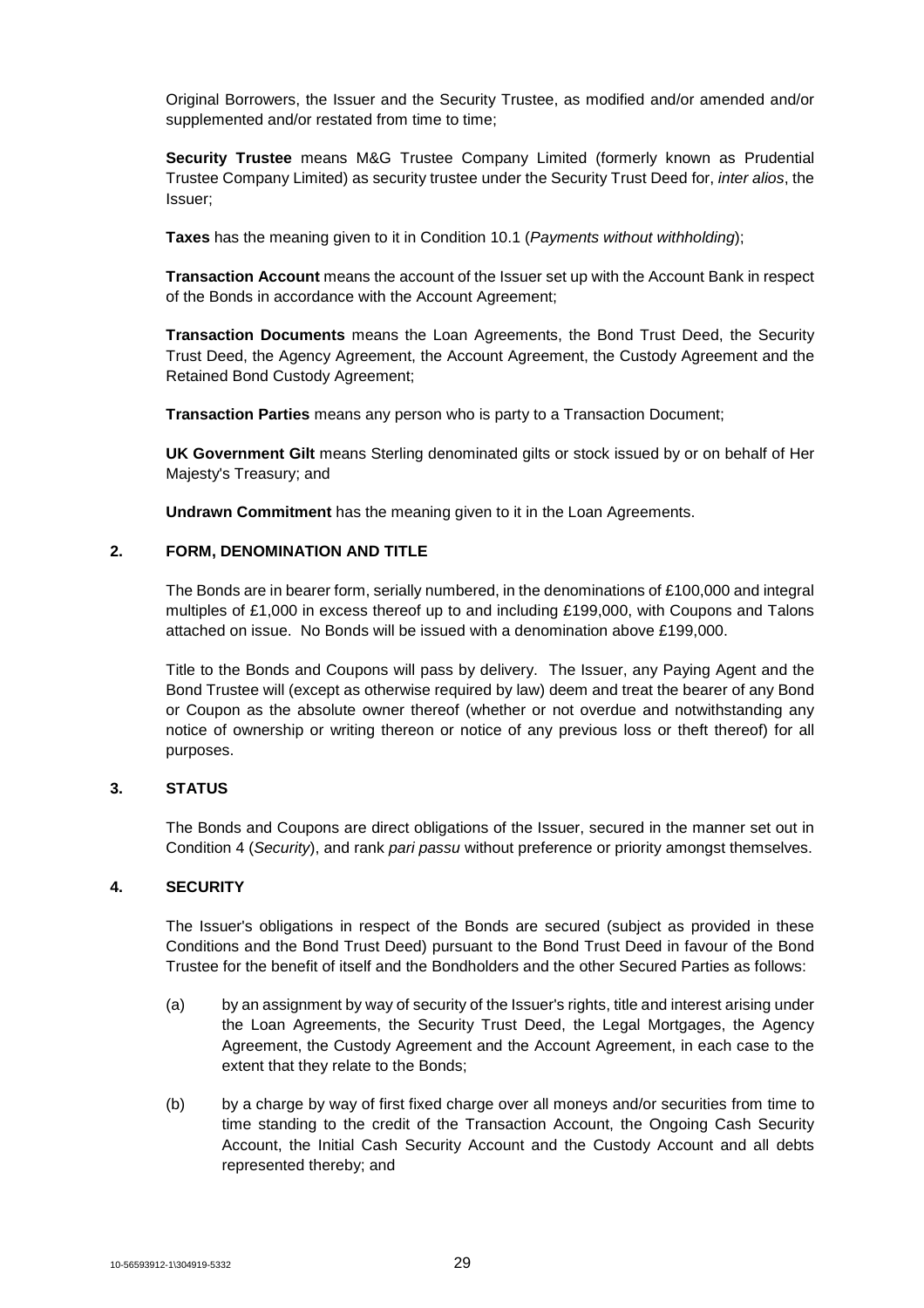(c) by a charge by way of first fixed charge over all sums held from time to time by the Paying Agents for the payment of principal or interest in respect of the Bonds.

The property charged and assigned pursuant to the Bond Trust Deed listed in (a) to (c) above, together with any other property or assets held by and/or assigned to the Bond Trustee and/or any deed or document supplemental thereto, is referred to herein as the **Issuer Charged Property** and the security created thereby, the **Issuer Security**.

## **5. ORDER OF PAYMENTS**

#### **5.1 Pre-enforcement**

Prior to the enforcement of the Issuer Security, the Issuer shall apply the monies standing to the credit of the Transaction Account on each Interest Payment Date and such other dates on which a payment is due in respect of the Bonds in the following order of priority (the **Pre-enforcement Priority of Payment**):

- (a) first, in payment of any taxes due and owing by the Issuer to any taxing authority (insofar as they relate to the Bonds);
- (b) second, in payment of any unpaid fees, costs, charges, expenses and liabilities incurred by the Bond Trustee and any Appointee (including remuneration payable to the Bond Trustee and any such Appointee) in carrying out its functions under the Bond Trust Deed;
- (c) third, in payment, on a *pro rata* and *pari passu* basis, of any unpaid fees, costs, charges, expenses and liabilities of the Issuer owing to the Paying Agents under the Agency Agreement, the Account Bank under the Account Agreement, the Custodian under the Custody Agreement and the Retained Bond Custodian under the Retained Bond Custody Agreement;
- (d) fourth, in payment of any other unpaid fees, expenses and liabilities of the Issuer (in so far as they relate to the Bonds) on a *pro rata* and *pari passu* basis;
- (e) fifth, in payment, on a *pro rata* and *pari passu* basis, to the Bondholders of any interest due and payable in respect of the Bonds;
- (f) sixth, in payment, on a *pro rata* and *pari passu* basis, to the Bondholders of any principal due and payable in respect of the Bonds;
- (g) seventh, in payment, on a *pro rata* and *pari passu* basis, to the Borrowers of any amounts due and payable under the terms of the Loan Agreements; and
- (h) eighth, in payment of any Permitted Investment Profit, Accounting Profit or Retained Bond Premium Amount, as the case may be, to any Charitable Group Member.

#### **5.2 Post-enforcement**

Following the enforcement of the Issuer Security, all monies standing to the credit of the Transaction Account, the Ongoing Cash Security Account and the Initial Cash Security Account and the net proceeds of enforcement of the Issuer Security shall be applied in the following order of priority (the **Post-enforcement Priority of Payment**):

(a) first, in payment or satisfaction of the fees, costs, charges, expenses and liabilities incurred by the Bond Trustee, any Appointee or any receiver in preparing and executing the trusts under the Bond Trust Deed (including the costs of realising any Issuer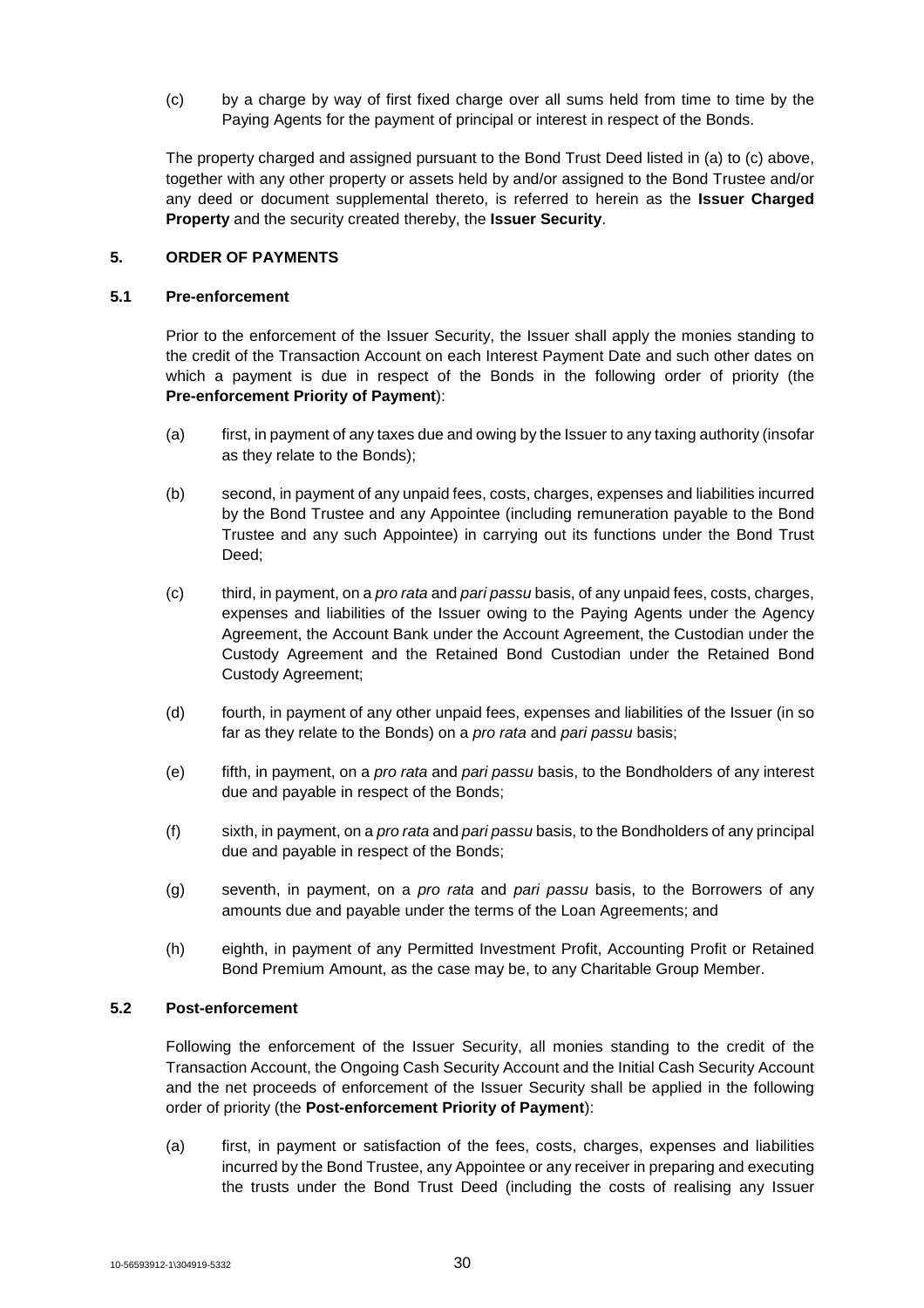Security and the Bond Trustee's, any such Appointee's and any such receiver's remuneration);

- (b) second, in payment, on a *pro rata* and *pari passu* basis, of all amounts owing to the Paying Agents under the Agency Agreement, the Account Bank under the Account Agreement, the Custodian under the Custody Agreement and the Retained Bond Custodian under the Retained Bond Custody Agreement;
- (c) third, in payment, on a *pro rata* and *pari passu* basis, to the Bondholders of any interest due and payable in respect of the Bonds;
- (d) fourth, in payment, on a *pro rata* and *pari passu* basis, to the Bondholders of any principal due and payable in respect of the Bonds;
- (e) fifth, in payment, on a *pro rata* and *pari passu* basis, of any other unpaid fees and expenses of the Issuer (in each case insofar as they relate to the Bonds);
- (f) sixth, in payment, on a *pro rata* and *pari passu* basis, to the Borrowers of any amounts due and payable under the terms of the Loan Agreements; and
- (g) seventh, in payment of any Permitted Investment Profit, Accounting Profit or Retained Bond Premium Amount, as the case may be, to any Charitable Group Member.

## **6. COVENANTS**

## **6.1 General Covenants**

In addition to the covenants of the Issuer set out in the Bond Trust Deed, for so long as any of the Bonds remain outstanding, the Issuer covenants that it will not, without the consent in writing of the Bond Trustee, engage in any activity or do anything other than:

- (a) carry out the business of a company which has as its purpose raising finance and on-lending such finance to or for the benefit of members of the Group (including, without limitation, as envisaged by the Transaction Documents); and
- (b) perform any act incidental to or necessary in connection with (a) above.

The Issuer also covenants, for so long as any of the Bonds remain outstanding, not to create or permit to subsist, over any of the security constituted by or created pursuant to the Bond Trust Deed, any mortgage or charge or any other security interest ranking in priority to, or *pari passu* with, the security created by or pursuant to the Bond Trust Deed.

## **6.2 Information Covenants**

For so long as any of the Bonds remain outstanding, the Issuer shall:

- (a) send to the Bond Trustee and, upon request by any Bondholder to the Issuer, make available to such Bondholder at the Issuer's registered office during normal business hours, a copy of the Compliance Certificates promptly upon receipt of the same from the Borrowers pursuant to the terms of their respective Loan Agreements;
- (b) send to the Bond Trustee and, upon request by any Bondholder to the Issuer, make available to such Bondholder at the Issuer's registered office during normal business hours, a copy of the annual reports of each Borrower promptly upon publication of the same by each Borrower; and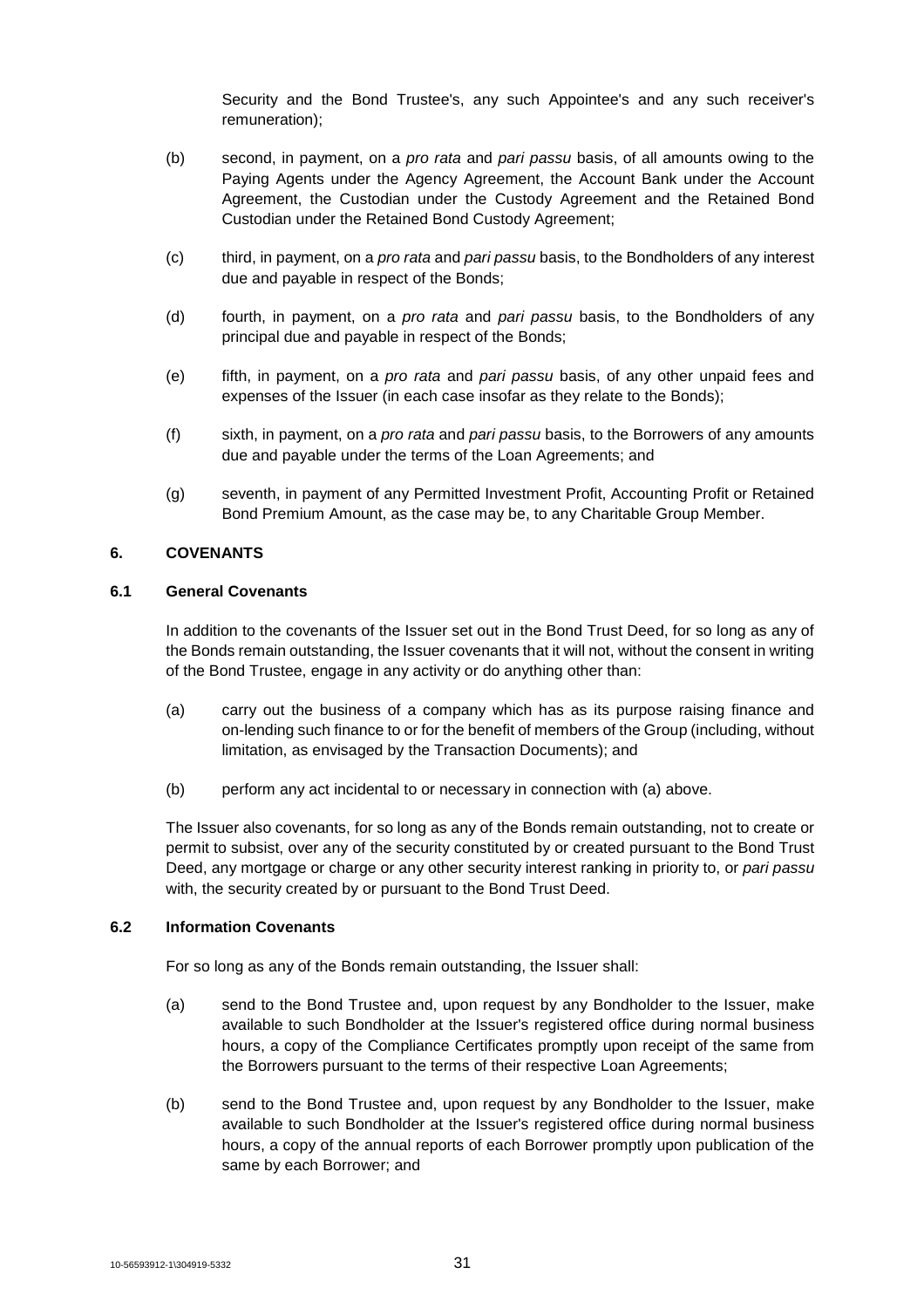(c) at the request of Bondholders holding not less than 33 per cent. in principal amount of the Bonds for the time being outstanding, convene a meeting of the Bondholders to discuss the financial position of the Issuer and the Group, provided, however that the Issuer shall not be required to convene any such meeting pursuant to this Condition 6.2(c) more than once in any calendar year. Upon the request of Bondholders to convene any such meeting, as aforesaid, the Issuer shall notify all Bondholders of the date (which such date shall be no more than 21 days following such request), time and place of the meeting in accordance with Condition 15 (*Notices*). The Issuer shall act in good faith in addressing any questions regarding the financial position of itself or any other member of the Group raised at any such meeting, provided, however, that the Issuer shall not be obliged to disclose any information which it, in its absolute discretion, considers to be of a confidential nature. For the avoidance of doubt, the provisions of this Condition 6.2(c) are in addition to the meetings provisions set out in Condition 17 (*Meetings of Bondholders, Modification and Waiver*).

## **6.3 Loan Agreements, Legal Mortgages and Security Trust Deed Consents Covenant**

For so long as any of the Bonds remain outstanding, the Issuer covenants that it shall not consent to any waiver, amendment or modification of, or take any action or direct the Security Trustee to take any action pursuant to, the Loan Agreements, the Legal Mortgages or the Security Trust Deed except with the prior consent of the Bond Trustee. The Bond Trustee may seek the consent of the Bondholders in accordance with the Bond Trust Deed prior to giving any such consent.

## **7. INTEREST**

## **7.1 Interest Rate and Interest Payment Dates**

The New Bonds bear interest from (and including) 8 August 2021 at the rate of 3.375 per cent. per annum, payable semi-annually in arrear in equal instalments on 8 February and 8 August in each year (each, an **Interest Payment Date**) commencing on 8 February 2022.

#### **7.2 Interest Accrual**

Each Bond will cease to bear interest from (and including) its due date for redemption unless, upon due presentation, payment of the principal in respect of the Bond is improperly withheld or refused or unless default is otherwise made in respect of payment, in which event interest shall continue to accrue as provided in the Bond Trust Deed.

## **7.3 Calculation of Broken Interest**

When interest is required to be calculated in respect of a period of less than a full half year, it shall be calculated on the basis of:

- (a) the actual number of days in the period from (and including) the date from which interest begins to accrue (the **Accrual Date**) to (but excluding) the date on which it falls due, divided by
- (b) the actual number of days from and including the Accrual Date to (but excluding) the next following Interest Payment Date multiplied by 2,

and multiplying this by the rate of interest specified in Condition 7.1 above and the relevant principal amount of the Bonds.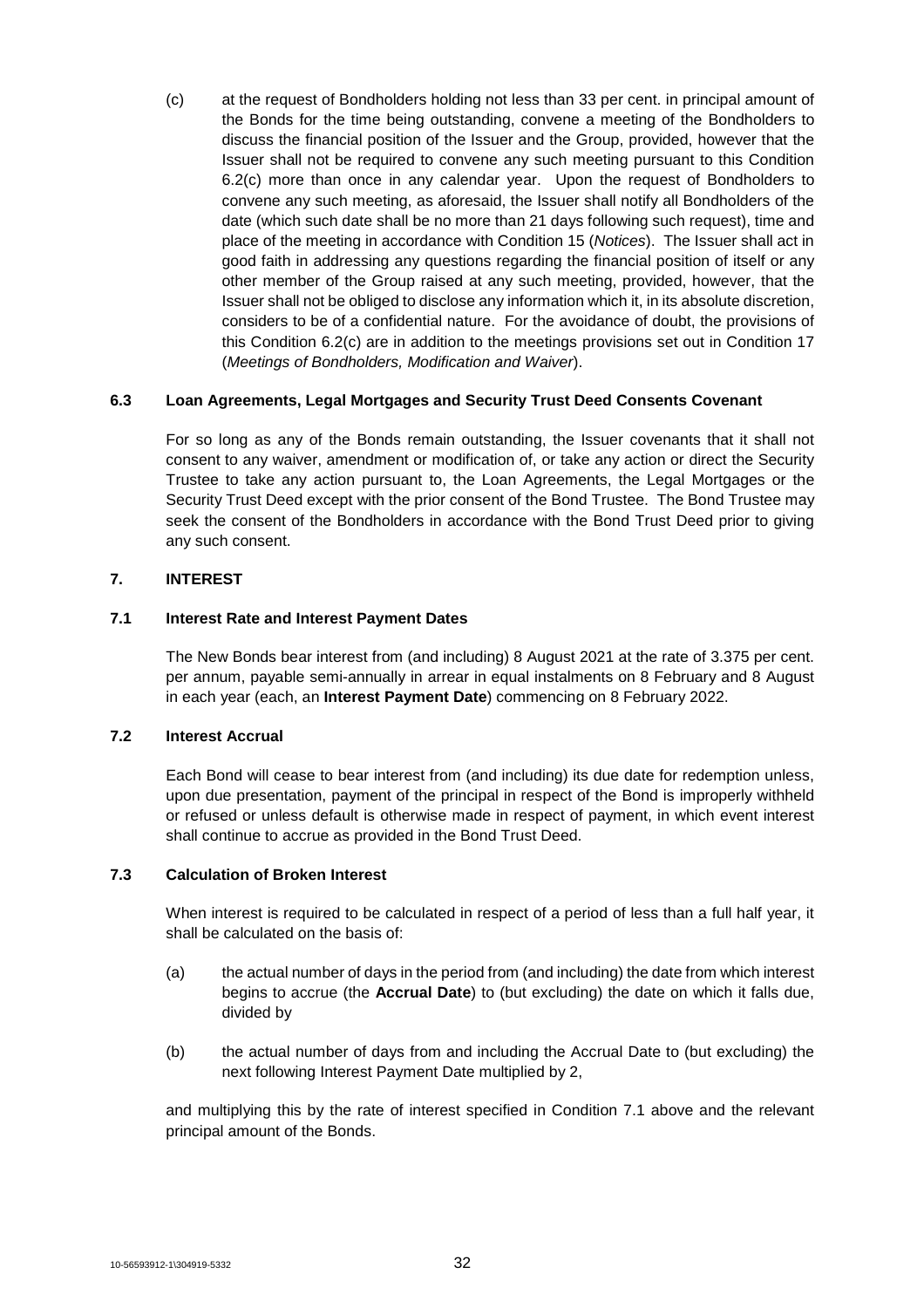## **8. PAYMENTS**

#### **8.1 Payments in respect of Bonds and Coupons**

Payments of principal and interest in respect of each Bond will be made against presentation and surrender (or, in the case of part payment only, endorsement) of the Bond, except that payments of interest due on an Interest Payment Date will be made against presentation and surrender (or in the case of part payment only, endorsement) of the relevant Coupon, in each case at the specified office outside the United States of any of the Paying Agents.

## **8.2 Method of Payment**

Payments will be made by credit or transfer to an account in Sterling maintained by the payee with, or, at the option of the payee, by a cheque in Sterling drawn on, a bank in London.

## **8.3 Missing Unmatured Coupons**

Each Bond should be presented for payment together with all relative unmatured Coupons (which expression shall, for the avoidance of doubt, include Coupons falling to be issued on exchange of matured Talons), failing which the full amount of any relative missing unmatured Coupon (or, in the case of payment not being made in full, that proportion of the full amount of the missing unmatured Coupon which the amount so paid bears to the total amount due) will be deducted from the amount due for payment. Each amount so deducted will be paid in the manner mentioned above against presentation and surrender (or, in the case of part payment only, endorsement) of the relative missing Coupon at any time before the expiry of 10 years after the Relevant Date in respect of the relevant Bond (whether or not the Coupon would otherwise have become void pursuant to Condition 11 (*Prescription*)) or, if later, five years after the date on which the Coupon would have become due, but not thereafter.

## **8.4 Payments subject to Applicable Laws**

Payments in respect of principal and interest on the Bonds are subject in all cases to any fiscal or other laws and regulations applicable thereto in the place of payment, but without prejudice to the provisions of Condition 10 (*Taxation*).

## **8.5 Payment Day**

If the date for payment of any amount in respect of any Bond or Coupon is not a Payment Day, the holder thereof shall not be entitled to payment until the next following Payment Day in the relevant place and shall not be entitled to further interest or other payment in respect of such delay.

For these purposes, **Payment Day** means any day which (subject to Condition 11 (*Prescription*)):

- (a) is, or falls after, the relevant due date;
- (b) is, or falls at least one Business Day after, the corresponding Loan Payment Day;
- (c) is a Business Day in the place of the specified office of the Paying Agent at which the Bond or Coupon is presented for payment; and
- (d) in the case of payment by a credit or transfer to a Sterling account in London as referred to above, is a Business Day in London.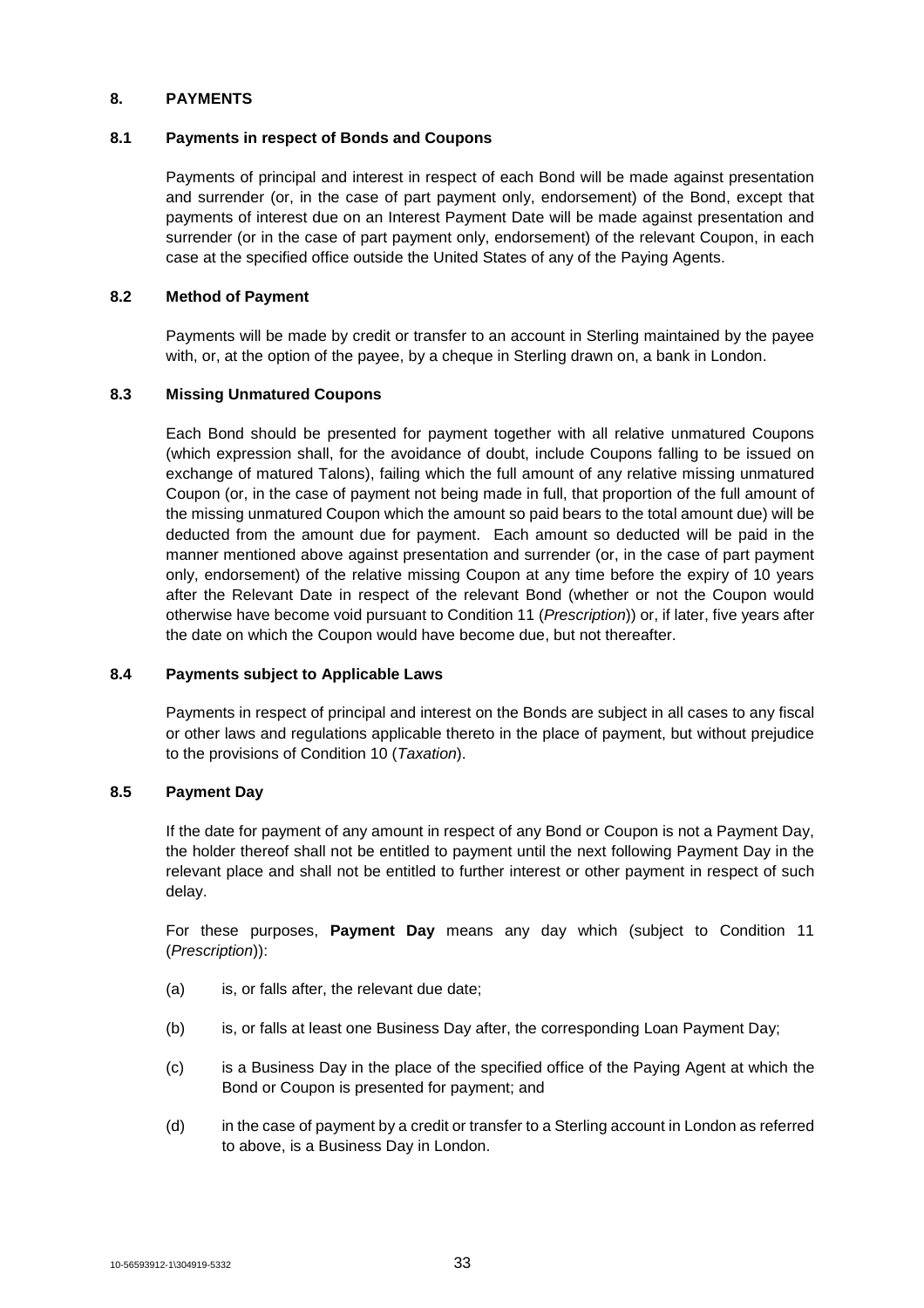In this Condition, **Business Day** means, in relation to any place, a day on which commercial banks and foreign exchange markets settle payments and are open for general business (including dealing in foreign exchange and foreign currency deposits) in that place.

#### **8.6 Initial Paying Agents**

The names of the initial Paying Agents and their initial specified offices are set out at the end of these Conditions. The Issuer reserves the right, subject to the prior written approval of the Bond Trustee, at any time to vary or terminate the appointment of any Paying Agent and to appoint additional or other Paying Agents provided that:

- (a) there will at all times be a Principal Paying Agent; and
- (b) there will at all times be at least one Paying Agent (which may be the Principal Paying Agent) having its specified office in a European city which so long as the Bonds are admitted to official listing on the London Stock Exchange shall be London or such other place as the UK Listing Authority may approve.

Notice of any termination or appointment and of any changes in specified offices will be given to the Bondholders promptly by the Issuer in accordance with Condition 15 (*Notices*).

In acting under the Agency Agreement, the Paying Agents act solely as agents of the Issuer and, in certain circumstances specified therein, of the Bond Trustee and do not assume any obligation to, or relationship of agency or trust with, any Bondholders or Couponholders. The Agency Agreement contains provisions permitting any entity into which any Paying Agent is merged or converted or with which it is consolidated or to which it transfers all or substantially all of its assets to become the successor paying agent.

## **8.7 Interpretation of principal and interest**

Any reference in these Conditions to principal in respect of the Bonds shall be deemed to include, as applicable:

- (a) any additional amounts which may be payable with respect to principal under Condition 10 (*Taxation*); and
- (b) any specific redemption price referred to in Condition 9 (*Redemption and Purchase*) which may be payable by the Issuer under or in respect of the Bonds.

Any reference in these Conditions to interest in respect of the Bonds shall be deemed to include, as applicable, any additional amounts which may be payable with respect to interest under Condition 10 (*Taxation*).

## **9. REDEMPTION AND PURCHASE**

#### **9.1 Redemption at Maturity**

Unless previously redeemed, or purchased and cancelled as specified in these Conditions, the Bonds will be redeemed by the Issuer at their principal amount on 8 February 2044.

#### **9.2 Early Redemption**

If, in accordance with a Loan Agreement, a Borrower elects to prepay its Loan in whole or in part prior to the repayment date specified in the relevant Loan Agreement, then, (if no replacement Commitment is put in place with another Borrower), the Issuer shall redeem the Bonds in whole or, in respect of a prepayment in part, in an aggregate principal amount equal to the principal amount of the relevant Loan to be repaid on the date which is two Business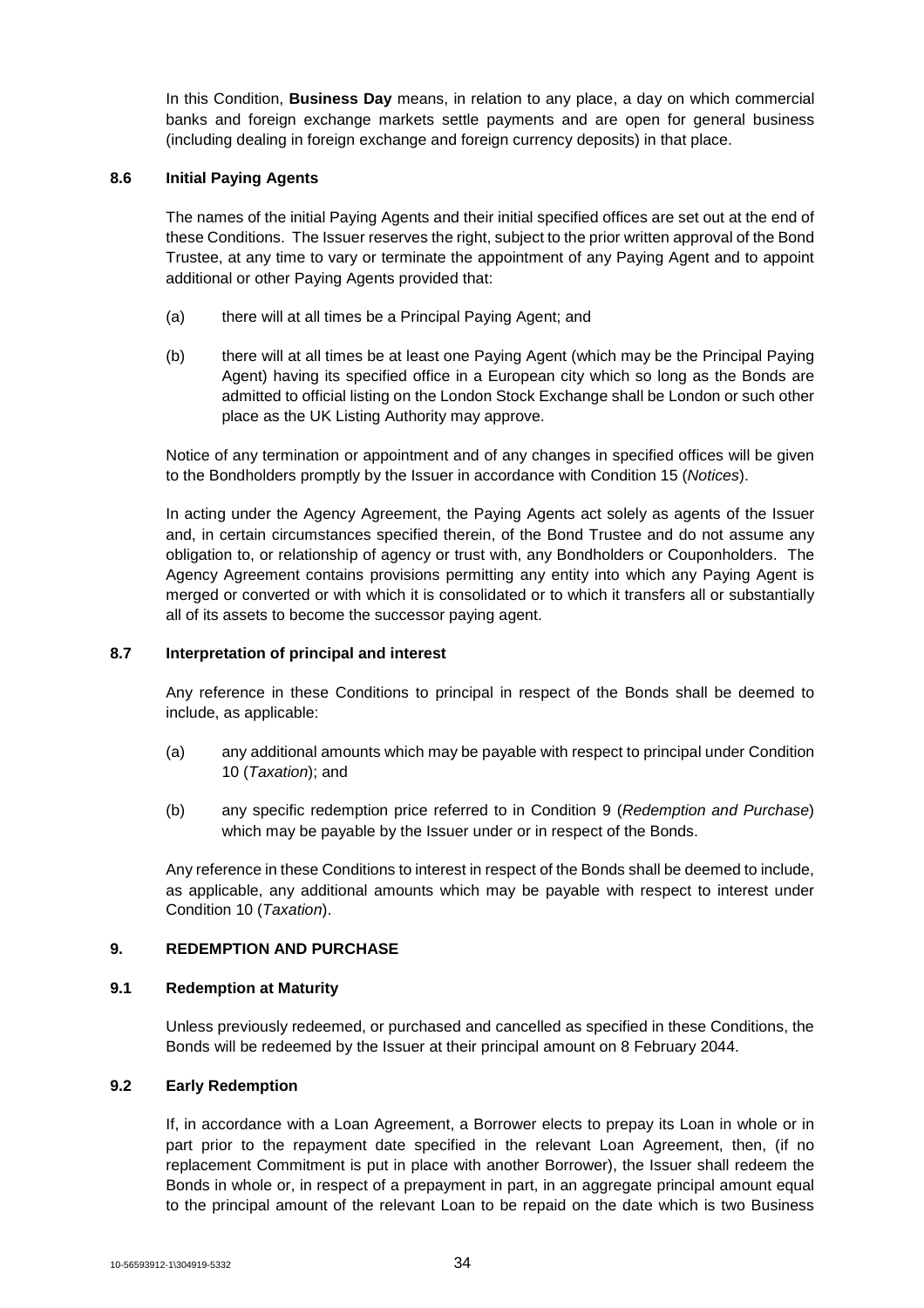Days after that on which payment is made by the relevant Borrower under the relevant Loan Agreement (the **Loan Prepayment Date**).

Redemption of the Bonds pursuant to this Condition 9.2 shall be made at the higher of the following:

- (a) par; and
- (b) the amount (as calculated by a financial adviser nominated by the Issuer and approved by the Bond Trustee (the **Nominated Financial Adviser**) and reported in writing to the Issuer and the Bond Trustee) which is equal to the principal amount of the Bonds to be redeemed multiplied by the price (expressed as a percentage and calculated by the Nominated Financial Adviser) (rounded to three decimal places (0.0005 being rounded upwards)) at which the Gross Redemption Yield on the Bonds (if the Bonds were to remain outstanding until their original maturity) on the Determination Date would be equal to the sum of (i) the Gross Redemption Yield at 3:00 pm (London time) on the Determination Date of the Benchmark Gilt and (ii) 0.25 per cent.,

together with any interest accrued up to (but excluding) the Loan Prepayment Date.

For the purposes of this Condition:

**Benchmark Gilt** means the 3¼% Treasury Gilt 2044 or such other conventional (i.e. not indexlinked) UK Government Gilt as the Issuer (with the advice of the Nominated Financial Adviser) may determine (failing such determination, as determined by the Bond Trustee with such advice) to be the most appropriate benchmark conventional UK Government Gilt;

**Determination Date** means three Business Days prior to the Loan Prepayment Date; and

**Gross Redemption Yield** means a yield calculated by the Nominated Financial Adviser on the basis set out by the United Kingdom Debt Management Office in the paper "*Formulae for Calculating Gilt Prices from Yields*" page 5, Section One: Price/Yield Formulae (Conventional Gilts; Double-dated and Undated Gilts with Assumed (or Actual) Redemption on a Quasi-Coupon Date) (published on 8 June 1998 and updated on 15 January 2002 and 16 March 2005) (as amended or supplemented from time to time).

## **9.3 Early Redemption for Tax Reasons**

If as a result of any actual or proposed change in tax law, the Issuer determines (in its reasonable commercial judgement), and certifies to the Bond Trustee, that it would, on the next following Interest Payment Date, be required to make a withholding or deduction in respect of payments to be made on such Interest Payment Date (other than in respect of a Bondholder Specific Withholding) and the Issuer does not opt to pay additional amounts pursuant to Condition 10.2 (*No obligation to pay additional amounts*) or, having so opted, notifies the Bond Trustee and the Bondholders, in accordance with Condition 15 (*Notices*), of its intention to cease paying such additional amounts, the Issuer shall redeem the Bonds in whole, but not in part, at their principal amount, plus accrued interest to (but excluding) the date of redemption, as soon as reasonably practicable prior to the next following Interest Payment Date or, if it is not reasonably practicable for the Issuer to redeem the Bonds prior to the next following Interest Payment Date, within three Business Days thereafter. For the avoidance of doubt, any amounts in respect of accrued interest which fall due on any such redemption of the Bonds (and, where the redemption follows the next following Interest Payment Date, such Interest Payment Date) shall be paid subject to the required withholding or deduction and the Issuer shall not be obliged to pay any additional amounts in respect thereof.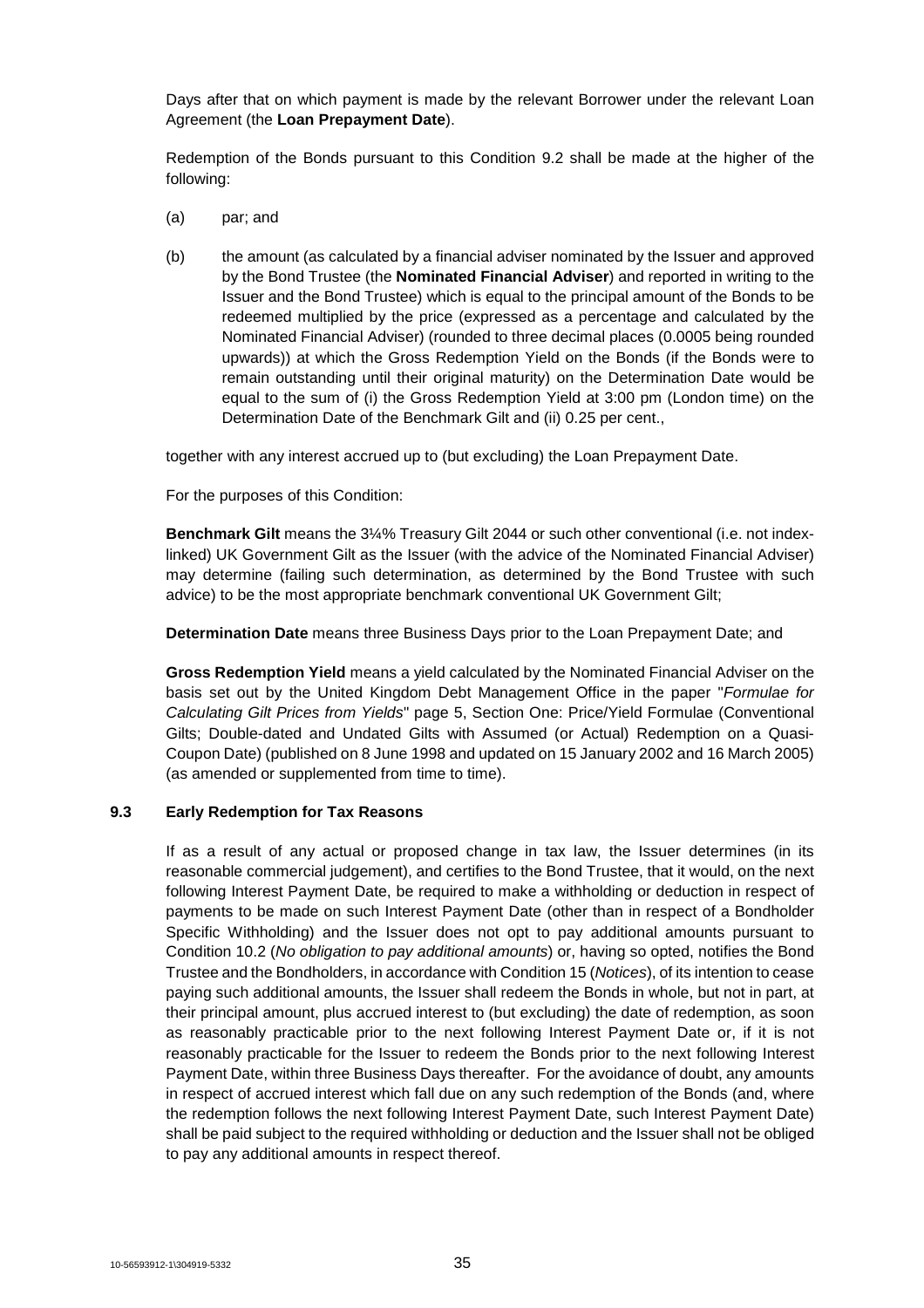## **9.4 Mandatory Early Redemption**

If a Loan becomes repayable:

- (a) as a result of a Borrower Default; or
- (b) following a Borrower ceasing to be a Registered Provider of Social Housing (other than if such Borrower regains its status as a Registered Provider of Social Housing within 180 days),

then (unless the Issuer has agreed with another Borrower to increase its Commitment by the relevant amount of the Loan to be prepaid not later than the date on which the relevant amount of Bonds would otherwise be redeemed), the Issuer shall redeem the Bonds in an aggregate principal amount equal to the principal amount of the relevant Loan at their principal amount, plus accrued interest to (but excluding) the date on which the Loan is repaid (the **Loan Repayment Date**), on the date which is two Business Days after the Loan Repayment Date.

## **9.5 Notice of Early Redemption**

Notice of any early redemption in accordance with Condition 9.2 (*Early Redemption*), Condition 9.3 (*Early Redemption for Tax Reasons*) or Condition 9.4 (*Mandatory Early Redemption*) above shall be given by the Issuer to the Bond Trustee, the Paying Agents and the Bondholders, in accordance with Condition 15 (*Notices*), as promptly as practicable.

In the case of a partial redemption of Bonds, Bonds to be redeemed will be selected in such place as the Bond Trustee may approve and in such manner and at such time as the Bond Trustee may deem appropriate and fair. Notice of any such selection will be given by the Issuer to the Bondholders as promptly as practicable. Each notice will specify the date fixed for redemption, the early redemption amount and the aggregate principal amount of the Bonds to be redeemed, the serial numbers of the Bonds called for redemption, the serial numbers of Bonds previously called for redemption and not presented for payment and the aggregate principal amount of the Bonds which will be outstanding after the partial redemption.

## **9.6 Calculations**

Each calculation, by or on behalf of the Issuer, for the purposes of this Condition 9 shall, in the absence of manifest error, be final and binding on all persons. If the Issuer does not at any time for any reason calculate amounts referred to in this Condition 9, such amounts may be calculated by the Bond Trustee, or an agent appointed (at the expense of the Issuer) by the Bond Trustee for this purpose, (without any liability accruing to the Bond Trustee as a result) based on information supplied to it by the Issuer and each such calculation shall be deemed to have been made by the Issuer.

## **9.7 Purchase of Bonds by a Borrower or an Eligible Group Member**

A Borrower or an Eligible Group Member may at any time purchase Bonds in the open market or otherwise at any price. Following any such purchase, such Borrower or Eligible Group Member may (but is not obliged to) surrender the Bonds to the Issuer for cancellation. An amount equal to the principal amount of the Bonds being surrendered shall be deemed to be prepaid under the Loan Agreement specified by such Borrower or Eligible Group Member (but, for the avoidance of doubt, without triggering a redemption under Condition 9.2 (*Early Redemption*)) or, to the extent that the relevant Loan is not then outstanding, an amount of the Undrawn Commitment of the relevant Borrower equal to the principal amount of the Bonds surrendered shall be deemed to be cancelled for the purposes of such Loan Agreement and an amount of Retained Proceeds equal to the Cancelled Retained Proceeds shall be paid by the Issuer to such Borrower or Eligible Group Member, as applicable.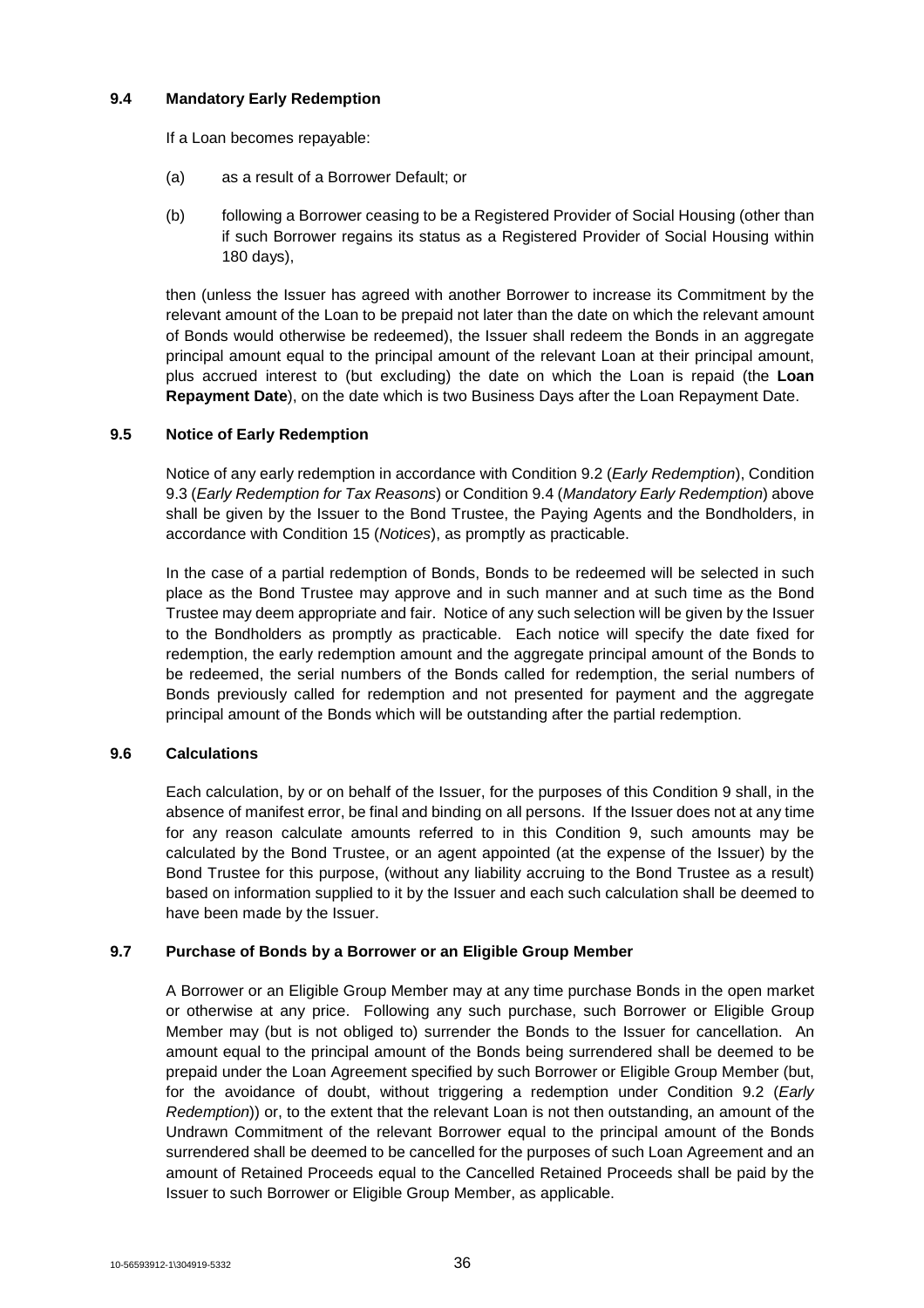## **9.8 Purchase of Bonds by the Issuer**

The Issuer purchased the Retained Bonds on the Original Issue Date and may at any time purchase Bonds in the open market or otherwise at any price.

## **9.9 Cancellation of purchased or redeemed Bonds**

All Bonds redeemed by the Issuer pursuant to Condition 9.2 (*Early Redemption*), Condition 9.3 (*Early Redemption for Tax Reasons*) or Condition 9.4 (*Mandatory Early Redemption*); or surrendered to the Issuer for cancellation pursuant to Condition 9.7 (*Purchase of Bonds by a Borrower or an Eligible Group Member*), shall be cancelled and may not be issued or resold.

The Issuer:

- (a) may cancel any Retained Bonds held by it or on its behalf following a request by a Borrower, pursuant to a Loan Agreement, to cancel a corresponding amount of such Borrower's Undrawn Commitment;
- (b) shall cancel all Retained Bonds held by or on behalf of the Issuer:
	- (i) immediately prior to the Bonds being redeemed on the Maturity Date; and
	- (ii) forthwith upon notice that the Bonds are to be redeemed (and, in any event, prior to such redemption) in accordance with Condition 9.3 (*Early Redemption for Tax Reasons*) or Condition 12 (*Events of Default*);
- (c) shall, forthwith upon notice that the Bonds are to be redeemed in full or in part in accordance with Condition 9.4 (*Mandatory Early Redemption*), cancel Retained Bonds held by or on behalf of the Issuer in an aggregate principal amount equal to the nominal amount of the Undrawn Commitment (if any) of the relevant Borrower whose Loan has become repayable; and
- (d) may cancel any Bonds (other than Retained Bonds) held by it or on its behalf at any time at its discretion.

## **10. TAXATION**

## **10.1 Payments without withholding**

All payments of principal and interest in respect of the Bonds and the Coupons by or on behalf of the Issuer shall be made without withholding or deduction for, or on account of, any present or future taxes, duties, assessments or governmental charges of whatever nature (**Taxes**) imposed or levied by or on behalf of the Relevant Jurisdiction, unless such withholding or deduction is required by law in which case the relevant payment will be made subject to such withholding or deduction.

#### **10.2 No obligation to pay additional amounts**

Subject as follows, neither the Issuer, the Bond Trustee nor any Paying Agent shall be obliged to pay any additional amounts to the Bondholders or Couponholders as a result of any withholding or deduction made in accordance with Condition 10.1 (*Payments without withholding*).

Notwithstanding the foregoing, in the event that the Issuer would, on the next Interest Payment Date, be required to make a withholding or deduction in respect of tax (other than in respect of a Bondholder Specific Withholding), the Issuer may, provided that it has given notice to the Bond Trustee and the Bondholders, in accordance with Condition 15 (*Notices*), of its intention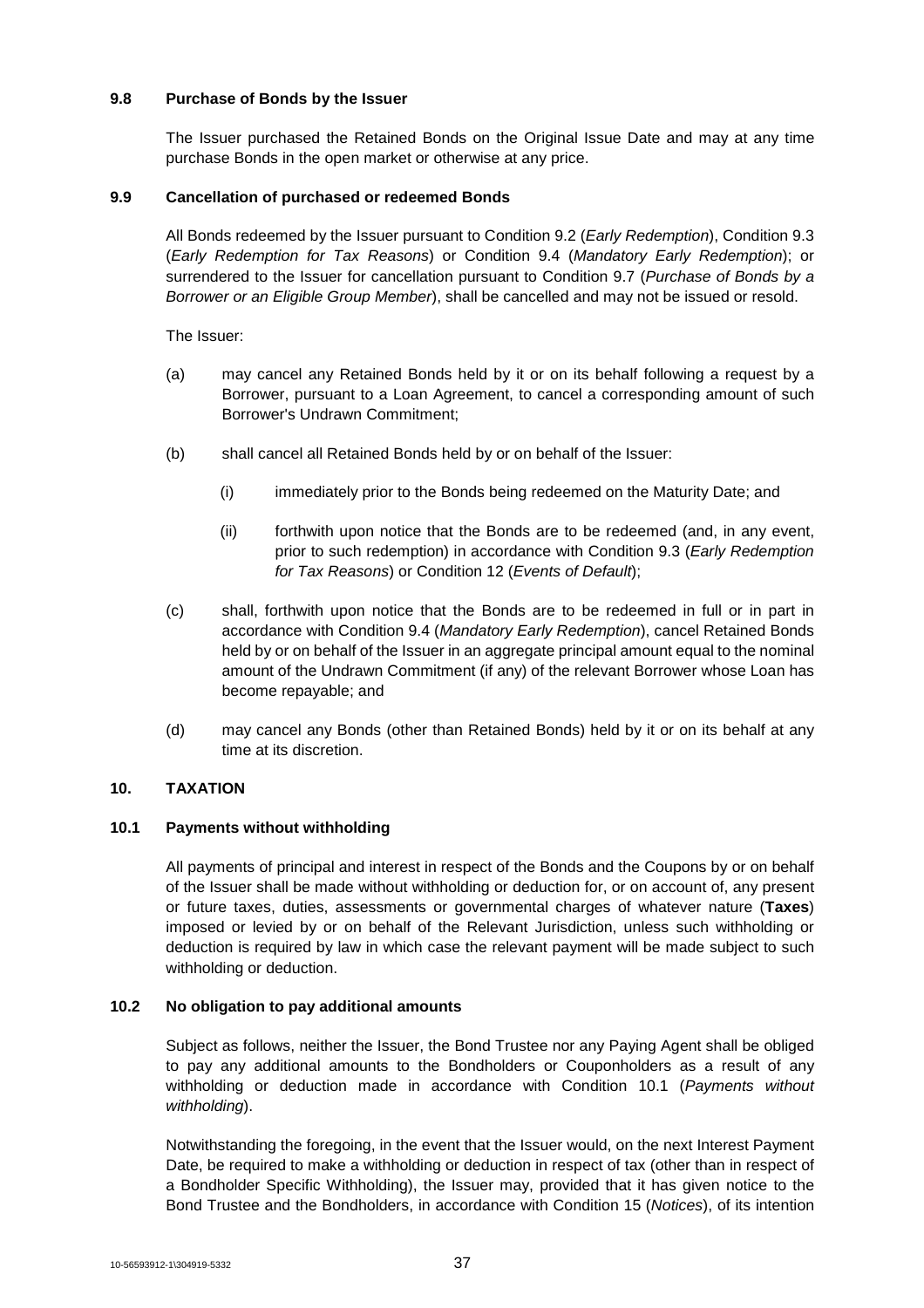to do so prior to such Interest Payment Date, pay to Bondholders such additional amounts as may be necessary in order that the net amounts received by the Bondholders after such withholding or deduction will equal the amounts of principal and interest which would have been received in respect of the Bonds in the absence of such withholding or deduction. If at any time the Issuer intends to cease paying such additional amounts it may do so by giving notice to the Bondholders and the Bond Trustee of its intention to do so with effect from the next Interest Payment Date.

#### **11. PRESCRIPTION**

The Bonds and the Coupons will become void unless presented for payment within a period of 10 years (in the case of principal) and five years (in the case of interest) after the Relevant Date therefor.

There shall not be included in any Coupon sheet issued on exchange of a Talon any Coupon the claim for payment in respect of which would be void pursuant to this Condition or Condition 8 (*Payments*) or any Talon which would be void pursuant to Condition 8 (*Payments*).

## **12. EVENTS OF DEFAULT AND ENFORCEMENT**

## **12.1 Events of Default**

The Bond Trustee at its discretion may, and if so requested in writing by the holders of at least one-fourth in principal amount of the Bonds then outstanding or if so directed by an Extraordinary Resolution shall (subject in each case to being secured and/or indemnified and/or pre-funded to its satisfaction), (but in the case of the happening of any of the events described in paragraphs 12.1(b), (c) and (j) below, only if the Bond Trustee shall have certified in writing to the Issuer that such event is, in its opinion, materially prejudicial to the interests of the Bondholders), give notice in writing to the Issuer that the Bonds are, and the Bonds shall thereupon immediately become, due and repayable at their principal amount together with accrued interest as provided in the Bond Trust Deed if any of the following events (each an **Event of Default**) shall occur:

- (a) if default is made in the payment of any principal or interest due in respect of the Bonds or any of them and the default continues for a period of seven days in the case of principal and fourteen days in the case of interest; or
- (b) if the Issuer fails to perform or observe any of its other obligations under, or in respect of, the Conditions or the Bond Trust Deed or if any representation given by the Issuer to the Bond Trustee in the Bond Trust Deed is found to be untrue, incorrect or misleading as at the time it was given and (except in any case where, in the opinion of the Bond Trustee, the failure or inaccuracy is incapable of remedy when no such continuation or notice as is hereinafter mentioned will be required) the failure or inaccuracy continues for the period of 30 days next following the service by the Bond Trustee on the Issuer of notice requiring the same to be remedied; or
- (c) (i) any other present or future indebtedness of the Issuer for or in respect of moneys borrowed or raised becomes due and payable prior to its stated maturity by reason of any actual or potential default, event of default or the like (howsoever described);
	- (ii) any such indebtedness is not paid when due or, as the case may be, within any originally applicable grace period; or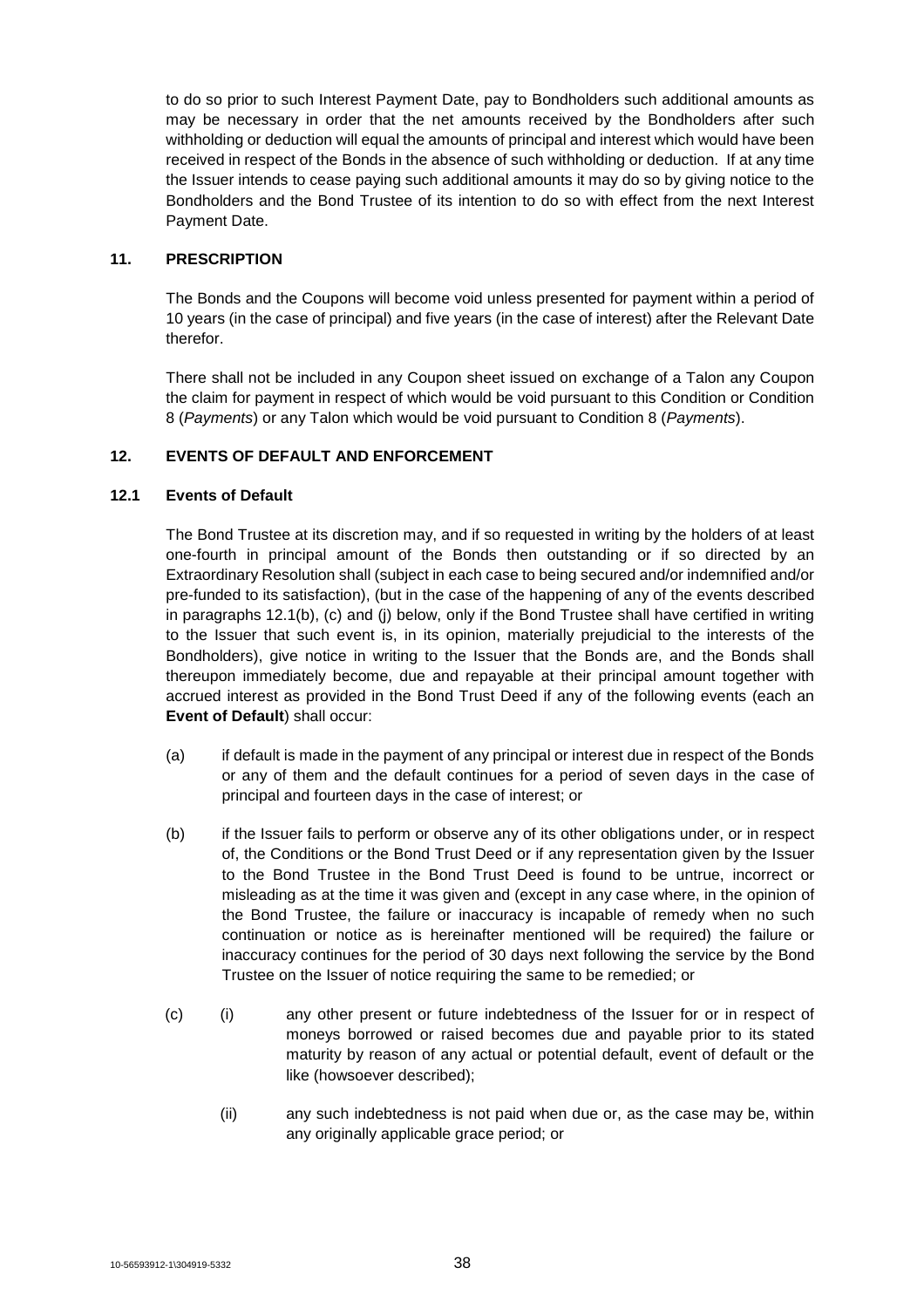(iii) the Issuer fails to pay when due any amount payable by it under any present or future guarantee for, or indemnity in respect of, any moneys borrowed or raised,

provided that the aggregate amount of the relevant indebtedness, guarantees and indemnities in respect of which one or more of the events mentioned above in this paragraph (c) have occurred equals or exceeds £10,000,000 or its equivalent in other currencies (as reasonably determined by the Bond Trustee); or

- (d) if any order is made by any competent court or resolution passed for the winding up or dissolution of the Issuer save for the purposes of reorganisation on terms previously approved in writing by the Bond Trustee or by an Extraordinary Resolution; or
- (e) if the Issuer ceases or threatens to cease to carry on the whole or, in the opinion of the Bond Trustee, substantially all of its business, save for the purposes of reorganisation on terms previously approved in writing by the Bond Trustee or by an Extraordinary Resolution; or
- (f) if the Issuer stops or threatens to stop payment of, or is unable to, or admits inability to, pay, its debts (or any class of its debts) as they fall due, or is deemed unable to pay its debts pursuant to or for the purposes of any applicable law, or is adjudicated or found bankrupt or insolvent; or
- $(g)$  if
	- (i) proceedings are initiated against the Issuer under any applicable liquidation, insolvency, composition, reorganisation or other similar laws, or an application is made (or documents filed with a court) for the appointment of an administrative or other receiver, liquidator, manager, administrator or other similar official, or an administrative or other receiver, liquidator, manager, administrator or other similar official is appointed, in relation to the Issuer or, as the case may be, in relation to all or substantially all of the Issuer's undertaking or assets, or an encumbrancer takes possession of all or substantially all of the Issuer's undertaking or assets, or a distress, execution, attachment, sequestration or other process is levied, enforced upon, sued out or put in force against all or substantially all of the Issuer's undertaking or assets; and
	- (ii) in any case (other than the appointment of an administrator) is not discharged within 14 days; or
- (h) if the Issuer initiates or consents to judicial proceedings relating to itself under any applicable liquidation, insolvency, composition, reorganisation or other similar laws (including the obtaining of a moratorium); or
- (i) if the Issuer makes a conveyance or assignment for the benefit of, or enters into any composition or other arrangement with, its creditors generally (or any class of its creditors) or any meeting is convened to consider a proposal for an arrangement or composition with its creditors generally (or any class of its creditors); or
- (j) if it is or will become unlawful for the Issuer to perform or comply with any of its obligations under or in respect of the Bonds, the Bond Trust Deed or any Loan Agreement.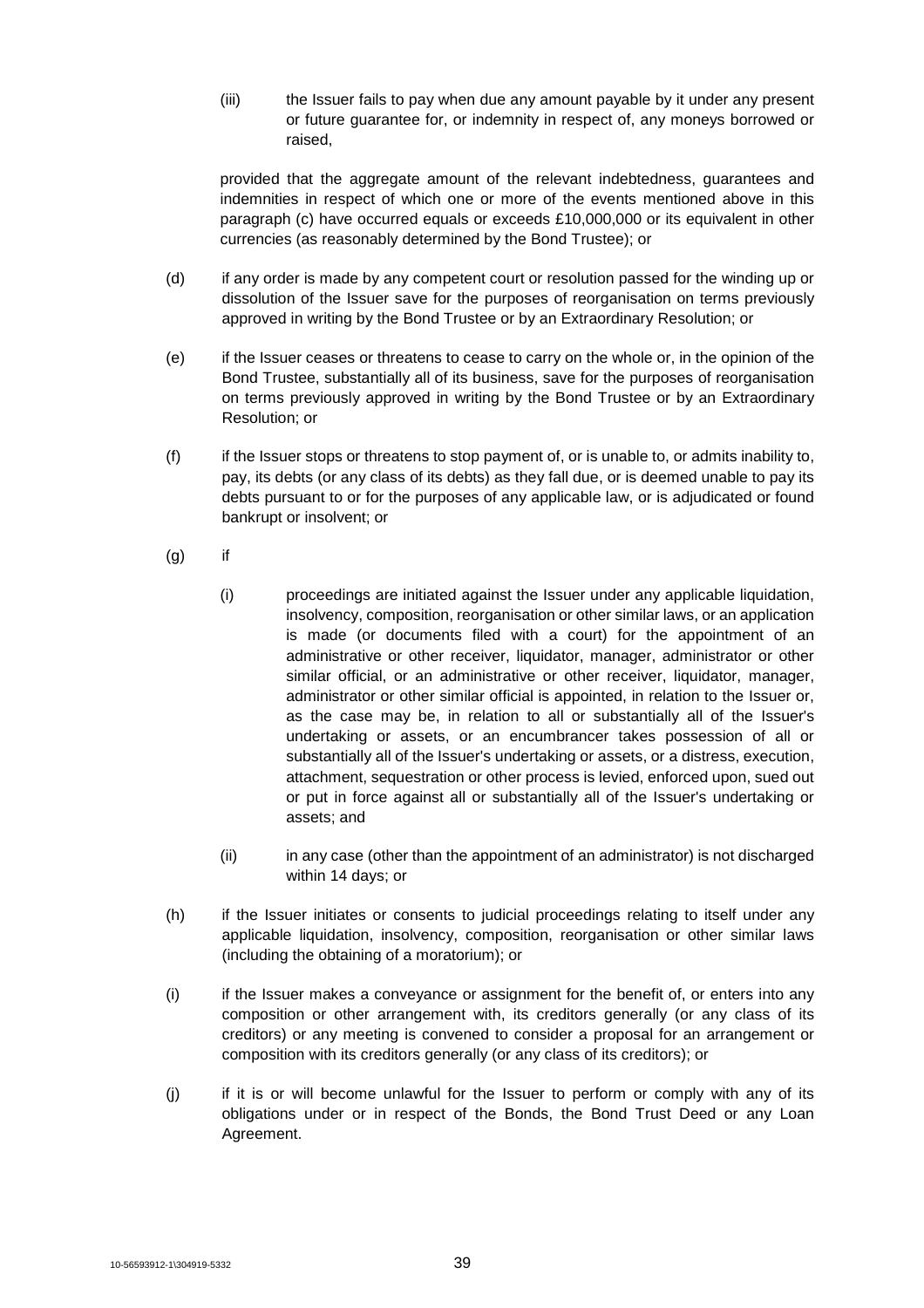## **12.2 Enforcement**

The Bond Trustee may at any time, at its discretion and without notice, take such proceedings and/or other steps or action (including lodging an appeal in any proceedings) against or in relation to the Issuer as it may think fit to enforce the provisions of the Bond Trust Deed, the Bonds, the Coupons and/or any of the other Transaction Documents or otherwise, but it shall not be bound to take any such proceedings or other steps or action unless (a) it shall have been so directed by an Extraordinary Resolution or so requested in writing by the holders of at least one-fourth in principal amount of the Bonds then outstanding and (b) it shall have been secured and/or indemnified and/or pre-funded to its satisfaction.

The Bond Trustee may refrain from taking any action in any jurisdiction if the taking of such action in that jurisdiction would, in its opinion based upon legal advice in the relevant jurisdiction, be contrary to any law of that jurisdiction. Furthermore, the Bond Trustee may also refrain from taking such action if it would otherwise render it liable to any person in that jurisdiction or if, in its opinion based upon such legal advice, it would not have the power to do the relevant thing in that jurisdiction by virtue of any applicable law in that jurisdiction or if it is determined by any court or other competent authority in that jurisdiction that it does not have such power.

No Bondholder, Couponholder or any Secured Party (other than the Bond Trustee) shall be entitled (i) to take any steps or action against the Issuer to enforce the performance of any of the provisions of the Bond Trust Deed, the Bonds, the Coupons or any of the other Transaction Documents or (ii) to take any other action (including lodging an appeal in any proceedings) in respect of or concerning the Issuer, in each case unless the Bond Trustee, having become bound so to take any such steps, actions or proceedings, fails so to do within a reasonable period and the failure shall be continuing.

## **13. REPLACEMENT OF BONDS, COUPONS AND TALONS**

Should any Bond, Coupon or Talon be lost, stolen, mutilated, defaced or destroyed, it may be replaced at the specified office of the Principal Paying Agent (subject to all applicable laws and the requirements of the UK Listing Authority or the London Stock Exchange) upon payment by the claimant of such costs and expenses as may be incurred in connection therewith and on such terms as to evidence and indemnity as the Issuer may reasonably require. Mutilated or defaced Bonds, Coupons or Talons must be surrendered before replacements will be issued.

## **14. EXCHANGE OF TALONS**

On and after the Interest Payment Date on which the final Coupon comprised in any Coupon sheet matures, the Talon (if any) forming part of such Coupon sheet may be surrendered at the specified office of the Principal Paying Agent or any other Paying Agent in exchange for a further Coupon sheet including (if such further Coupon sheet does not include Coupons to (and including) the final date for the payment of interest due in respect of the Bond to which it appertains) a further Talon, subject to the provisions of Condition 11 (*Prescription*).

## **15. NOTICES**

All notices regarding the Bonds will be deemed to be validly given if published in a leading English language daily newspaper of general circulation in London. It is expected that any such publication in a newspaper will be made in the *Financial Times* in London. The Issuer shall also ensure that notices are duly published in a manner which complies with the rules and regulations of any stock exchange or other relevant authority on which the Bonds are for the time being listed or by which they have been admitted to trading. Any such notice will be deemed to have been given on the date of the first publication or, where required to be published in more than one newspaper, on the date of the first publication in all required newspapers. If, in the opinion of the Bond Trustee, publication as provided above is not practicable, a notice shall be validly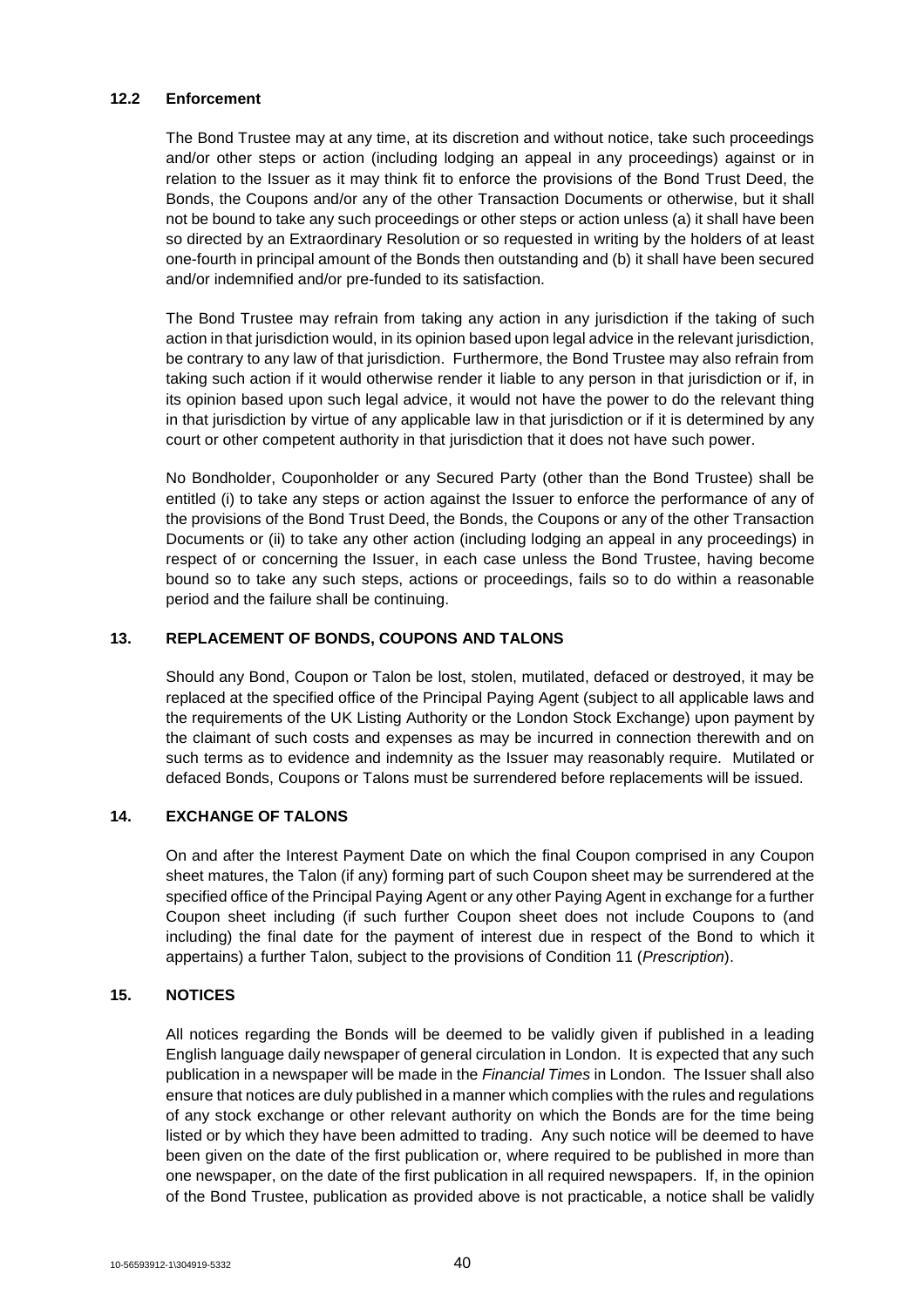given if published in another leading daily English language newspaper with general circulation in Europe.

Notices to be given by any Bondholder shall be in writing and given by lodging the same, together with the relative Bond or Bonds, with the Principal Paying Agent.

Couponholders shall be deemed for all purposes to have notice of the contents of any notice given to the holders of the Bonds in accordance with this Condition 15 (*Notices*).

## **16. SUBSTITUTION**

The Bond Trust Deed contains provisions permitting the Bond Trustee, subject to any required amendment of the Bond Trust Deed, without the consent of the Bondholders or the Couponholders or any Secured Party, to agree with the Issuer to the substitution in place of the Issuer (or of any previous substitute under this Condition) as the principal debtor under the Bonds, the Coupons and the Bond Trust Deed of another company, registered society or other entity subject to:

- (a) the Bond Trustee being satisfied that the interests of the Bondholders will not be materially prejudiced by the substitution; and
- (b) certain other conditions set out in the Bond Trust Deed being complied with.

Any such substitution shall be notified to the Bondholders in accordance with Condition 15 (*Notices*) as soon as practicable thereafter.

## **17. MEETINGS OF BONDHOLDERS, MODIFICATION AND WAIVER**

#### **17.1 Meetings of Bondholders**

The Bond Trust Deed contains provisions for convening meetings of the Bondholders to consider any matter affecting their interests, including the sanctioning by Extraordinary Resolution of a modification of the Bonds, the Coupons or any of the provisions of the Bond Trust Deed (as more particularly described in the Bond Trust Deed). Such a meeting may be convened by the Issuer or the Bond Trustee and shall be convened by the Issuer if required in writing by Bondholders holding not less than ten per cent. in principal amount of the Bonds for the time being remaining outstanding (other than in respect of a meeting requested by Bondholders to discuss the financial position of the Issuer and the Group, which shall be requested in accordance with, and shall be subject to, Condition 6.2(c) (*Information Covenants*)).

The quorum at any such meeting for passing an Extraordinary Resolution is one or more persons holding or representing in aggregate more than 50 per cent. in principal amount of the Bonds for the time being outstanding, or at any adjourned meeting one or more persons being or representing Bondholders whatever the principal amount of the Bonds so held or represented, except that at any meeting the business of which includes any matter defined in the Bond Trust Deed as a Basic Terms Modification, including, *inter alia*, modifying the date of maturity of the Bonds or any date for payment of interest thereon, reducing or cancelling the amount of principal or the rate of interest payable in respect of the Bonds or altering the currency of payment of the Bonds or the Coupons, the quorum shall be one or more persons holding or representing in aggregate not less than 75 per cent. in principal amount of the Bonds for the time being outstanding, or at any such adjourned meeting one or more persons holding or representing in aggregate not less than 25 per cent. in principal amount of the Bonds for the time being outstanding.

The Bond Trust Deed provides that: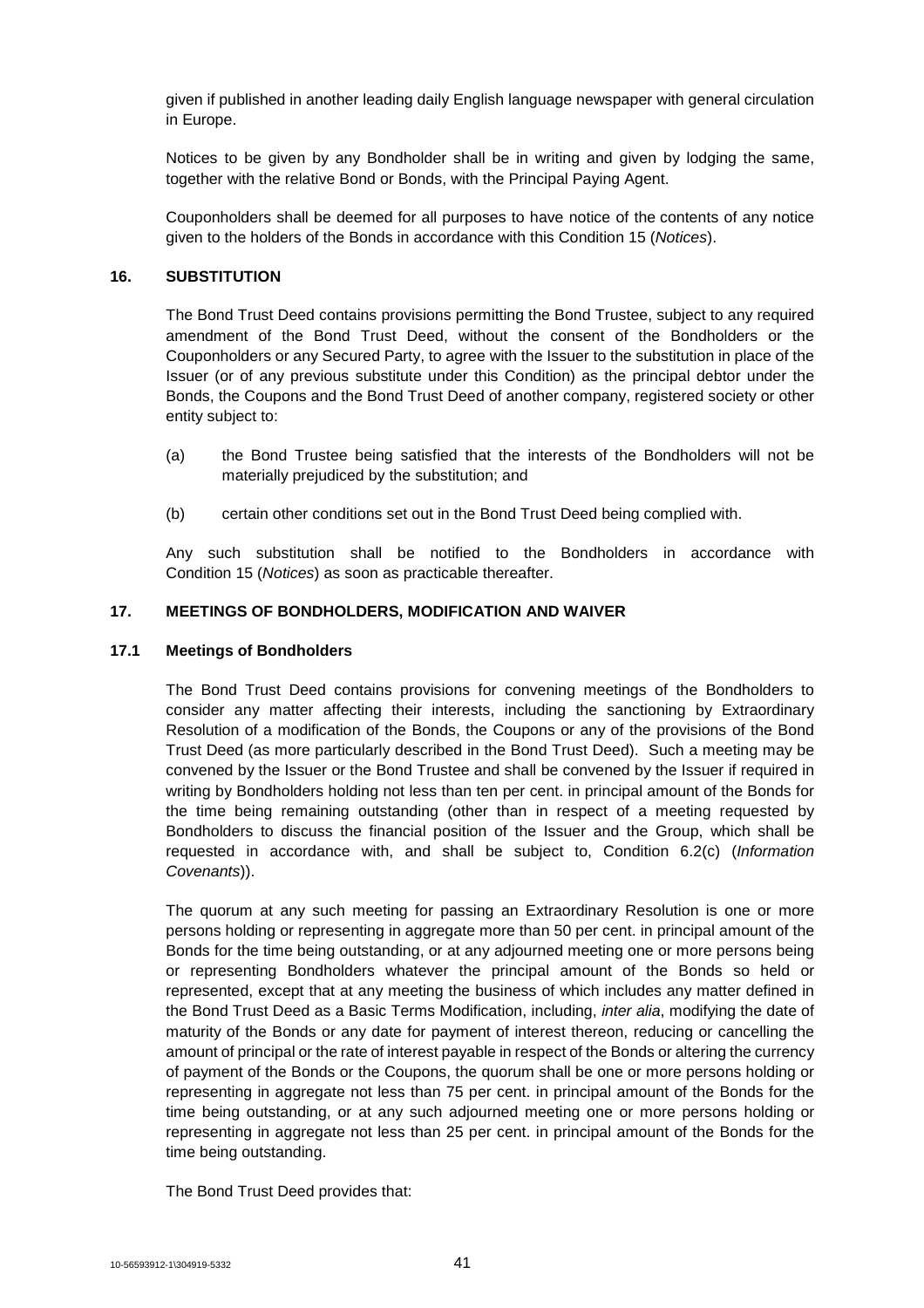- (a) a resolution passed at a meeting duly convened and held in accordance with the Bond Trust Deed by a majority consisting of not less than 75 per cent. of the votes cast on such resolution;
- (b) a resolution in writing signed by or on behalf of the holders of not less than 75 per cent. in principal amount of the Bonds for the time being outstanding; or
- (c) consent given by way of electronic consents through the relevant clearing system(s) (in a form satisfactory to the Bond Trustee) by or on behalf of the holders of not less than 75 per cent. in principal amount of the Bonds for the time being outstanding,

shall, in each case, be effective as an Extraordinary Resolution of the Bondholders. An Extraordinary Resolution passed by the Bondholders shall be binding on all the Bondholders, whether or not (in the case of Extraordinary Resolutions passed at any meeting) they are present at any meeting and whether or not they voted on the resolution (or, in the case of a written resolution, whether or not they signed such written resolution), and on all Couponholders.

## **17.2 Modification, Waiver, Authorisation and Determination**

The Bond Trustee may agree, without the consent of the Bondholders, the Couponholders or any Secured Party, to any modification (except as stated in the Bond Trust Deed) of, or to the waiver or authorisation of any breach or proposed breach of, any of the provisions of the Bonds, the Bond Trust Deed, any Legal Mortgage or any other Transaction Document, or determine, without any such consent as aforesaid, that any Potential Event of Default or Event of Default shall not be treated as such, where, in any such case, it is not, in the opinion of the Bond Trustee, materially prejudicial to the interests of the Bondholders so to do or may agree, without any such consent as aforesaid, to any modification which, in the opinion of the Bond Trustee, is of a formal, minor or technical nature or to correct a manifest error or an error which is, in the opinion of the Bond Trustee, proven. Any such modification, waiver, authorisation or determination shall be binding on the Bondholders, the Couponholders and the Secured Parties and (unless the Bond Trustee otherwise agrees) shall be notified to the Bondholders in accordance with Condition 15 (*Notices*) as soon as practicable thereafter.

#### **17.3 Bond Trustee to have regard to interests of Bondholders as a class**

In connection with the exercise by it of any of its trusts, powers, authorities and discretions (including, without limitation, any modification, waiver, authorisation, determination or substitution), the Bond Trustee shall have regard to the general interests of the Bondholders (excluding the Issuer, for so long as it holds any Bonds) as a class (but shall not have regard to any interests arising from circumstances particular to individual Bondholders or Couponholders whatever their number) and, in particular but without limitation, shall not have regard to the consequences of any such exercise for individual Bondholders or Couponholders (whatever their number) resulting from their being for any purpose domiciled or resident in, or otherwise connected with, or subject to the jurisdiction of, any particular territory or any political subdivision thereof and the Bond Trustee shall not be entitled to require, nor shall any Bondholder or Couponholder be entitled to claim, from the Issuer, the Bond Trustee or any other person any indemnification or payment in respect of any tax consequences of any such exercise upon individual Bondholders or Couponholders.

## **18. INDEMNIFICATION AND PROTECTION OF THE BOND TRUSTEE AND BOND TRUSTEE CONTRACTING WITH THE ISSUER**

The Bond Trust Deed contains provisions for the indemnification of the Bond Trustee and for its relief from responsibility and liability towards the Issuer, the Bondholders and the Couponholders, including: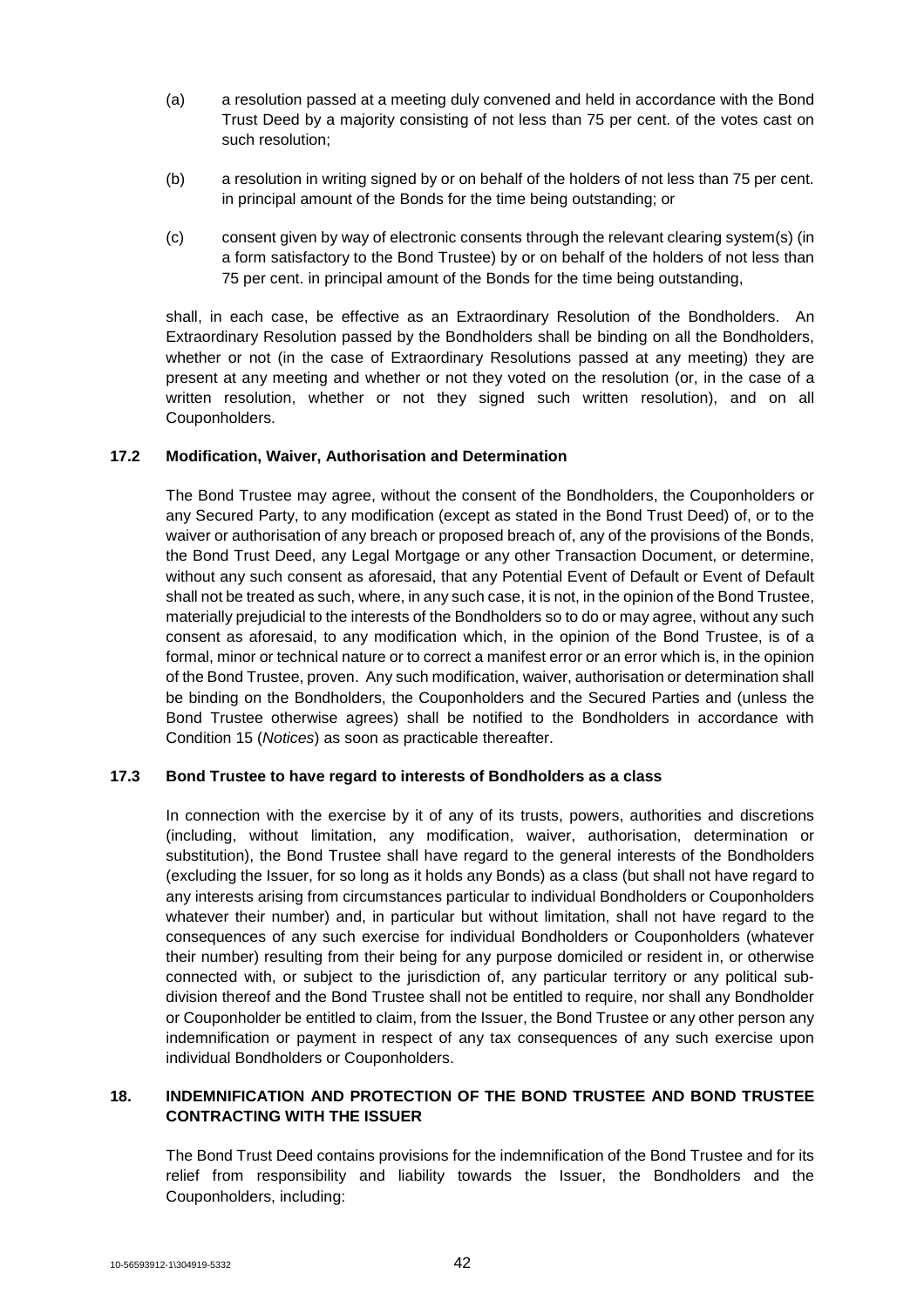- (a) provisions relieving it from taking action unless secured and/or indemnified and/or prefunded to its satisfaction; and
- (b) provisions limiting or excluding its liability in certain circumstances.

The Bond Trustee is exempted from any liability in respect of any loss, diminution in value or theft of all or any part of the Issuer Charged Property, from any obligation to insure all or any part of the Issuer Charged Property (including, in either such case, any documents evidencing, constituting or representing the same or transferring any rights, benefits and/or obligations thereunder), or to procure the same to be insured.

The Bond Trust Deed also contains provisions pursuant to which the Bond Trustee is entitled, *inter alia*:

- (i) to enter into or be interested in any contract or financial or other transaction or arrangement with the Issuer and/or any other Transaction Party or any person or body corporate associated with the Issuer and/or any Transaction Party; and
- (ii) to accept or hold the trusteeship of any other trust deed constituting or securing any other securities issued by, or relating to, the Issuer and/or any Transaction Party or any such person or body corporate so associated or any other office of profit under the Issuer and/or any Transaction Party or any such person or body corporate so associated.

The Bond Trustee shall not be bound to take any step or action in connection with the Bond Trust Deed or the Bonds or obligations arising pursuant thereto or pursuant to the other Transaction Documents, where it is not satisfied that it is indemnified and/or secured and/or prefunded against all its liabilities and costs incurred in connection with such step or action and may demand, prior to taking any such step or action, that there be paid to it in advance such sums as it considers (without prejudice to any further demand) shall be sufficient so as to indemnify it.

The Bond Trustee shall have no responsibility for the validity, sufficiency or enforceability of the Issuer Security. The Bond Trustee shall not be responsible for monitoring the compliance by any of the other Transaction Parties with their obligations under the Transaction Documents, neither shall the Bond Trustee be responsible for monitoring the compliance by the Borrowers or any of the other parties to the Legal Mortgages and the Security Trust Deed of their obligations under the Legal Mortgages, the Security Trust Deed or any other document.

## **19. FURTHER ISSUES**

The Issuer shall be at liberty from time to time without the consent of the Bondholders or the Couponholders to create and issue further bonds having terms and conditions (and backed by the same assets) the same as the Bonds or the same in all respects save for the amount and date of the first payment of interest thereon and so that the same shall be consolidated and form a single series with the outstanding Bonds. Any further bonds so created and issued shall be constituted by a trust deed supplemental to the Bond Trust Deed.

## **20. CONTRACTS (RIGHTS OF THIRD PARTIES) ACT 1999**

No person shall have any right to enforce any term or condition of this Bond under the Contracts (Rights of Third Parties) Act 1999, but this does not affect any right or remedy of any person which exists or is available apart from that Act.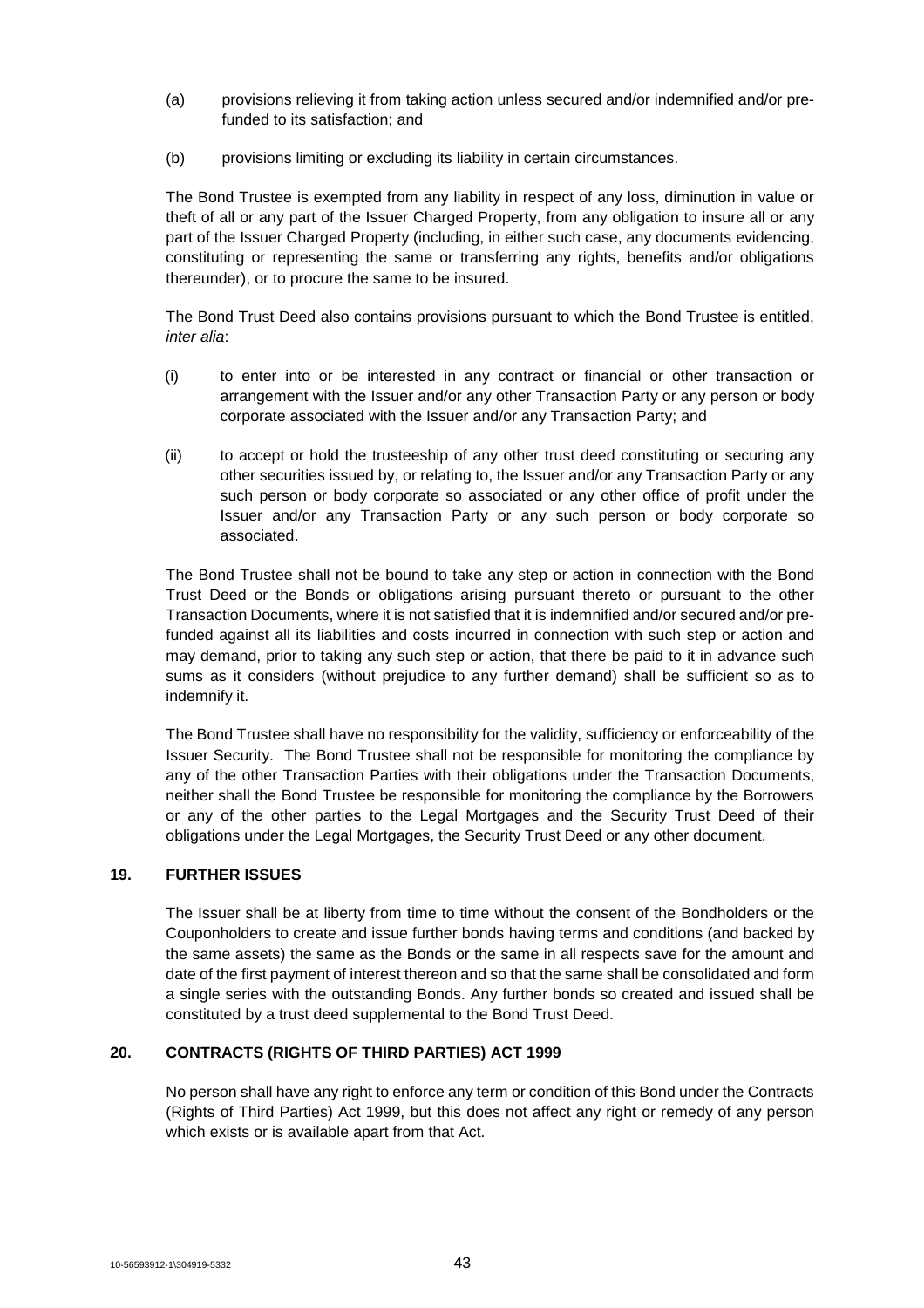## **21. GOVERNING LAW**

The Bond Trust Deed, the Loan Agreements, the Agency Agreement, the Account Agreement, the Bonds and the Coupons, and any non-contractual obligations or matters arising from or in connection with them, shall be governed by, and construed in accordance with, English law.

## **22. SUBMISSION TO JURISDICTION**

The Issuer has, in the Bond Trust Deed, irrevocably agreed for the benefit of the Bond Trustee, the Bondholders and the Couponholders that the courts of England are to have exclusive jurisdiction to settle any disputes that may arise out of or in connection with the Bond Trust Deed, the Bonds or the Coupons (including a dispute relating to non-contractual obligations arising out of or in connection with the Bond Trust Deed, the Bonds or the Coupons) and accordingly has submitted to the exclusive jurisdiction of the English courts.

The Issuer has, in the Bond Trust Deed, waived any objection to the courts of England on the grounds that they are an inconvenient or inappropriate forum. The Bond Trustee, the Bondholders and the Couponholders may take any suit, action or proceeding arising out of or in connection with the Bond Trust Deed, the Bonds or the Coupons respectively (including any suit, action or proceedings relating to any non-contractual obligations arising out of or in connection with the Bond Trust Deed, the Bonds or the Coupons) (together referred to as **Proceedings**) against the Issuer in any other court of competent jurisdiction and concurrent Proceedings in any number of jurisdictions.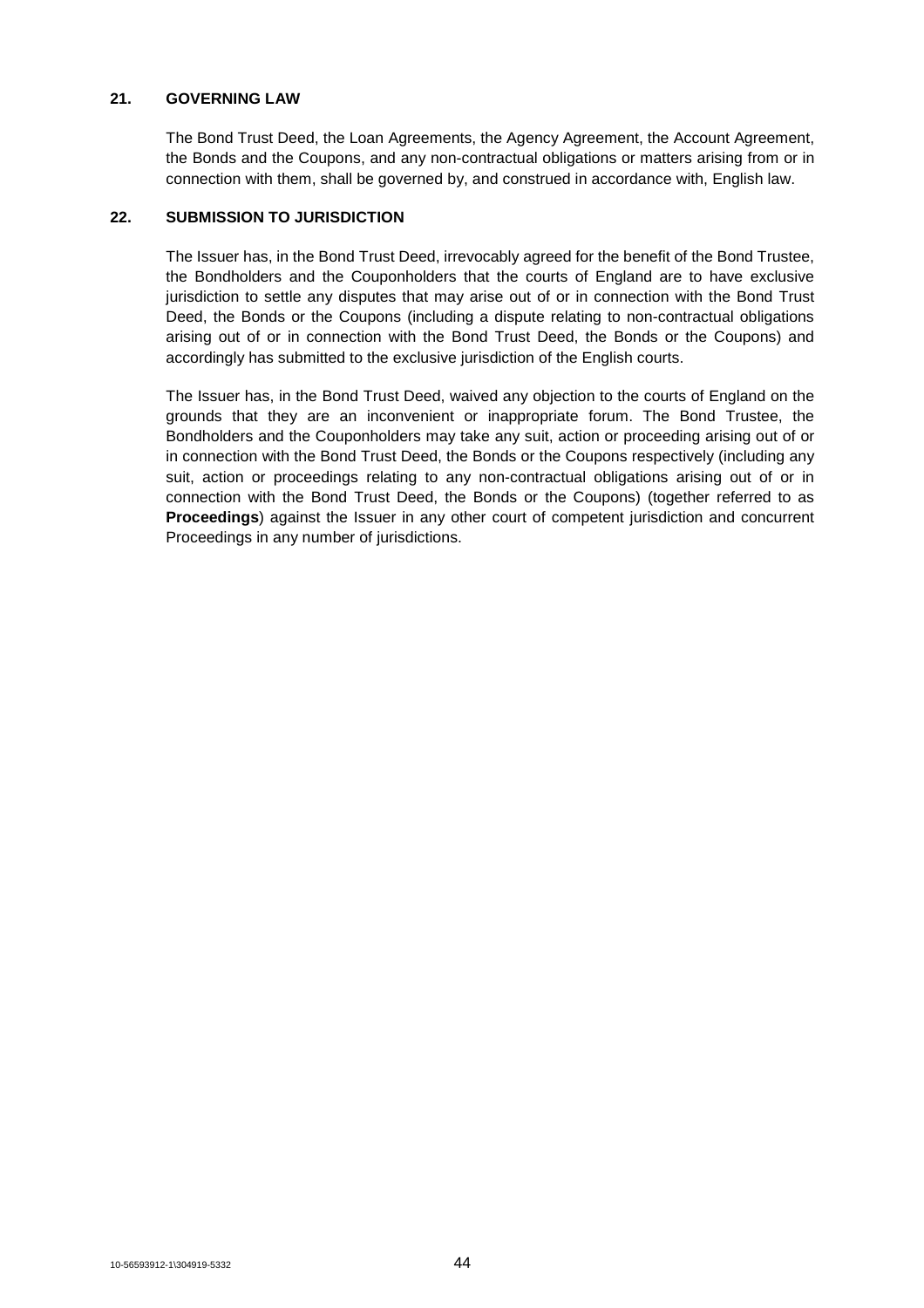## **PRINCIPAL PAYING AGENT**

## The Bank of New York Mellon, London Branch One Canada Square London E14 5AL

and/or such other or further Principal Paying Agent and other Paying Agents and/or specified offices as may from time to time be appointed by the Issuer with the approval of the Bond Trustee and notice of which has been given to the Bondholders.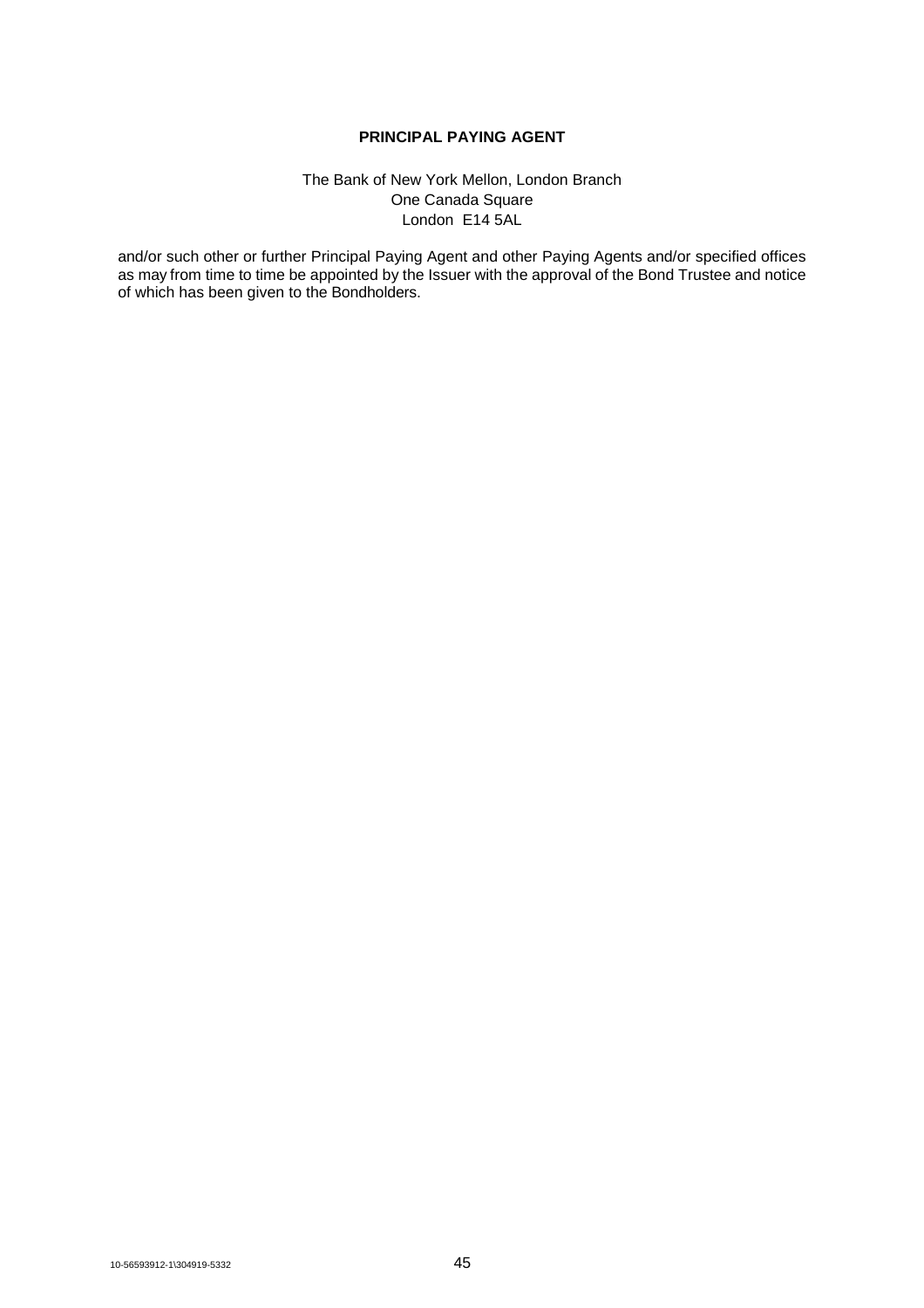## **SIGNATORIES**

| <b>Executed as a Deed by</b>                |    |       |
|---------------------------------------------|----|-------|
| <b>Futures Treasury Plc</b>                 | 1A | SNIPO |
| acting by                                   |    |       |
| and                                         |    |       |
| acting under the authority of that Company  |    |       |
| in the presence of                          |    |       |
| Witness signature:                          |    |       |
| and company and the property of the company |    |       |

Name: NATALIE SINGH

Address: 194 EAMUNA STREET, BIRMINGHAM, B3ZES

Occupation: SOUCITOR

| <b>Executed as a Deed by</b>           |  |
|----------------------------------------|--|
| affixing the Common Seal of            |  |
| <b>M&amp;G Trustee Company Limited</b> |  |
| in the presence of                     |  |

 $\bar{\omega}$ 

**Sealing Officer**